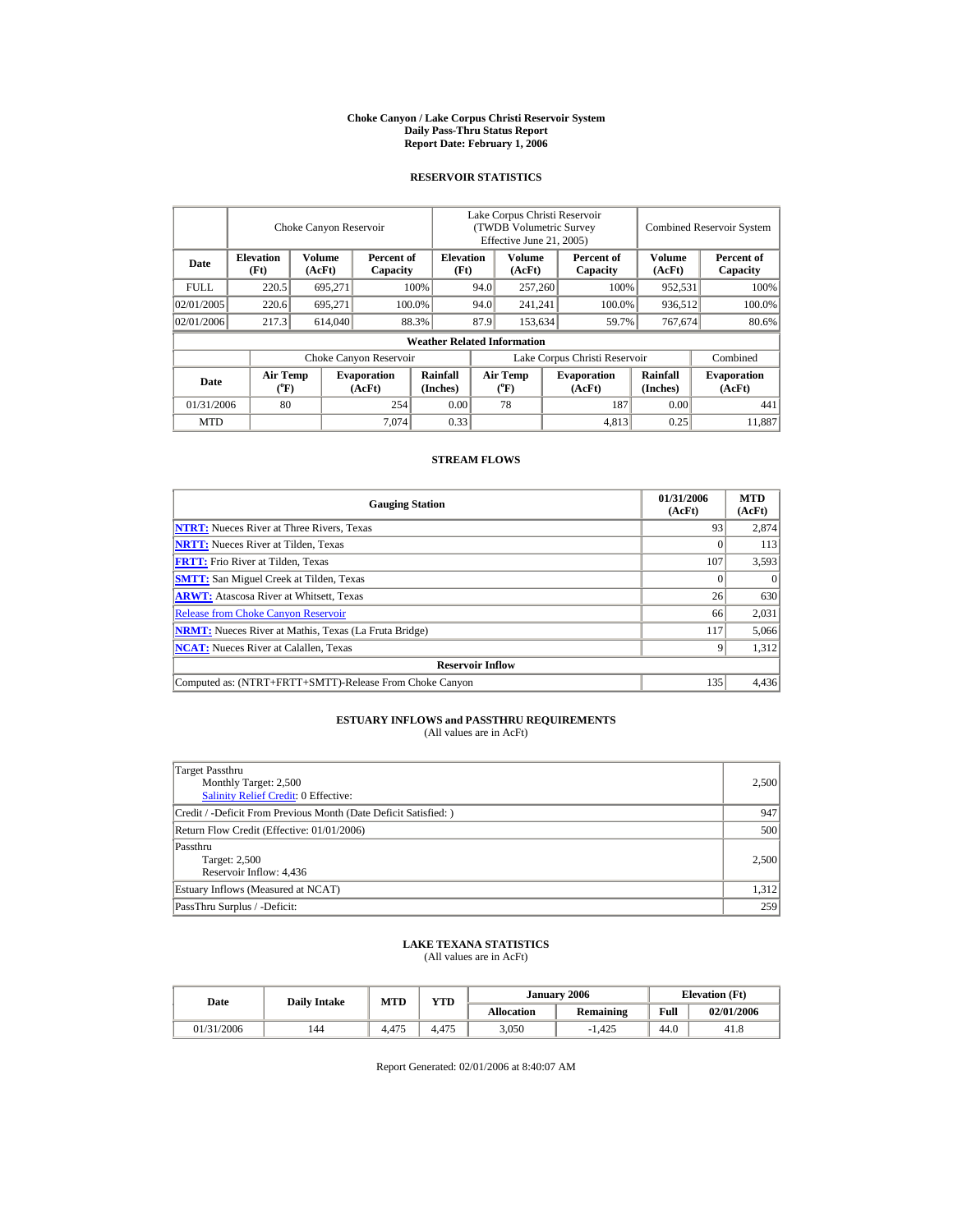#### **Choke Canyon / Lake Corpus Christi Reservoir System Daily Pass-Thru Status Report Report Date: February 2, 2006**

## **RESERVOIR STATISTICS**

l.

|             |                                      | Choke Canyon Reservoir  |                              |                                    | Lake Corpus Christi Reservoir<br>(TWDB Volumetric Survey)<br>Effective June 21, 2005) |                                |                  |                              |                         | <b>Combined Reservoir System</b> |
|-------------|--------------------------------------|-------------------------|------------------------------|------------------------------------|---------------------------------------------------------------------------------------|--------------------------------|------------------|------------------------------|-------------------------|----------------------------------|
| Date        | <b>Elevation</b><br>(Ft)             | <b>Volume</b><br>(AcFt) | Percent of<br>Capacity       |                                    | <b>Elevation</b><br>(Ft)                                                              |                                | Volume<br>(AcFt) | Percent of<br>Capacity       | <b>Volume</b><br>(AcFt) | Percent of<br>Capacity           |
| <b>FULL</b> | 220.5                                | 695.271                 |                              | 94.0<br>100%                       |                                                                                       | 257,260                        |                  | 100%                         | 952.531                 | 100%                             |
| 02/02/2005  | 220.6                                | 695.271                 |                              | 100.0%                             | 94.0<br>241.241                                                                       |                                |                  | 100.0%                       | 936.512                 | 100.0%                           |
| 02/02/2006  | 217.3                                | 613,797                 |                              | 88.3%                              | 87.9                                                                                  |                                | 153.634          | 59.7%                        | 767,431                 | 80.6%                            |
|             |                                      |                         |                              | <b>Weather Related Information</b> |                                                                                       |                                |                  |                              |                         |                                  |
|             |                                      |                         | Choke Canyon Reservoir       |                                    | Lake Corpus Christi Reservoir                                                         |                                |                  |                              |                         | Combined                         |
| Date        | Air Temp<br>$({}^{\circ}\mathrm{F})$ |                         | <b>Evaporation</b><br>(AcFt) | Rainfall<br>(Inches)               |                                                                                       | Air Temp<br>$({}^o\mathrm{F})$ |                  | <b>Evaporation</b><br>(AcFt) | Rainfall<br>(Inches)    | <b>Evaporation</b><br>(AcFt)     |
| 02/01/2006  | 75                                   |                         | 184                          | 0.00                               |                                                                                       | 81                             |                  | 161                          | 0.00                    | 345                              |
| <b>MTD</b>  |                                      |                         | 184                          | 0.00                               |                                                                                       |                                |                  | 161                          | 0.00                    | 345                              |

### **STREAM FLOWS**

| <b>Gauging Station</b>                                       | 02/01/2006<br>(AcFt) | <b>MTD</b><br>(AcFt) |
|--------------------------------------------------------------|----------------------|----------------------|
| <b>NTRT:</b> Nueces River at Three Rivers, Texas             | 91                   | 91                   |
| <b>NRTT:</b> Nueces River at Tilden, Texas                   |                      | $\Omega$             |
| <b>FRTT:</b> Frio River at Tilden, Texas                     | 105                  | 105                  |
| <b>SMTT:</b> San Miguel Creek at Tilden, Texas               |                      |                      |
| <b>ARWT:</b> Atascosa River at Whitsett, Texas               | 26                   | 26                   |
| <b>Release from Choke Canyon Reservoir</b>                   | 66                   | 66                   |
| <b>NRMT:</b> Nueces River at Mathis, Texas (La Fruta Bridge) | 117                  | 117                  |
| <b>NCAT:</b> Nueces River at Calallen, Texas                 |                      |                      |
| <b>Reservoir Inflow</b>                                      |                      |                      |
| Computed as: (NTRT+FRTT+SMTT)-Release From Choke Canyon      | 131                  | 131                  |

## **ESTUARY INFLOWS and PASSTHRU REQUIREMENTS**<br>(All values are in AcFt)

| Target Passthru<br>Monthly Target: 2,500<br><b>Salinity Relief Credit: 0 Effective:</b> | 2,500     |
|-----------------------------------------------------------------------------------------|-----------|
| Credit / -Deficit From Previous Month (Date Deficit Satisfied:)                         | 259       |
| Return Flow Credit (Effective: 02/01/2006)                                              | 500       |
| Passthru<br>Target: 2,500<br>Reservoir Inflow: 131                                      | 131       |
| Estuary Inflows (Measured at NCAT)                                                      | $\vert$ 0 |
| PassThru Surplus / -Deficit:                                                            | 0         |

## **LAKE TEXANA STATISTICS** (All values are in AcFt)

| <b>Daily Intake</b><br>Date |     | MTD | <b>YTD</b> |                   | <b>February 2006</b> | <b>Elevation</b> (Ft) |            |
|-----------------------------|-----|-----|------------|-------------------|----------------------|-----------------------|------------|
|                             |     |     |            | <b>Allocation</b> | <b>Remaining</b>     | Full                  | 02/02/2006 |
| 02/01/2006                  | 144 | 144 | 4.618      | 3.040             | 2.896                | 44.0                  | 41.8       |

Report Generated: 02/02/2006 at 8:29:21 AM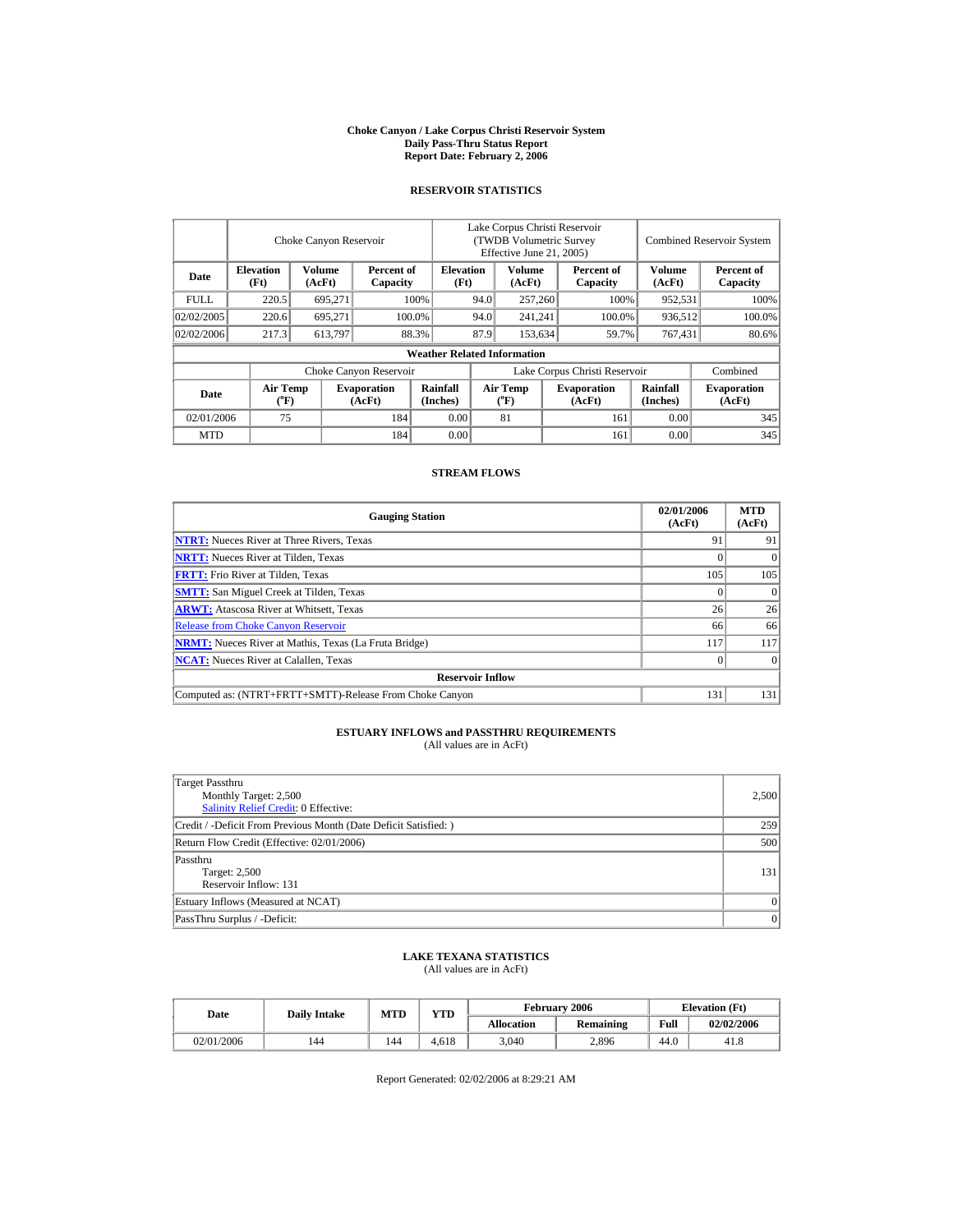#### **Choke Canyon / Lake Corpus Christi Reservoir System Daily Pass-Thru Status Report Report Date: February 3, 2006**

#### **RESERVOIR STATISTICS**

|            | Choke Canyon Reservoir                      |                  |                              |                                    | Lake Corpus Christi Reservoir<br>(TWDB Volumetric Survey<br>Effective June 21, 2005) |                                  |  |                              | <b>Combined Reservoir System</b> |                              |  |
|------------|---------------------------------------------|------------------|------------------------------|------------------------------------|--------------------------------------------------------------------------------------|----------------------------------|--|------------------------------|----------------------------------|------------------------------|--|
| Date       | <b>Elevation</b><br>(Ft)                    | Volume<br>(AcFt) | Percent of<br>Capacity       | <b>Elevation</b><br>(Ft)           |                                                                                      | Volume<br>(AcFt)                 |  | Percent of<br>Capacity       | Volume<br>(AcFt)                 | Percent of<br>Capacity       |  |
| FULL.      | 220.5                                       | 695,271          |                              | 100%                               | 94.0                                                                                 | 257,260                          |  | 100%                         | 952,531                          | 100%                         |  |
| 02/03/2005 | 220.6                                       | 695.271          |                              | 100.0%                             | 94.0                                                                                 | 241,241                          |  | 100.0%                       | 936,512                          | 100.0%                       |  |
| 02/03/2006 | 217.2                                       | 613,554          |                              | 88.2%                              | 87.9                                                                                 | 153.634                          |  | 59.7%                        | 767,188                          | 80.5%                        |  |
|            |                                             |                  |                              | <b>Weather Related Information</b> |                                                                                      |                                  |  |                              |                                  |                              |  |
|            |                                             |                  | Choke Canyon Reservoir       |                                    | Lake Corpus Christi Reservoir                                                        |                                  |  |                              |                                  | Combined                     |  |
| Date       | <b>Air Temp</b><br>$({}^{\circ}\mathrm{F})$ |                  | <b>Evaporation</b><br>(AcFt) | Rainfall<br>(Inches)               |                                                                                      | <b>Air Temp</b><br>$(^{\circ}F)$ |  | <b>Evaporation</b><br>(AcFt) | Rainfall<br>(Inches)             | <b>Evaporation</b><br>(AcFt) |  |
| 02/02/2006 | 82                                          |                  | 226                          | 0.00                               |                                                                                      | 88                               |  | 178                          | 0.00                             | 404                          |  |
| <b>MTD</b> |                                             |                  | 410                          | 0.00                               |                                                                                      |                                  |  | 339                          | 0.00                             | 749                          |  |

### **STREAM FLOWS**

| <b>Gauging Station</b>                                       | 02/02/2006<br>(AcFt) | <b>MTD</b><br>(AcFt) |  |  |  |  |
|--------------------------------------------------------------|----------------------|----------------------|--|--|--|--|
| <b>NTRT:</b> Nueces River at Three Rivers, Texas             | 91                   | 183                  |  |  |  |  |
| <b>NRTT:</b> Nueces River at Tilden, Texas                   |                      | $\Omega$             |  |  |  |  |
| <b>FRTT:</b> Frio River at Tilden, Texas                     | 103                  | 208                  |  |  |  |  |
| <b>SMTT:</b> San Miguel Creek at Tilden, Texas               |                      | $\Omega$             |  |  |  |  |
| <b>ARWT:</b> Atascosa River at Whitsett, Texas               | 24                   | 50                   |  |  |  |  |
| <b>Release from Choke Canyon Reservoir</b>                   | 66                   | 131                  |  |  |  |  |
| <b>NRMT:</b> Nueces River at Mathis, Texas (La Fruta Bridge) | 117                  | 234                  |  |  |  |  |
| <b>NCAT:</b> Nueces River at Calallen, Texas                 |                      |                      |  |  |  |  |
| <b>Reservoir Inflow</b>                                      |                      |                      |  |  |  |  |
| Computed as: (NTRT+FRTT+SMTT)-Release From Choke Canyon      | 129                  | 260                  |  |  |  |  |

# **ESTUARY INFLOWS and PASSTHRU REQUIREMENTS**<br>(All values are in AcFt)

| Target Passthru<br>Monthly Target: 2,500<br><b>Salinity Relief Credit: 0 Effective:</b> | 2,500    |
|-----------------------------------------------------------------------------------------|----------|
| Credit / -Deficit From Previous Month (Date Deficit Satisfied:)                         | 259      |
| Return Flow Credit (Effective: 02/01/2006)                                              | 500      |
| Passthru<br>Target: 2,500<br>Reservoir Inflow: 260                                      | 260      |
| Estuary Inflows (Measured at NCAT)                                                      | $\Omega$ |
| PassThru Surplus / -Deficit:                                                            | 0        |

### **LAKE TEXANA STATISTICS**

(All values are in AcFt)

| Date       | <b>Daily Intake</b> | <b>MTD</b> | <b>YTD</b> |                   | <b>February 2006</b> | <b>Elevation</b> (Ft) |            |
|------------|---------------------|------------|------------|-------------------|----------------------|-----------------------|------------|
|            |                     |            |            | <b>Allocation</b> | Remaining            | Full                  | 02/03/2006 |
| 02/02/2006 | 144                 | 288        | 4.762      | 3,040             | 2,752                | 44.0                  | 41.8       |

Report Generated: 02/03/2006 at 8:29:01 AM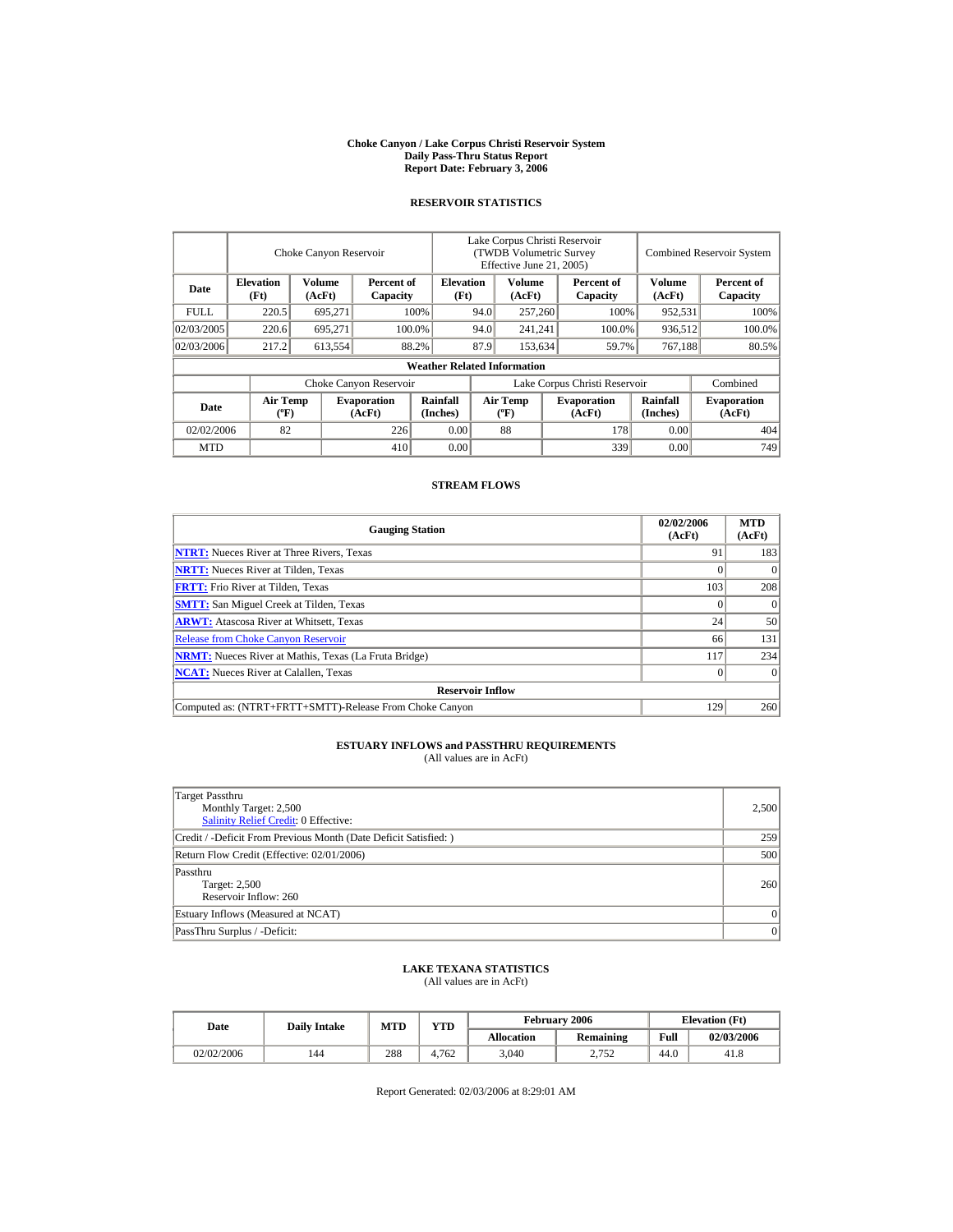#### **Choke Canyon / Lake Corpus Christi Reservoir System Daily Pass-Thru Status Report Report Date: February 4, 2006**

#### **RESERVOIR STATISTICS**

|             |                                             | Choke Canyon Reservoir  |                              |                                    | Lake Corpus Christi Reservoir<br>(TWDB Volumetric Survey<br>Effective June 21, 2005) |                                   |         |                              |                             | <b>Combined Reservoir System</b> |
|-------------|---------------------------------------------|-------------------------|------------------------------|------------------------------------|--------------------------------------------------------------------------------------|-----------------------------------|---------|------------------------------|-----------------------------|----------------------------------|
| Date        | <b>Elevation</b><br>(Ft)                    | <b>Volume</b><br>(AcFt) | Percent of<br>Capacity       | <b>Elevation</b><br>(Ft)           |                                                                                      | Volume<br>(AcFt)                  |         | Percent of<br>Capacity       | <b>Volume</b><br>(AcFt)     | Percent of<br>Capacity           |
| <b>FULL</b> | 220.5                                       | 695,271                 |                              | 100%                               | 94.0                                                                                 | 257,260                           |         | 100%                         | 952,531                     | 100%                             |
| 02/04/2005  | 220.6                                       | 695.271                 |                              | 100.0%                             | 94.0                                                                                 | 241,241                           |         | 100.0%                       | 936,512                     | 100.0%                           |
| 02/04/2006  | 217.2                                       | 613,554                 |                              | 88.2%                              | 87.9                                                                                 |                                   | 152,717 | 59.4%                        | 766,271                     | 80.4%                            |
|             |                                             |                         |                              | <b>Weather Related Information</b> |                                                                                      |                                   |         |                              |                             |                                  |
|             |                                             |                         | Choke Canyon Reservoir       |                                    | Lake Corpus Christi Reservoir                                                        |                                   |         |                              |                             | Combined                         |
| Date        | <b>Air Temp</b><br>$({}^{\circ}\mathrm{F})$ |                         | <b>Evaporation</b><br>(AcFt) | <b>Rainfall</b><br>(Inches)        |                                                                                      | Air Temp<br>$({}^{\circ}{\rm F})$ |         | <b>Evaporation</b><br>(AcFt) | <b>Rainfall</b><br>(Inches) | <b>Evaporation</b><br>(AcFt)     |
| 02/03/2006  | 79                                          |                         | 381                          | 0.00                               |                                                                                      | 85                                |         | 276                          | 0.00                        | 657                              |
| <b>MTD</b>  |                                             |                         | 791                          | 0.00                               |                                                                                      |                                   |         | 615                          | 0.00                        | 1.406                            |

### **STREAM FLOWS**

| <b>Gauging Station</b>                                       | 02/03/2006<br>(AcFt) | <b>MTD</b><br>(AcFt) |  |  |  |  |  |
|--------------------------------------------------------------|----------------------|----------------------|--|--|--|--|--|
| <b>NTRT:</b> Nueces River at Three Rivers, Texas             | 91                   | 274                  |  |  |  |  |  |
| <b>NRTT:</b> Nueces River at Tilden, Texas                   |                      |                      |  |  |  |  |  |
| <b>FRTT:</b> Frio River at Tilden, Texas                     | 103                  | 312                  |  |  |  |  |  |
| <b>SMTT:</b> San Miguel Creek at Tilden, Texas               |                      | $\Omega$             |  |  |  |  |  |
| <b>ARWT:</b> Atascosa River at Whitsett, Texas               | 24                   | 73                   |  |  |  |  |  |
| <b>Release from Choke Canyon Reservoir</b>                   | 66                   | 197                  |  |  |  |  |  |
| <b>NRMT:</b> Nueces River at Mathis, Texas (La Fruta Bridge) | 191                  | 425                  |  |  |  |  |  |
| <b>NCAT:</b> Nueces River at Calallen. Texas                 |                      |                      |  |  |  |  |  |
| <b>Reservoir Inflow</b>                                      |                      |                      |  |  |  |  |  |
| Computed as: (NTRT+FRTT+SMTT)-Release From Choke Canyon      | 129                  | 389                  |  |  |  |  |  |

# **ESTUARY INFLOWS and PASSTHRU REQUIREMENTS**<br>(All values are in AcFt)

| Target Passthru<br>Monthly Target: 2,500<br>Salinity Relief Credit: 0 Effective: | 2,500   |
|----------------------------------------------------------------------------------|---------|
| Credit / -Deficit From Previous Month (Date Deficit Satisfied:)                  | 259     |
| Return Flow Credit (Effective: 02/01/2006)                                       | 500     |
| Passthru<br>Target: 2,500<br>Reservoir Inflow: 389                               | 389     |
| Estuary Inflows (Measured at NCAT)                                               |         |
| PassThru Surplus / -Deficit:                                                     | $\vert$ |

### **LAKE TEXANA STATISTICS**

(All values are in AcFt)

| Date       | <b>Daily Intake</b> | <b>MTD</b> | <b>YTD</b> |                   | February 2006 | <b>Elevation</b> (Ft) |            |
|------------|---------------------|------------|------------|-------------------|---------------|-----------------------|------------|
|            |                     |            |            | <b>Allocation</b> | Remaining     | Full                  | 02/04/2006 |
| 02/03/2006 | 144                 | 431        | 4.906      | 3,040             | 2,609         | 44.0                  | 41.8       |

Report Generated: 02/04/2006 at 8:51:07 AM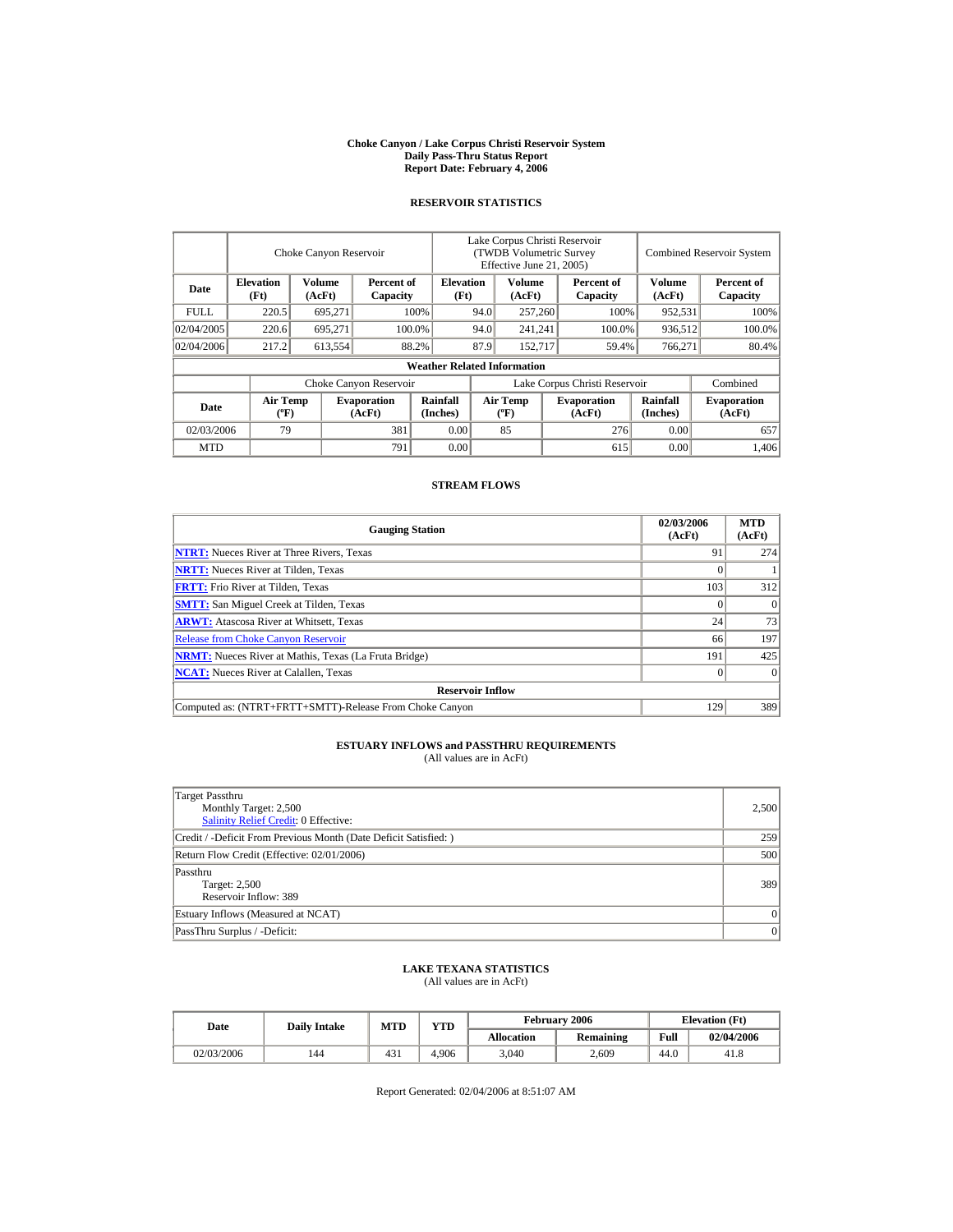#### **Choke Canyon / Lake Corpus Christi Reservoir System Daily Pass-Thru Status Report Report Date: February 5, 2006**

#### **RESERVOIR STATISTICS**

|            | Choke Canyon Reservoir                      |                  |                              |                                    | Lake Corpus Christi Reservoir<br>(TWDB Volumetric Survey<br>Effective June 21, 2005) |                                  |  |                              |                      | <b>Combined Reservoir System</b> |
|------------|---------------------------------------------|------------------|------------------------------|------------------------------------|--------------------------------------------------------------------------------------|----------------------------------|--|------------------------------|----------------------|----------------------------------|
| Date       | <b>Elevation</b><br>(Ft)                    | Volume<br>(AcFt) | Percent of<br>Capacity       | <b>Elevation</b><br>(Ft)           |                                                                                      | Volume<br>(AcFt)                 |  | Percent of<br>Capacity       | Volume<br>(AcFt)     | Percent of<br>Capacity           |
| FULL.      | 220.5                                       | 695,271          |                              | 100%                               | 94.0                                                                                 | 257,260                          |  | 100%                         | 952,531              | 100%                             |
| 02/05/2005 | 220.6                                       | 695.271          |                              | 100.0%                             | 94.0                                                                                 | 241,241                          |  | 100.0%                       | 936,512              | 100.0%                           |
| 02/05/2006 | 217.2                                       | 613,310          |                              | 88.2%                              | 87.8                                                                                 | 152,107                          |  | 59.1%                        | 765,417              | 80.4%                            |
|            |                                             |                  |                              | <b>Weather Related Information</b> |                                                                                      |                                  |  |                              |                      |                                  |
|            |                                             |                  | Choke Canyon Reservoir       |                                    | Lake Corpus Christi Reservoir                                                        |                                  |  |                              |                      | Combined                         |
| Date       | <b>Air Temp</b><br>$({}^{\circ}\mathrm{F})$ |                  | <b>Evaporation</b><br>(AcFt) | Rainfall<br>(Inches)               |                                                                                      | <b>Air Temp</b><br>$(^{\circ}F)$ |  | <b>Evaporation</b><br>(AcFt) | Rainfall<br>(Inches) | <b>Evaporation</b><br>(AcFt)     |
| 02/04/2006 | 76                                          |                  | 198                          | 0.00                               |                                                                                      | 78                               |  | 195                          | 0.00                 | 393                              |
| <b>MTD</b> |                                             |                  | 989                          | 0.00                               |                                                                                      |                                  |  | 810                          | 0.00                 | 1,799                            |

### **STREAM FLOWS**

| <b>Gauging Station</b>                                       | 02/04/2006<br>(AcFt) | <b>MTD</b><br>(AcFt) |
|--------------------------------------------------------------|----------------------|----------------------|
| <b>NTRT:</b> Nueces River at Three Rivers, Texas             | 87                   | 361                  |
| <b>NRTT:</b> Nueces River at Tilden, Texas                   |                      |                      |
| <b>FRTT:</b> Frio River at Tilden, Texas                     | 105                  | 417                  |
| <b>SMTT:</b> San Miguel Creek at Tilden, Texas               |                      | $\Omega$             |
| <b>ARWT:</b> Atascosa River at Whitsett, Texas               | 24                   | 97                   |
| <b>Release from Choke Canyon Reservoir</b>                   | 66                   | 262                  |
| <b>NRMT:</b> Nueces River at Mathis, Texas (La Fruta Bridge) | 234                  | 659                  |
| <b>NCAT:</b> Nueces River at Calallen, Texas                 |                      | 0                    |
| <b>Reservoir Inflow</b>                                      |                      |                      |
| Computed as: (NTRT+FRTT+SMTT)-Release From Choke Canyon      | 127                  | 516                  |

# **ESTUARY INFLOWS and PASSTHRU REQUIREMENTS**<br>(All values are in AcFt)

| Target Passthru<br>Monthly Target: 2,500<br>Salinity Relief Credit: 0 Effective: | 2,500 |
|----------------------------------------------------------------------------------|-------|
| Credit / -Deficit From Previous Month (Date Deficit Satisfied:)                  | 259   |
| Return Flow Credit (Effective: 02/01/2006)                                       | 500   |
| Passthru<br>Target: 2,500<br>Reservoir Inflow: 516                               | 516   |
| Estuary Inflows (Measured at NCAT)                                               |       |
| PassThru Surplus / -Deficit:                                                     | 0     |

### **LAKE TEXANA STATISTICS**

(All values are in AcFt)

| Date       | <b>Daily Intake</b> | <b>MTD</b> | <b>YTD</b> |                   | February 2006 |      | <b>Elevation</b> (Ft) |
|------------|---------------------|------------|------------|-------------------|---------------|------|-----------------------|
|            |                     |            |            | <b>Allocation</b> | Remaining     | Full | 02/05/2006            |
| 02/04/2006 | 144                 | 575        | 5.049      | 3,040             | 2.465         | 44.0 | 41.8                  |

Report Generated: 02/05/2006 at 8:36:34 AM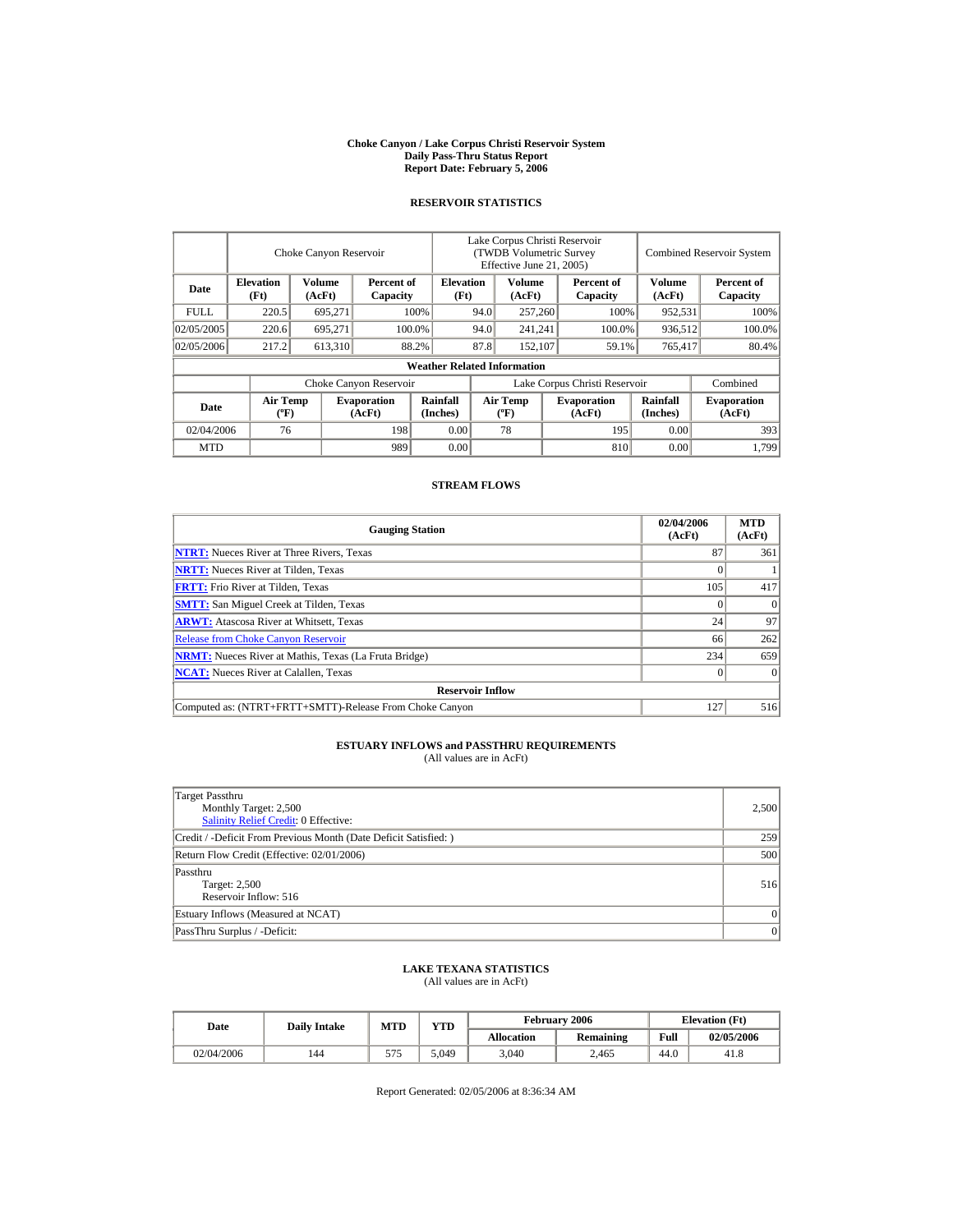#### **Choke Canyon / Lake Corpus Christi Reservoir System Daily Pass-Thru Status Report Report Date: February 6, 2006**

#### **RESERVOIR STATISTICS**

|            | Choke Canyon Reservoir                      |                  |                              |                                    | Lake Corpus Christi Reservoir<br>(TWDB Volumetric Survey<br>Effective June 21, 2005) |                                  |         |                              |                      | <b>Combined Reservoir System</b> |
|------------|---------------------------------------------|------------------|------------------------------|------------------------------------|--------------------------------------------------------------------------------------|----------------------------------|---------|------------------------------|----------------------|----------------------------------|
| Date       | <b>Elevation</b><br>(Ft)                    | Volume<br>(AcFt) | Percent of<br>Capacity       | <b>Elevation</b><br>(Ft)           |                                                                                      | Volume<br>(AcFt)                 |         | Percent of<br>Capacity       | Volume<br>(AcFt)     | Percent of<br>Capacity           |
| FULL.      | 220.5                                       | 695,271          |                              | 100%                               | 94.0                                                                                 | 257,260                          |         | 100%                         | 952,531              | 100%                             |
| 02/06/2005 | 220.6                                       | 695.271          |                              | 100.0%                             | 94.0                                                                                 |                                  | 241,241 | 100.0%                       | 936,512              | 100.0%                           |
| 02/06/2006 | 217.2                                       | 613,554          |                              | 88.2%                              | 87.8                                                                                 |                                  | 151,651 | 58.9%                        | 765,205              | 80.3%                            |
|            |                                             |                  |                              | <b>Weather Related Information</b> |                                                                                      |                                  |         |                              |                      |                                  |
|            |                                             |                  | Choke Canyon Reservoir       |                                    | Lake Corpus Christi Reservoir                                                        |                                  |         |                              |                      | Combined                         |
| Date       | <b>Air Temp</b><br>$({}^{\circ}\mathrm{F})$ |                  | <b>Evaporation</b><br>(AcFt) | Rainfall<br>(Inches)               |                                                                                      | <b>Air Temp</b><br>$(^{\circ}F)$ |         | <b>Evaporation</b><br>(AcFt) | Rainfall<br>(Inches) | <b>Evaporation</b><br>(AcFt)     |
| 02/05/2006 | 84                                          |                  | 311                          | 0.00                               |                                                                                      | 84                               |         | 248                          | 0.00                 | 559                              |
| <b>MTD</b> |                                             |                  | 1,300                        | 0.00                               |                                                                                      |                                  |         | 1.058                        | 0.00                 | 2.358                            |

### **STREAM FLOWS**

| <b>Gauging Station</b>                                       | 02/05/2006<br>(AcFt) | <b>MTD</b><br>(AcFt) |  |  |  |  |
|--------------------------------------------------------------|----------------------|----------------------|--|--|--|--|
| <b>NTRT:</b> Nueces River at Three Rivers, Texas             | 87                   | 449                  |  |  |  |  |
| <b>NRTT:</b> Nueces River at Tilden, Texas                   |                      |                      |  |  |  |  |
| <b>FRTT:</b> Frio River at Tilden, Texas                     | 107                  | 524                  |  |  |  |  |
| <b>SMTT:</b> San Miguel Creek at Tilden, Texas               |                      | $\theta$             |  |  |  |  |
| <b>ARWT:</b> Atascosa River at Whitsett, Texas               | 24                   | 121                  |  |  |  |  |
| <b>Release from Choke Canyon Reservoir</b>                   | 66                   | 328                  |  |  |  |  |
| <b>NRMT:</b> Nueces River at Mathis, Texas (La Fruta Bridge) | 214                  | 873                  |  |  |  |  |
| <b>NCAT:</b> Nueces River at Calallen, Texas                 | 10                   | 10                   |  |  |  |  |
| <b>Reservoir Inflow</b>                                      |                      |                      |  |  |  |  |
| Computed as: (NTRT+FRTT+SMTT)-Release From Choke Canyon      | 129                  | 645                  |  |  |  |  |

# **ESTUARY INFLOWS and PASSTHRU REQUIREMENTS**<br>(All values are in AcFt)

| Target Passthru<br>Monthly Target: 2,500<br><b>Salinity Relief Credit: 0 Effective:</b> | 2,500 |
|-----------------------------------------------------------------------------------------|-------|
| Credit / -Deficit From Previous Month (Date Deficit Satisfied:)                         | 259   |
| Return Flow Credit (Effective: 02/01/2006)                                              | 500   |
| Passthru<br>Target: 2,500<br>Reservoir Inflow: 645                                      | 645   |
| Estuary Inflows (Measured at NCAT)                                                      | 10    |
| PassThru Surplus / -Deficit:                                                            | 0     |

### **LAKE TEXANA STATISTICS**

(All values are in AcFt)

| Date       | <b>Daily Intake</b> | <b>MTD</b> | <b>VTD</b> |                   | <b>February 2006</b> | <b>Elevation</b> (Ft) |            |
|------------|---------------------|------------|------------|-------------------|----------------------|-----------------------|------------|
|            |                     |            |            | <b>Allocation</b> | Remaining            | Full                  | 02/06/2006 |
| 02/05/2006 | 144                 | 718        | 5,193      | 3,040             | 2.322                | 44.0                  | 41.8       |

Report Generated: 02/06/2006 at 8:25:14 AM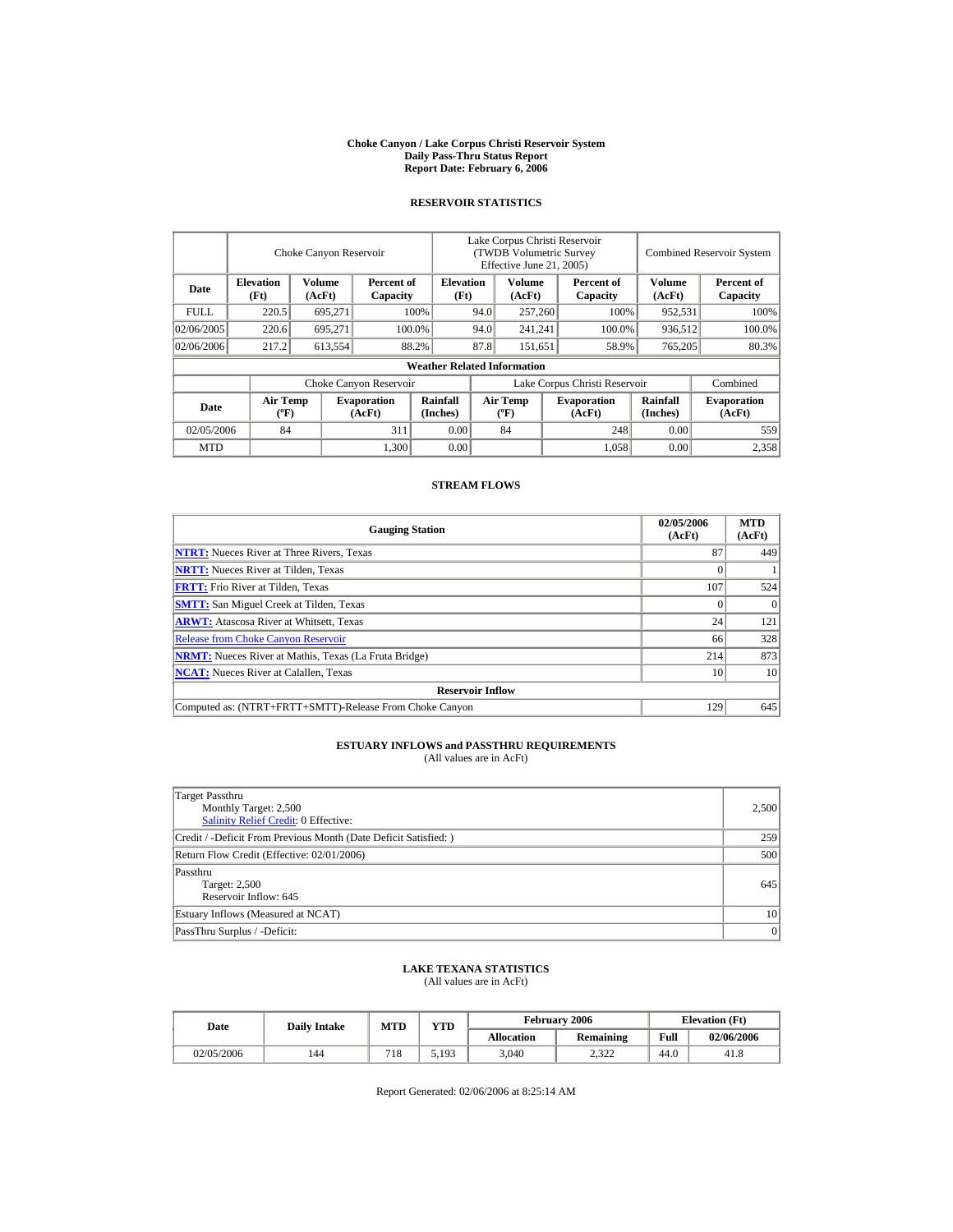#### **Choke Canyon / Lake Corpus Christi Reservoir System Daily Pass-Thru Status Report Report Date: February 7, 2006**

#### **RESERVOIR STATISTICS**

|             |                                             | Choke Canyon Reservoir |                              | Lake Corpus Christi Reservoir<br>(TWDB Volumetric Survey<br>Effective June 21, 2005) |                               |                                  |         |                              | <b>Combined Reservoir System</b> |                              |  |
|-------------|---------------------------------------------|------------------------|------------------------------|--------------------------------------------------------------------------------------|-------------------------------|----------------------------------|---------|------------------------------|----------------------------------|------------------------------|--|
| Date        | <b>Elevation</b><br>(Ft)                    | Volume<br>(AcFt)       | Percent of<br>Capacity       | <b>Elevation</b><br>(Ft)                                                             |                               | Volume<br>(AcFt)                 |         | Percent of<br>Capacity       | Volume<br>(AcFt)                 | Percent of<br>Capacity       |  |
| <b>FULL</b> | 220.5                                       | 695,271                |                              | 100%                                                                                 | 94.0                          | 257,260                          |         | 100%                         | 952,531                          | 100%                         |  |
| 02/07/2005  | 220.6                                       | 695,271                |                              | 100.0%                                                                               | 94.0                          |                                  | 241,241 | 100.0%                       | 936,512                          | 100.0%                       |  |
| 02/07/2006  | 217.2                                       | 611,857                |                              | 88.0%                                                                                | 87.8                          | 152,107                          |         | 59.1%                        | 763,964                          | 80.2%                        |  |
|             | <b>Weather Related Information</b>          |                        |                              |                                                                                      |                               |                                  |         |                              |                                  |                              |  |
|             |                                             |                        | Choke Canyon Reservoir       |                                                                                      | Lake Corpus Christi Reservoir |                                  |         |                              |                                  | Combined                     |  |
| Date        | <b>Air Temp</b><br>$({}^{\circ}\mathrm{F})$ |                        | <b>Evaporation</b><br>(AcFt) | Rainfall<br>(Inches)                                                                 |                               | <b>Air Temp</b><br>$(^{\circ}F)$ |         | <b>Evaporation</b><br>(AcFt) | <b>Rainfall</b><br>(Inches)      | <b>Evaporation</b><br>(AcFt) |  |
| 02/06/2006  | 71                                          |                        | 451                          | 0.00                                                                                 |                               | 70                               |         | 337                          | 0.00                             | 788                          |  |
| <b>MTD</b>  |                                             |                        | 1,751                        | 0.00                                                                                 |                               |                                  |         | 1,395                        | 0.00                             | 3.146                        |  |

### **STREAM FLOWS**

| <b>Gauging Station</b>                                       | 02/06/2006<br>(AcFt) | <b>MTD</b><br>(AcFt) |
|--------------------------------------------------------------|----------------------|----------------------|
| <b>NTRT:</b> Nueces River at Three Rivers, Texas             | 87                   | 536                  |
| <b>NRTT:</b> Nueces River at Tilden, Texas                   |                      |                      |
| <b>FRTT:</b> Frio River at Tilden, Texas                     | 107                  | 631                  |
| <b>SMTT:</b> San Miguel Creek at Tilden, Texas               |                      | $\Omega$             |
| <b>ARWT:</b> Atascosa River at Whitsett, Texas               | 24                   | 145                  |
| <b>Release from Choke Canyon Reservoir</b>                   | 66                   | 393                  |
| <b>NRMT:</b> Nueces River at Mathis, Texas (La Fruta Bridge) | 216                  | 1.090                |
| <b>NCAT:</b> Nueces River at Calallen, Texas                 | 40                   | 50                   |
| <b>Reservoir Inflow</b>                                      |                      |                      |
| Computed as: (NTRT+FRTT+SMTT)-Release From Choke Canyon      | 129                  | 774                  |

# **ESTUARY INFLOWS and PASSTHRU REQUIREMENTS**<br>(All values are in AcFt)

| Target Passthru<br>Monthly Target: 2,500<br><b>Salinity Relief Credit: 0 Effective:</b> | 2,500 |
|-----------------------------------------------------------------------------------------|-------|
| Credit / -Deficit From Previous Month (Date Deficit Satisfied:)                         | 259   |
| Return Flow Credit (Effective: 02/01/2006)                                              | 500   |
| Passthru<br>Target: 2,500<br>Reservoir Inflow: 774                                      | 774 l |
| Estuary Inflows (Measured at NCAT)                                                      | 50    |
| PassThru Surplus / -Deficit:                                                            | 35    |

### **LAKE TEXANA STATISTICS**

(All values are in AcFt)

| Date       | <b>Daily Intake</b> | MTD | <b>YTD</b> |                   | February 2006    | <b>Elevation</b> (Ft) |            |
|------------|---------------------|-----|------------|-------------------|------------------|-----------------------|------------|
|            |                     |     |            | <b>Allocation</b> | <b>Remaining</b> | Full                  | 02/07/2006 |
| 02/06/2006 | 144                 | 862 | 5.336      | 3,040             | 2,178            | 44.0                  | 41.8       |

Report Generated: 02/07/2006 at 8:46:38 AM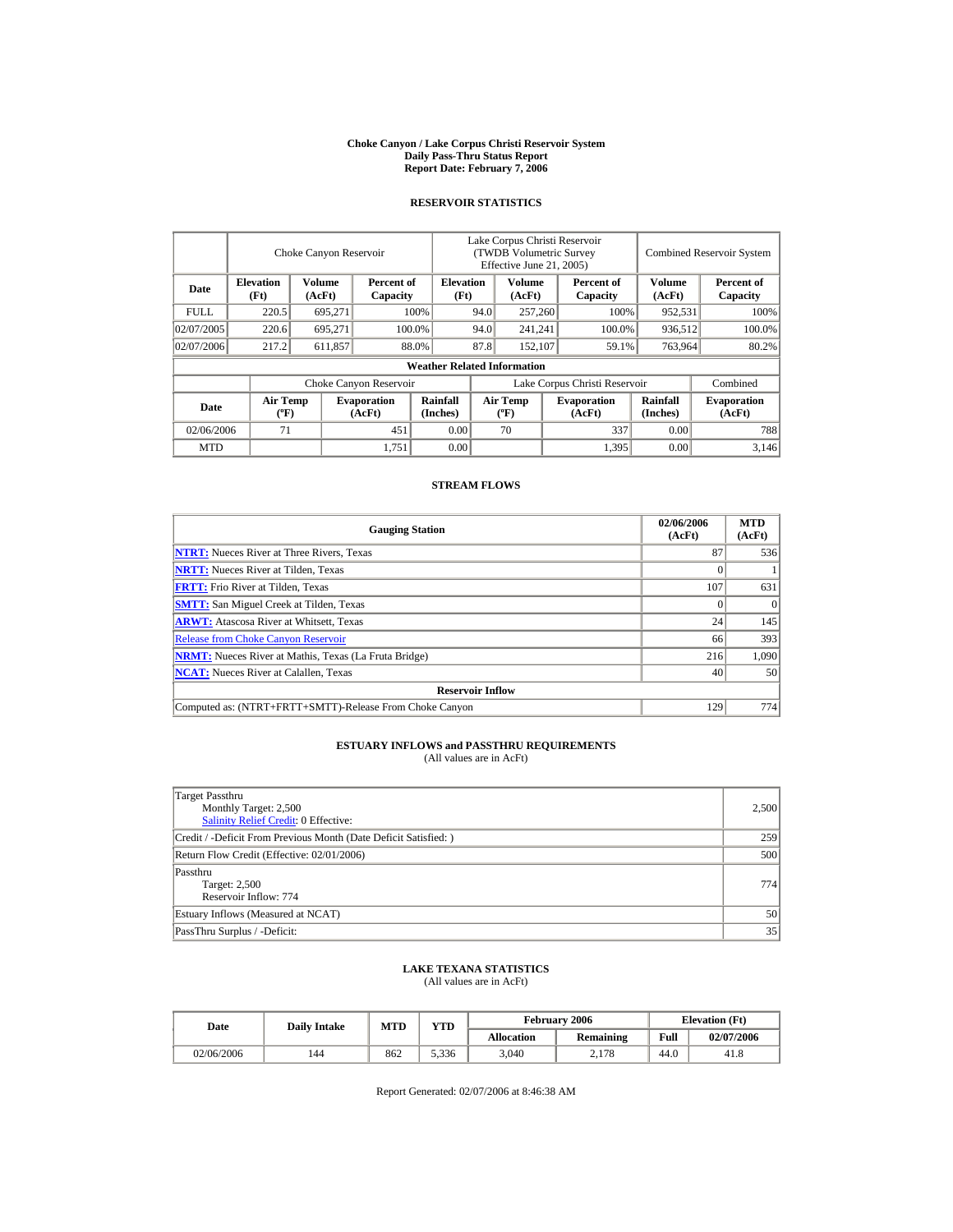#### **Choke Canyon / Lake Corpus Christi Reservoir System Daily Pass-Thru Status Report Report Date: February 8, 2006**

#### **RESERVOIR STATISTICS**

|             |                                             | Choke Canyon Reservoir |                              |                                    |                               | Lake Corpus Christi Reservoir<br>(TWDB Volumetric Survey<br>Effective June 21, 2005) |  |                              |                      | <b>Combined Reservoir System</b> |  |  |
|-------------|---------------------------------------------|------------------------|------------------------------|------------------------------------|-------------------------------|--------------------------------------------------------------------------------------|--|------------------------------|----------------------|----------------------------------|--|--|
| Date        | <b>Elevation</b><br>(Ft)                    | Volume<br>(AcFt)       | Percent of<br>Capacity       | <b>Elevation</b><br>(Ft)           |                               | Volume<br>(AcFt)                                                                     |  | Percent of<br>Capacity       | Volume<br>(AcFt)     | Percent of<br>Capacity           |  |  |
| <b>FULL</b> | 220.5                                       | 695,271                |                              | 100%                               | 94.0                          | 257,260                                                                              |  | 100%                         | 952,531              | 100%                             |  |  |
| 02/08/2005  | 220.6                                       | 695.271                |                              | 100.0%                             | 94.0                          | 241,241                                                                              |  | 100.0%                       | 936,512              | 100.0%                           |  |  |
| 02/08/2006  | 217.2                                       | 612,339                |                              | 88.1%                              | 87.8                          | 151,347                                                                              |  | 58.8%                        | 763,686              | 80.2%                            |  |  |
|             |                                             |                        |                              | <b>Weather Related Information</b> |                               |                                                                                      |  |                              |                      |                                  |  |  |
|             |                                             |                        | Choke Canyon Reservoir       |                                    | Lake Corpus Christi Reservoir |                                                                                      |  |                              | Combined             |                                  |  |  |
| Date        | <b>Air Temp</b><br>$({}^{\circ}\mathrm{F})$ |                        | <b>Evaporation</b><br>(AcFt) | Rainfall<br>(Inches)               |                               | <b>Air Temp</b><br>$(^{\circ}F)$                                                     |  | <b>Evaporation</b><br>(AcFt) | Rainfall<br>(Inches) | <b>Evaporation</b><br>(AcFt)     |  |  |
| 02/07/2006  | 67                                          |                        | 212                          | 0.00                               |                               | 68                                                                                   |  | 106                          | 0.00                 | 318                              |  |  |
| <b>MTD</b>  |                                             |                        | 1,963                        | 0.00                               |                               |                                                                                      |  | 1,501                        | 0.00                 | 3.464                            |  |  |

### **STREAM FLOWS**

| <b>Gauging Station</b>                                       | 02/07/2006<br>(AcFt) | <b>MTD</b><br>(AcFt) |  |  |  |  |  |
|--------------------------------------------------------------|----------------------|----------------------|--|--|--|--|--|
| <b>NTRT:</b> Nueces River at Three Rivers, Texas             | 89                   | 625                  |  |  |  |  |  |
| <b>NRTT:</b> Nueces River at Tilden, Texas                   |                      |                      |  |  |  |  |  |
| <b>FRTT:</b> Frio River at Tilden, Texas                     | 103                  | 734                  |  |  |  |  |  |
| <b>SMTT:</b> San Miguel Creek at Tilden, Texas               |                      | $\Omega$             |  |  |  |  |  |
| <b>ARWT:</b> Atascosa River at Whitsett, Texas               | 24                   | 169                  |  |  |  |  |  |
| <b>Release from Choke Canyon Reservoir</b>                   | 66                   | 459                  |  |  |  |  |  |
| <b>NRMT:</b> Nueces River at Mathis, Texas (La Fruta Bridge) | 216                  | 1,306                |  |  |  |  |  |
| <b>NCAT:</b> Nueces River at Calallen, Texas                 | 52                   | 102                  |  |  |  |  |  |
| <b>Reservoir Inflow</b>                                      |                      |                      |  |  |  |  |  |
| Computed as: (NTRT+FRTT+SMTT)-Release From Choke Canyon      | 127                  | 901                  |  |  |  |  |  |

# **ESTUARY INFLOWS and PASSTHRU REQUIREMENTS**<br>(All values are in AcFt)

| Target Passthru<br>Monthly Target: 2,500<br><b>Salinity Relief Credit: 0 Effective:</b> | 2,500  |
|-----------------------------------------------------------------------------------------|--------|
| Credit / -Deficit From Previous Month (Date Deficit Satisfied:)                         | 259    |
| Return Flow Credit (Effective: 02/01/2006)                                              | 500    |
| Passthru<br>Target: 2,500<br>Reservoir Inflow: 901                                      | 901    |
| Estuary Inflows (Measured at NCAT)                                                      | 102    |
| PassThru Surplus / -Deficit:                                                            | $-41'$ |

### **LAKE TEXANA STATISTICS**

(All values are in AcFt)

| Date       | <b>Daily Intake</b> | MTD  | <b>YTD</b> |                   | February 2006    | <b>Elevation</b> (Ft) |            |
|------------|---------------------|------|------------|-------------------|------------------|-----------------------|------------|
|            |                     |      |            | <b>Allocation</b> | <b>Remaining</b> | Full                  | 02/08/2006 |
| 02/07/2006 | 143                 | .005 | 5.480      | 3,040             | 2,035            | 44.0                  | 41.7       |

Report Generated: 02/08/2006 at 8:16:41 AM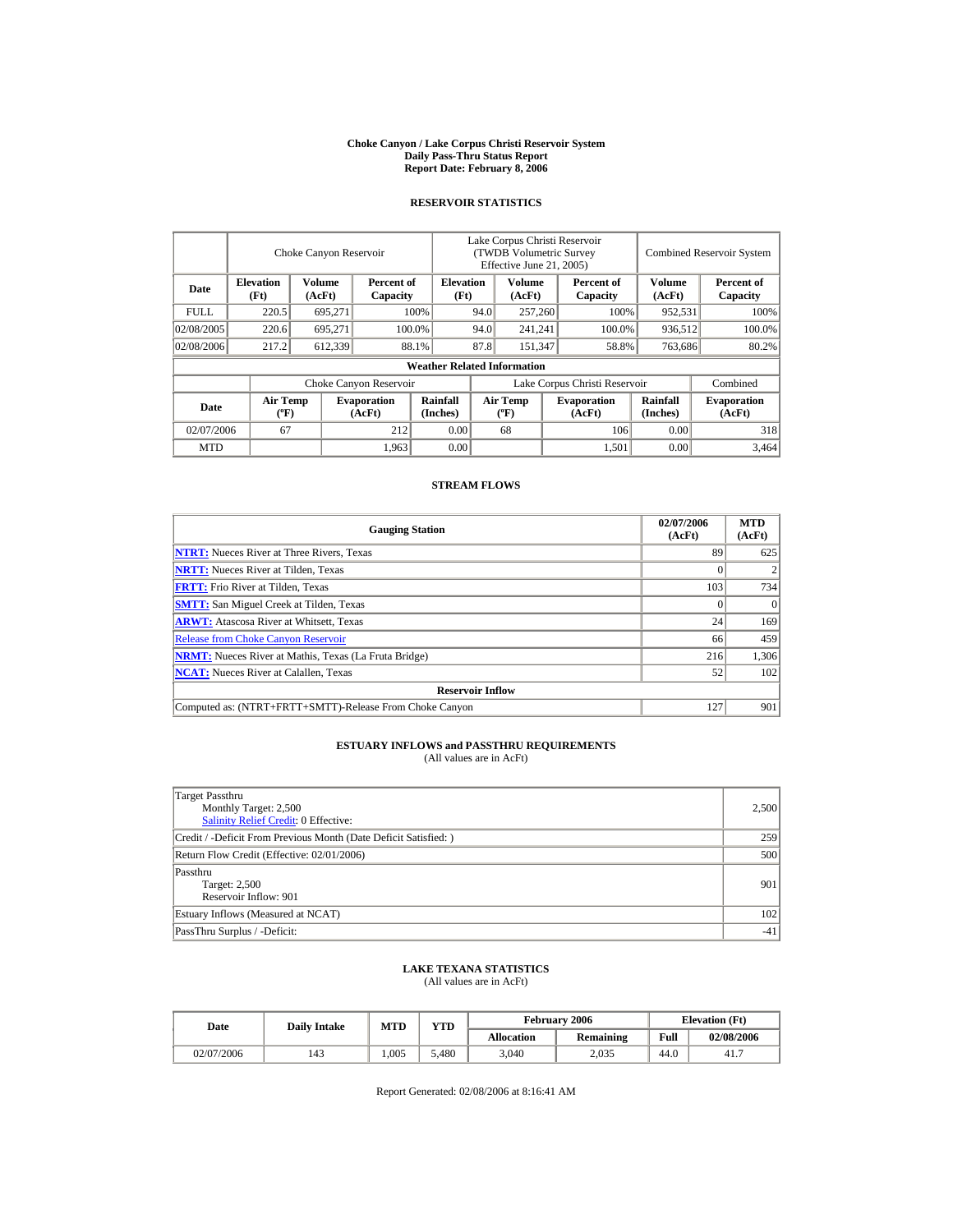#### **Choke Canyon / Lake Corpus Christi Reservoir System Daily Pass-Thru Status Report Report Date: February 9, 2006**

#### **RESERVOIR STATISTICS**

|             |                                             | Choke Canyon Reservoir |                              |                                    | Lake Corpus Christi Reservoir<br>(TWDB Volumetric Survey<br>Effective June 21, 2005) |                                  |       |                              |                             | <b>Combined Reservoir System</b> |  |
|-------------|---------------------------------------------|------------------------|------------------------------|------------------------------------|--------------------------------------------------------------------------------------|----------------------------------|-------|------------------------------|-----------------------------|----------------------------------|--|
| Date        | <b>Elevation</b><br>(Ft)                    | Volume<br>(AcFt)       | Percent of<br>Capacity       | <b>Elevation</b><br>(Ft)           |                                                                                      | Volume<br>(AcFt)                 |       | Percent of<br>Capacity       | Volume<br>(AcFt)            | Percent of<br>Capacity           |  |
| <b>FULL</b> | 220.5                                       | 695,271                |                              | 100%                               | 94.0                                                                                 | 257,260                          |       | 100%                         | 952,531                     | 100%                             |  |
| 02/09/2005  | 220.6                                       | 695,271                |                              | 94.0<br>100.0%                     |                                                                                      | 241,241                          |       | 100.0%                       | 936,512                     | 100.0%                           |  |
| 02/09/2006  | 217.2                                       | 611,857                |                              | 88.0%                              | 87.7                                                                                 | 151,043                          | 58.7% |                              | 762,900                     | 80.1%                            |  |
|             |                                             |                        |                              | <b>Weather Related Information</b> |                                                                                      |                                  |       |                              |                             |                                  |  |
|             |                                             |                        | Choke Canyon Reservoir       |                                    | Lake Corpus Christi Reservoir                                                        |                                  |       |                              |                             | Combined                         |  |
| Date        | <b>Air Temp</b><br>$({}^{\circ}\mathrm{F})$ |                        | <b>Evaporation</b><br>(AcFt) | Rainfall<br>(Inches)               |                                                                                      | <b>Air Temp</b><br>$(^{\circ}F)$ |       | <b>Evaporation</b><br>(AcFt) | <b>Rainfall</b><br>(Inches) | <b>Evaporation</b><br>(AcFt)     |  |
| 02/08/2006  | 75                                          |                        | 197                          | 0.00                               |                                                                                      | 73                               |       | 133                          | 0.00                        | 330                              |  |
| <b>MTD</b>  |                                             |                        | 2.160                        | 0.00                               |                                                                                      |                                  |       | 1,634                        | 0.00                        | 3.794                            |  |

### **STREAM FLOWS**

| <b>Gauging Station</b>                                       | 02/08/2006<br>(AcFt) | <b>MTD</b><br>(AcFt) |  |  |  |  |  |
|--------------------------------------------------------------|----------------------|----------------------|--|--|--|--|--|
| <b>NTRT:</b> Nueces River at Three Rivers, Texas             | 79                   | 705                  |  |  |  |  |  |
| <b>NRTT:</b> Nueces River at Tilden, Texas                   |                      |                      |  |  |  |  |  |
| <b>FRTT:</b> Frio River at Tilden, Texas                     | 99                   | 834                  |  |  |  |  |  |
| <b>SMTT:</b> San Miguel Creek at Tilden, Texas               |                      | $\Omega$             |  |  |  |  |  |
| <b>ARWT:</b> Atascosa River at Whitsett, Texas               | 24                   | 193                  |  |  |  |  |  |
| <b>Release from Choke Canyon Reservoir</b>                   | 66                   | 524                  |  |  |  |  |  |
| <b>NRMT:</b> Nueces River at Mathis, Texas (La Fruta Bridge) | 181                  | 1,487                |  |  |  |  |  |
| <b>NCAT:</b> Nueces River at Calallen. Texas                 | 58                   | 159                  |  |  |  |  |  |
| <b>Reservoir Inflow</b>                                      |                      |                      |  |  |  |  |  |
| Computed as: (NTRT+FRTT+SMTT)-Release From Choke Canyon      | 113                  | 1.014                |  |  |  |  |  |

# **ESTUARY INFLOWS and PASSTHRU REQUIREMENTS**<br>(All values are in AcFt)

| Target Passthru<br>Monthly Target: 2,500<br>Salinity Relief Credit: 0 Effective: | 2,500 |
|----------------------------------------------------------------------------------|-------|
| Credit / -Deficit From Previous Month (Date Deficit Satisfied:)                  | 259   |
| Return Flow Credit (Effective: 02/01/2006)                                       | 500   |
| Passthru<br>Target: 2,500<br>Reservoir Inflow: 1,014                             | 1.014 |
| Estuary Inflows (Measured at NCAT)                                               | 159   |
| PassThru Surplus / -Deficit:                                                     | $-96$ |

### **LAKE TEXANA STATISTICS**

(All values are in AcFt)

| Date       | <b>Daily Intake</b> | <b>MTD</b> | <b>YTD</b> |                   | <b>February 2006</b> |      | <b>Elevation</b> (Ft) |
|------------|---------------------|------------|------------|-------------------|----------------------|------|-----------------------|
|            |                     |            |            | <b>Allocation</b> | Remaining            | Full | 02/09/2006            |
| 02/08/2006 | 143                 | l.148      | 5.623      | 3.040             | 1.892                | 44.0 | 41.6                  |

Report Generated: 02/09/2006 at 8:14:36 AM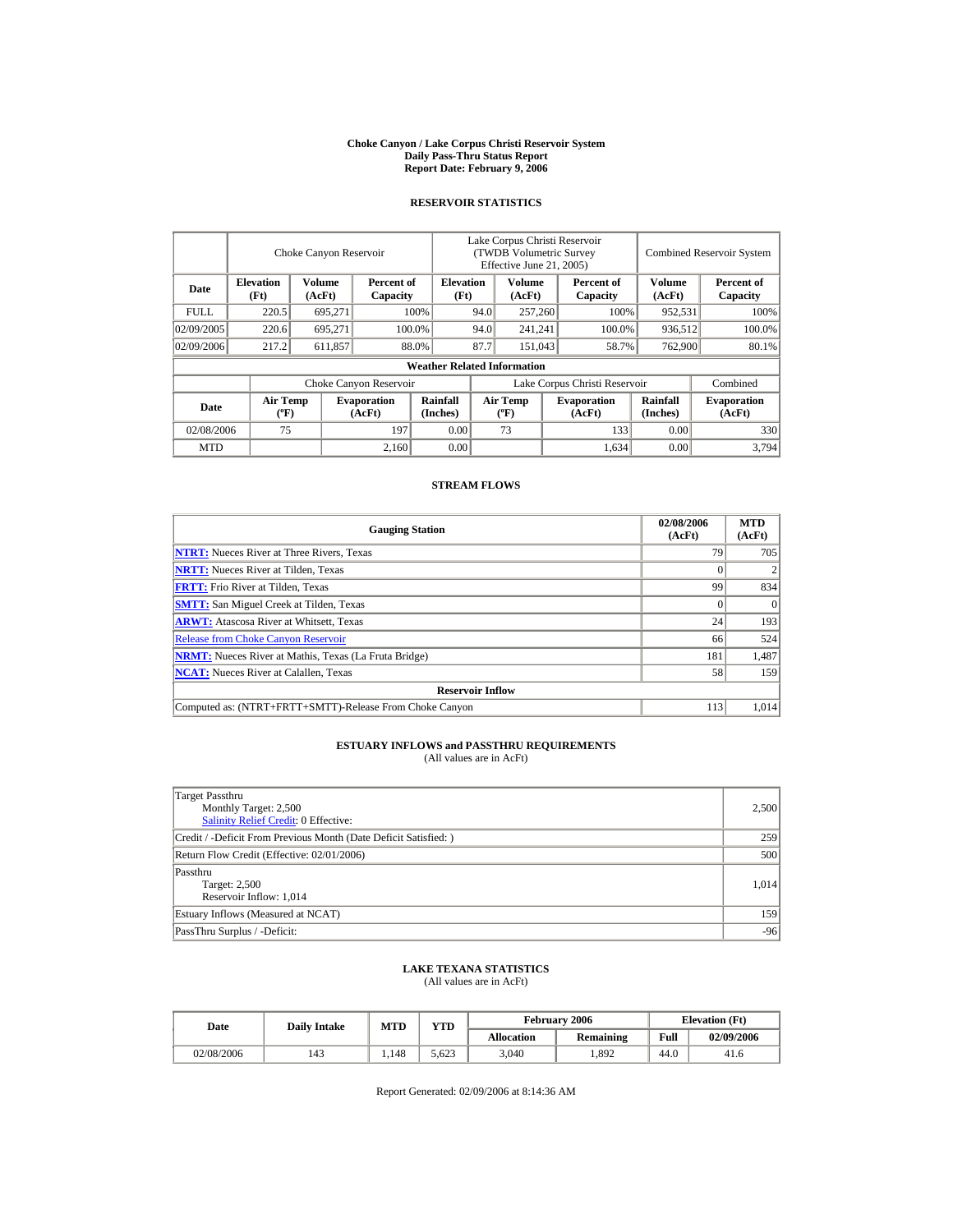#### **Choke Canyon / Lake Corpus Christi Reservoir System Daily Pass-Thru Status Report Report Date: February 10, 2006**

#### **RESERVOIR STATISTICS**

|            | Choke Canyon Reservoir                      |                  |                              |                                    | Lake Corpus Christi Reservoir<br>(TWDB Volumetric Survey<br>Effective June 21, 2005) |                                             |  |                              | <b>Combined Reservoir System</b> |                              |  |
|------------|---------------------------------------------|------------------|------------------------------|------------------------------------|--------------------------------------------------------------------------------------|---------------------------------------------|--|------------------------------|----------------------------------|------------------------------|--|
| Date       | <b>Elevation</b><br>(Ft)                    | Volume<br>(AcFt) | Percent of<br>Capacity       | <b>Elevation</b><br>(Ft)           |                                                                                      | Volume<br>(AcFt)                            |  | Percent of<br>Capacity       | Volume<br>(AcFt)                 | Percent of<br>Capacity       |  |
| FULL.      | 220.5                                       | 695,271          |                              | 100%                               | 94.0                                                                                 | 257,260                                     |  | 100%                         | 952,531                          | 100%                         |  |
| 02/10/2005 | 220.6                                       | 695.271          |                              | 100.0%                             | 94.0                                                                                 | 241,241                                     |  | 100.0%                       | 936,512                          | 100.0%                       |  |
| 02/10/2006 | 217.2                                       | 611,375          |                              | 87.9%                              | 87.7                                                                                 | 150,589                                     |  | 58.5%                        | 761,964                          | 80.0%                        |  |
|            |                                             |                  |                              | <b>Weather Related Information</b> |                                                                                      |                                             |  |                              |                                  |                              |  |
|            |                                             |                  | Choke Canyon Reservoir       |                                    | Lake Corpus Christi Reservoir                                                        |                                             |  |                              |                                  | Combined                     |  |
| Date       | <b>Air Temp</b><br>$({}^{\circ}\mathrm{F})$ |                  | <b>Evaporation</b><br>(AcFt) | Rainfall<br>(Inches)               |                                                                                      | <b>Air Temp</b><br>$({}^{\circ}\mathbf{F})$ |  | <b>Evaporation</b><br>(AcFt) | Rainfall<br>(Inches)             | <b>Evaporation</b><br>(AcFt) |  |
| 02/09/2006 | 75                                          |                  | 240                          | 0.00                               |                                                                                      | 76                                          |  | 203                          | 0.00                             | 443                          |  |
| <b>MTD</b> |                                             |                  | 2.400                        | 0.00                               |                                                                                      |                                             |  | 1,837                        | 0.00                             | 4,237                        |  |

### **STREAM FLOWS**

| <b>Gauging Station</b>                                       | 02/09/2006<br>(AcFt) | <b>MTD</b><br>(AcFt) |  |  |  |  |
|--------------------------------------------------------------|----------------------|----------------------|--|--|--|--|
| <b>NTRT:</b> Nueces River at Three Rivers, Texas             | 131                  | 836                  |  |  |  |  |
| <b>NRTT:</b> Nueces River at Tilden, Texas                   |                      |                      |  |  |  |  |
| <b>FRTT:</b> Frio River at Tilden, Texas                     | 97                   | 931                  |  |  |  |  |
| <b>SMTT:</b> San Miguel Creek at Tilden, Texas               | 0                    | $\Omega$             |  |  |  |  |
| <b>ARWT:</b> Atascosa River at Whitsett, Texas               | 24                   | 216                  |  |  |  |  |
| <b>Release from Choke Canyon Reservoir</b>                   | 66                   | 590                  |  |  |  |  |
| <b>NRMT:</b> Nueces River at Mathis, Texas (La Fruta Bridge) | 153                  | 1,640                |  |  |  |  |
| <b>NCAT:</b> Nueces River at Calallen. Texas                 | 38                   | 197                  |  |  |  |  |
| <b>Reservoir Inflow</b>                                      |                      |                      |  |  |  |  |
| Computed as: (NTRT+FRTT+SMTT)-Release From Choke Canyon      | 163                  | 1.177                |  |  |  |  |

# **ESTUARY INFLOWS and PASSTHRU REQUIREMENTS**<br>(All values are in AcFt)

| Target Passthru<br>Monthly Target: 2,500<br>Salinity Relief Credit: 0 Effective: | 2,500  |
|----------------------------------------------------------------------------------|--------|
| Credit / -Deficit From Previous Month (Date Deficit Satisfied:)                  | 259    |
| Return Flow Credit (Effective: 02/01/2006)                                       | 500    |
| Passthru<br>Target: 2,500<br>Reservoir Inflow: 1,177                             | 1,177  |
| Estuary Inflows (Measured at NCAT)                                               | 197    |
| PassThru Surplus / -Deficit:                                                     | $-221$ |

### **LAKE TEXANA STATISTICS**

(All values are in AcFt)

| Date       | <b>Daily Intake</b> | <b>MTD</b> | <b>VTD</b> |                   | <b>February 2006</b> | <b>Elevation</b> (Ft) |            |
|------------|---------------------|------------|------------|-------------------|----------------------|-----------------------|------------|
|            |                     |            |            | <b>Allocation</b> | Remaining            | Full                  | 02/10/2006 |
| 02/09/2006 | 143                 | .291       | 5,766      | 3,040             | 1,749                | 44.0                  | 41.6       |

Report Generated: 02/10/2006 at 8:18:53 AM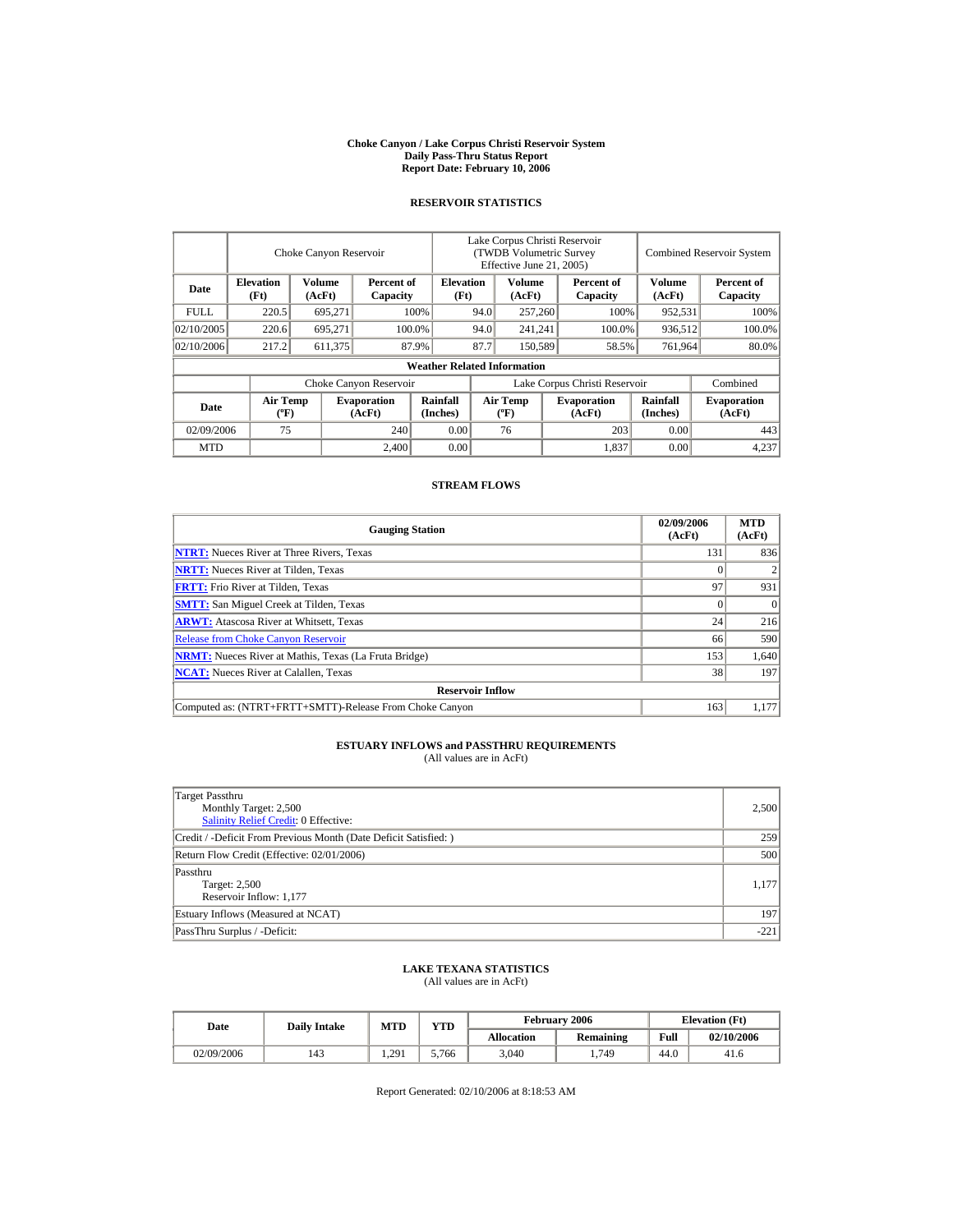#### **Choke Canyon / Lake Corpus Christi Reservoir System Daily Pass-Thru Status Report Report Date: February 11, 2006**

#### **RESERVOIR STATISTICS**

|            | Choke Canyon Reservoir                      |                  |                              |                                    | Lake Corpus Christi Reservoir<br>(TWDB Volumetric Survey<br>Effective June 21, 2005) |                                             |  |                              |                      | <b>Combined Reservoir System</b> |  |  |
|------------|---------------------------------------------|------------------|------------------------------|------------------------------------|--------------------------------------------------------------------------------------|---------------------------------------------|--|------------------------------|----------------------|----------------------------------|--|--|
| Date       | <b>Elevation</b><br>(Ft)                    | Volume<br>(AcFt) | Percent of<br>Capacity       | <b>Elevation</b><br>(Ft)           |                                                                                      | Volume<br>(AcFt)                            |  | Percent of<br>Capacity       | Volume<br>(AcFt)     | Percent of<br>Capacity           |  |  |
| FULL.      | 220.5                                       | 695,271          |                              | 100%                               | 94.0                                                                                 | 257,260                                     |  | 100%                         | 952,531              | 100%                             |  |  |
| 02/11/2005 | 220.6                                       | 695.271          |                              | 100.0%                             | 94.0                                                                                 | 241,241                                     |  | 100.0%                       | 936,512              | 100.0%                           |  |  |
| 02/11/2006 | 217.1                                       | 610,893          |                              | 87.9%                              | 87.8                                                                                 | 151,803                                     |  | 59.0%                        | 762,696              | 80.1%                            |  |  |
|            |                                             |                  |                              | <b>Weather Related Information</b> |                                                                                      |                                             |  |                              |                      |                                  |  |  |
|            |                                             |                  | Choke Canyon Reservoir       |                                    | Lake Corpus Christi Reservoir                                                        |                                             |  |                              |                      | Combined                         |  |  |
| Date       | <b>Air Temp</b><br>$({}^{\circ}\mathrm{F})$ |                  | <b>Evaporation</b><br>(AcFt) | Rainfall<br>(Inches)               |                                                                                      | <b>Air Temp</b><br>$({}^{\circ}\mathbf{F})$ |  | <b>Evaporation</b><br>(AcFt) | Rainfall<br>(Inches) | <b>Evaporation</b><br>(AcFt)     |  |  |
| 02/10/2006 | 78                                          |                  | 296                          | 0.00                               |                                                                                      | 82                                          |  | 177                          | 0.00                 | 473                              |  |  |
| <b>MTD</b> |                                             |                  | 2,696                        | 0.00                               |                                                                                      |                                             |  | 2.014                        | 0.00                 | 4.710                            |  |  |

### **STREAM FLOWS**

| <b>Gauging Station</b>                                       | 02/10/2006<br>(AcFt) | <b>MTD</b><br>(AcFt) |  |  |  |  |
|--------------------------------------------------------------|----------------------|----------------------|--|--|--|--|
| <b>NTRT:</b> Nueces River at Three Rivers, Texas             | 99                   | 935                  |  |  |  |  |
| <b>NRTT:</b> Nueces River at Tilden, Texas                   |                      |                      |  |  |  |  |
| <b>FRTT:</b> Frio River at Tilden, Texas                     | 93                   | 1,024                |  |  |  |  |
| <b>SMTT:</b> San Miguel Creek at Tilden, Texas               |                      | $\Omega$             |  |  |  |  |
| <b>ARWT:</b> Atascosa River at Whitsett, Texas               | 24                   | 240                  |  |  |  |  |
| <b>Release from Choke Canyon Reservoir</b>                   | 66                   | 655                  |  |  |  |  |
| <b>NRMT:</b> Nueces River at Mathis, Texas (La Fruta Bridge) | 153                  | 1,792                |  |  |  |  |
| <b>NCAT:</b> Nueces River at Calallen, Texas                 | 18                   | 215                  |  |  |  |  |
| <b>Reservoir Inflow</b>                                      |                      |                      |  |  |  |  |
| Computed as: (NTRT+FRTT+SMTT)-Release From Choke Canyon      | 127                  | 1.304                |  |  |  |  |

# **ESTUARY INFLOWS and PASSTHRU REQUIREMENTS**<br>(All values are in AcFt)

| Target Passthru<br>Monthly Target: 2,500<br>Salinity Relief Credit: 0 Effective: | 2,500  |
|----------------------------------------------------------------------------------|--------|
| Credit / -Deficit From Previous Month (Date Deficit Satisfied:)                  | 259    |
| Return Flow Credit (Effective: 02/01/2006)                                       | 500    |
| Passthru<br>Target: 2,500<br>Reservoir Inflow: 1,304                             | 1.304  |
| Estuary Inflows (Measured at NCAT)                                               | 215    |
| PassThru Surplus / -Deficit:                                                     | $-331$ |

### **LAKE TEXANA STATISTICS**

(All values are in AcFt)

| Date       | <b>Daily Intake</b> | <b>MTD</b> | February 2006 |                   | <b>YTD</b> |      | <b>Elevation</b> (Ft) |  |
|------------|---------------------|------------|---------------|-------------------|------------|------|-----------------------|--|
|            |                     |            |               | <b>Allocation</b> | Remaining  | Full | 02/11/2006            |  |
| 02/10/2006 | 143                 | .435       | 5,909         | 3,040             | .605       | 44.0 | 41.6                  |  |

Report Generated: 02/11/2006 at 8:15:23 AM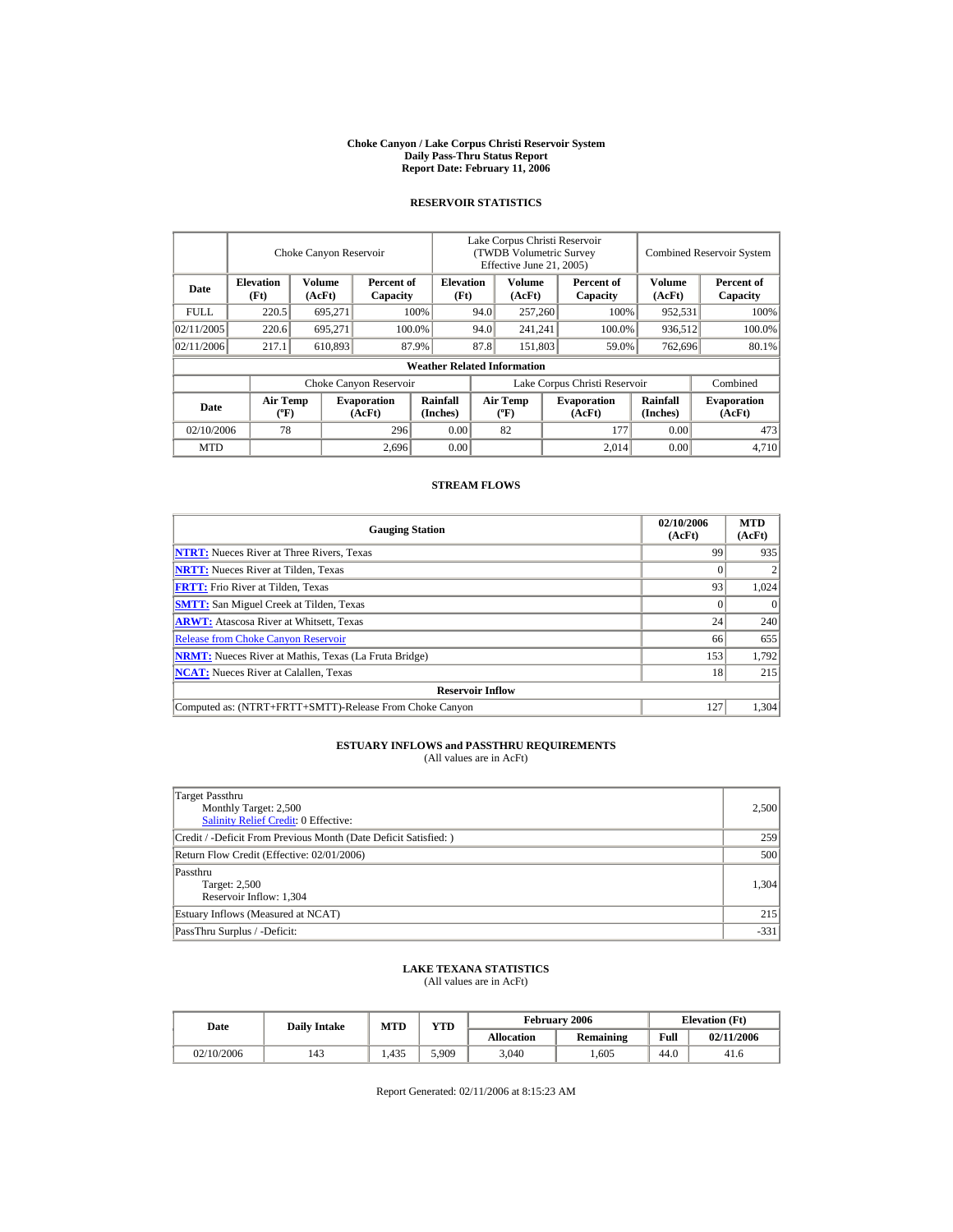#### **Choke Canyon / Lake Corpus Christi Reservoir System Daily Pass-Thru Status Report Report Date: February 12, 2006**

#### **RESERVOIR STATISTICS**

|             | Choke Canyon Reservoir                      |                  |                              |                                    | Lake Corpus Christi Reservoir<br>(TWDB Volumetric Survey<br>Effective June 21, 2005) |                                             |  |                              | <b>Combined Reservoir System</b> |                              |  |
|-------------|---------------------------------------------|------------------|------------------------------|------------------------------------|--------------------------------------------------------------------------------------|---------------------------------------------|--|------------------------------|----------------------------------|------------------------------|--|
| Date        | <b>Elevation</b><br>(Ft)                    | Volume<br>(AcFt) | Percent of<br>Capacity       | <b>Elevation</b><br>(Ft)           |                                                                                      | Volume<br>(AcFt)                            |  | Percent of<br>Capacity       | Volume<br>(AcFt)                 | Percent of<br>Capacity       |  |
| <b>FULL</b> | 220.5                                       | 695,271          |                              | 100%                               | 94.0                                                                                 | 257,260                                     |  | 100%                         | 952,531                          | 100%                         |  |
| 02/12/2005  | 220.5                                       | 695.271          |                              | 100.0%                             | 94.0                                                                                 | 241,241                                     |  | 100.0%                       | 936,512                          | 100.0%                       |  |
| 02/12/2006  | 217.1                                       | 610,411          |                              | 87.8%                              | 87.7                                                                                 | 150,437                                     |  | 58.5%                        | 760,848                          | 79.9%                        |  |
|             |                                             |                  |                              | <b>Weather Related Information</b> |                                                                                      |                                             |  |                              |                                  |                              |  |
|             |                                             |                  | Choke Canyon Reservoir       |                                    | Lake Corpus Christi Reservoir                                                        |                                             |  |                              |                                  | Combined                     |  |
| Date        | <b>Air Temp</b><br>$({}^{\circ}\mathrm{F})$ |                  | <b>Evaporation</b><br>(AcFt) | Rainfall<br>(Inches)               |                                                                                      | <b>Air Temp</b><br>$({}^{\circ}\mathbf{F})$ |  | <b>Evaporation</b><br>(AcFt) | <b>Rainfall</b><br>(Inches)      | <b>Evaporation</b><br>(AcFt) |  |
| 02/11/2006  | 57                                          |                  | 352                          | 0.00                               |                                                                                      | 57                                          |  | 115                          | 0.00                             | 467                          |  |
| <b>MTD</b>  |                                             |                  | 3,048                        | 0.00                               |                                                                                      |                                             |  | 2.129                        | 0.00                             | 5.177                        |  |

### **STREAM FLOWS**

| <b>Gauging Station</b>                                       | 02/11/2006<br>(AcFt) | <b>MTD</b><br>(AcFt) |  |  |  |  |
|--------------------------------------------------------------|----------------------|----------------------|--|--|--|--|
| <b>NTRT:</b> Nueces River at Three Rivers, Texas             | 91                   | 1,026                |  |  |  |  |
| <b>NRTT:</b> Nueces River at Tilden, Texas                   |                      |                      |  |  |  |  |
| <b>FRTT:</b> Frio River at Tilden, Texas                     | 91                   | 1,116                |  |  |  |  |
| <b>SMTT:</b> San Miguel Creek at Tilden, Texas               |                      | $\Omega$             |  |  |  |  |
| <b>ARWT:</b> Atascosa River at Whitsett, Texas               | 24                   | 264                  |  |  |  |  |
| <b>Release from Choke Canyon Reservoir</b>                   | 66                   | 721                  |  |  |  |  |
| <b>NRMT:</b> Nueces River at Mathis, Texas (La Fruta Bridge) | 155                  | 1,947                |  |  |  |  |
| <b>NCAT:</b> Nueces River at Calallen, Texas                 | 30                   | 244                  |  |  |  |  |
| <b>Reservoir Inflow</b>                                      |                      |                      |  |  |  |  |
| Computed as: (NTRT+FRTT+SMTT)-Release From Choke Canyon      | 117                  | 1.421                |  |  |  |  |

# **ESTUARY INFLOWS and PASSTHRU REQUIREMENTS**<br>(All values are in AcFt)

| Target Passthru<br>Monthly Target: 2,500<br><b>Salinity Relief Credit: 0 Effective:</b> | 2,500  |
|-----------------------------------------------------------------------------------------|--------|
| Credit / -Deficit From Previous Month (Date Deficit Satisfied: )                        | 259    |
| Return Flow Credit (Effective: 02/01/2006)                                              | 500    |
| Passthru<br>Target: 2,500<br>Reservoir Inflow: 1,421                                    | 1,421  |
| Estuary Inflows (Measured at NCAT)                                                      | 244    |
| PassThru Surplus / -Deficit:                                                            | $-418$ |

### **LAKE TEXANA STATISTICS**

(All values are in AcFt)

| Date       | <b>Daily Intake</b> | MTD   | <b>YTD</b> |                   | February 2006    | <b>Elevation</b> (Ft) |            |
|------------|---------------------|-------|------------|-------------------|------------------|-----------------------|------------|
|            |                     |       |            | <b>Allocation</b> | <b>Remaining</b> | Full                  | 02/12/2006 |
| 02/11/2006 | 143                 | 1.578 | 6,053      | 3,040             | .462             | 44.0                  | 41.6       |

Report Generated: 02/12/2006 at 8:12:30 AM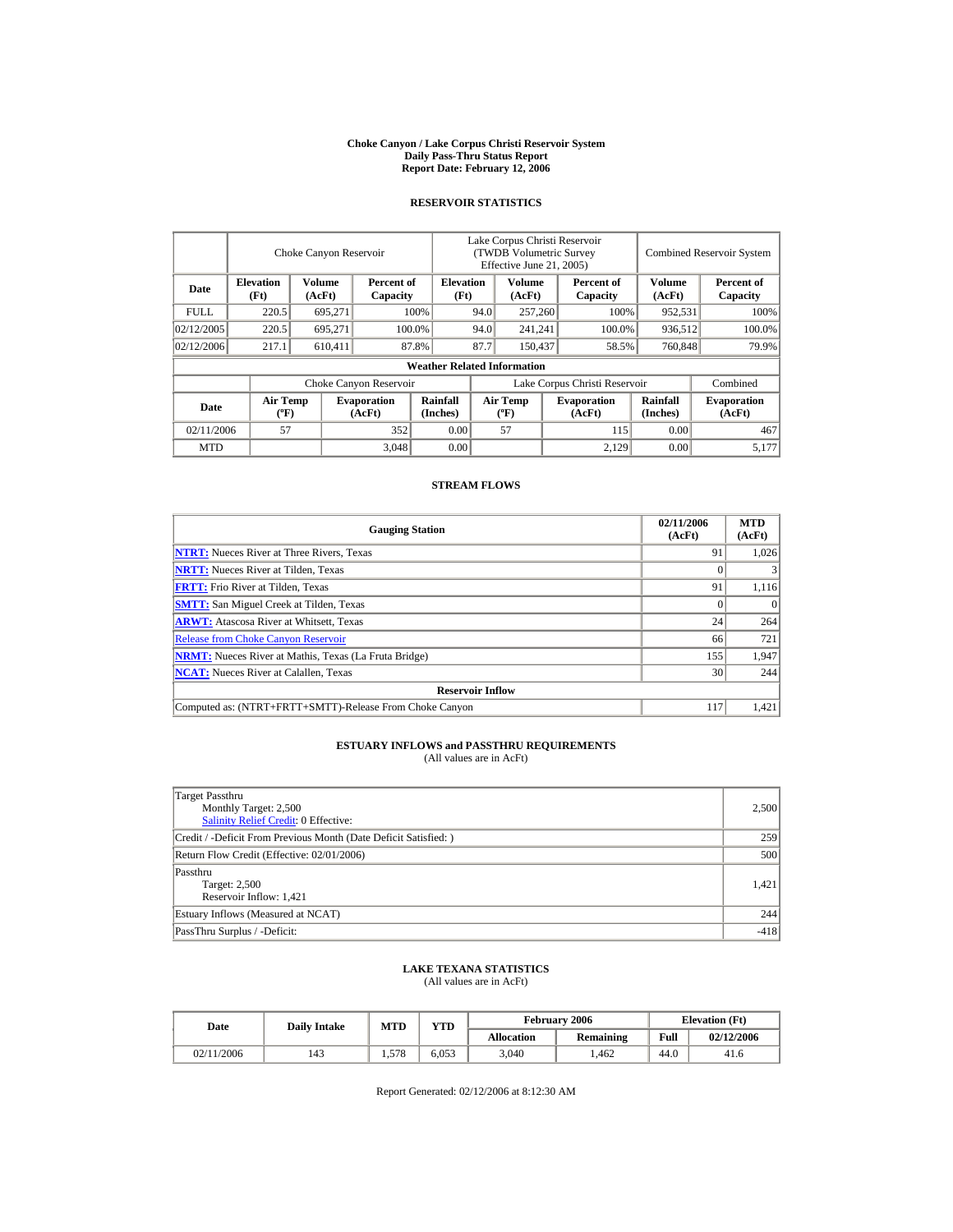#### **Choke Canyon / Lake Corpus Christi Reservoir System Daily Pass-Thru Status Report Report Date: February 13, 2006**

#### **RESERVOIR STATISTICS**

|            | Choke Canyon Reservoir                      |                  |                              |                                    | Lake Corpus Christi Reservoir<br>(TWDB Volumetric Survey<br>Effective June 21, 2005) |                                             |  |                              | <b>Combined Reservoir System</b> |                              |  |
|------------|---------------------------------------------|------------------|------------------------------|------------------------------------|--------------------------------------------------------------------------------------|---------------------------------------------|--|------------------------------|----------------------------------|------------------------------|--|
| Date       | <b>Elevation</b><br>(Ft)                    | Volume<br>(AcFt) | Percent of<br>Capacity       | <b>Elevation</b><br>(Ft)           |                                                                                      | Volume<br>(AcFt)                            |  | Percent of<br>Capacity       | Volume<br>(AcFt)                 | Percent of<br>Capacity       |  |
| FULL.      | 220.5                                       | 695,271          |                              | 100%                               | 94.0                                                                                 | 257,260                                     |  | 100%                         | 952,531                          | 100%                         |  |
| 02/13/2005 | 220.5                                       | 695.271          |                              | 100.0%                             | 94.0                                                                                 | 241,241                                     |  | 100.0%                       | 936,512                          | 100.0%                       |  |
| 02/13/2006 | 217.1                                       | 610,170          |                              | 87.8%                              | 87.7                                                                                 | 150.135                                     |  | 58.4%                        | 760,305                          | 79.8%                        |  |
|            |                                             |                  |                              | <b>Weather Related Information</b> |                                                                                      |                                             |  |                              |                                  |                              |  |
|            |                                             |                  | Choke Canyon Reservoir       |                                    | Lake Corpus Christi Reservoir                                                        |                                             |  |                              |                                  | Combined                     |  |
| Date       | <b>Air Temp</b><br>$({}^{\circ}\mathrm{F})$ |                  | <b>Evaporation</b><br>(AcFt) | Rainfall<br>(Inches)               |                                                                                      | <b>Air Temp</b><br>$({}^{\circ}\mathbf{F})$ |  | <b>Evaporation</b><br>(AcFt) | Rainfall<br>(Inches)             | <b>Evaporation</b><br>(AcFt) |  |
| 02/12/2006 | 65                                          |                  | 225                          | 0.00                               |                                                                                      | 66                                          |  | 229                          | 0.00                             | 454                          |  |
| <b>MTD</b> |                                             |                  | 3.273                        | 0.00                               |                                                                                      |                                             |  | 2,358                        | 0.00                             | 5,631                        |  |

### **STREAM FLOWS**

| <b>Gauging Station</b>                                       | 02/12/2006<br>(AcFt) | <b>MTD</b><br>(AcFt) |
|--------------------------------------------------------------|----------------------|----------------------|
| <b>NTRT:</b> Nueces River at Three Rivers, Texas             | 89                   | 1.116                |
| <b>NRTT:</b> Nueces River at Tilden, Texas                   |                      |                      |
| <b>FRTT:</b> Frio River at Tilden, Texas                     | 85                   | 1,201                |
| <b>SMTT:</b> San Miguel Creek at Tilden, Texas               |                      | $\theta$             |
| <b>ARWT:</b> Atascosa River at Whitsett, Texas               | 24                   | 288                  |
| <b>Release from Choke Canyon Reservoir</b>                   | 66                   | 786                  |
| <b>NRMT:</b> Nueces River at Mathis, Texas (La Fruta Bridge) | 155                  | 2,102                |
| <b>NCAT:</b> Nueces River at Calallen, Texas                 | 26                   | 270                  |
| <b>Reservoir Inflow</b>                                      |                      |                      |
| Computed as: (NTRT+FRTT+SMTT)-Release From Choke Canyon      | 109                  | 1.530                |

# **ESTUARY INFLOWS and PASSTHRU REQUIREMENTS**<br>(All values are in AcFt)

| Target Passthru<br>Monthly Target: 2,500<br><b>Salinity Relief Credit: 0 Effective:</b> | 2,500  |
|-----------------------------------------------------------------------------------------|--------|
| Credit / -Deficit From Previous Month (Date Deficit Satisfied:)                         | 259    |
| Return Flow Credit (Effective: 02/01/2006)                                              | 500    |
| Passthru<br>Target: 2,500<br>Reservoir Inflow: 1,530                                    | 1,530  |
| Estuary Inflows (Measured at NCAT)                                                      | 270    |
| PassThru Surplus / -Deficit:                                                            | $-501$ |

### **LAKE TEXANA STATISTICS**

(All values are in AcFt)

| <b>Date</b> | <b>Daily Intake</b> | MTD      | <b>YTD</b> |                   | <b>February 2006</b> | <b>Elevation</b> (Ft) |            |
|-------------|---------------------|----------|------------|-------------------|----------------------|-----------------------|------------|
|             |                     |          |            | <b>Allocation</b> | <b>Remaining</b>     | Full                  | 02/13/2006 |
| 02/12/2006  | 143                 | 721<br>. | 6,196      | 3,040             | 1,319                | 44.0                  | 41.6       |

Report Generated: 02/13/2006 at 8:14:08 AM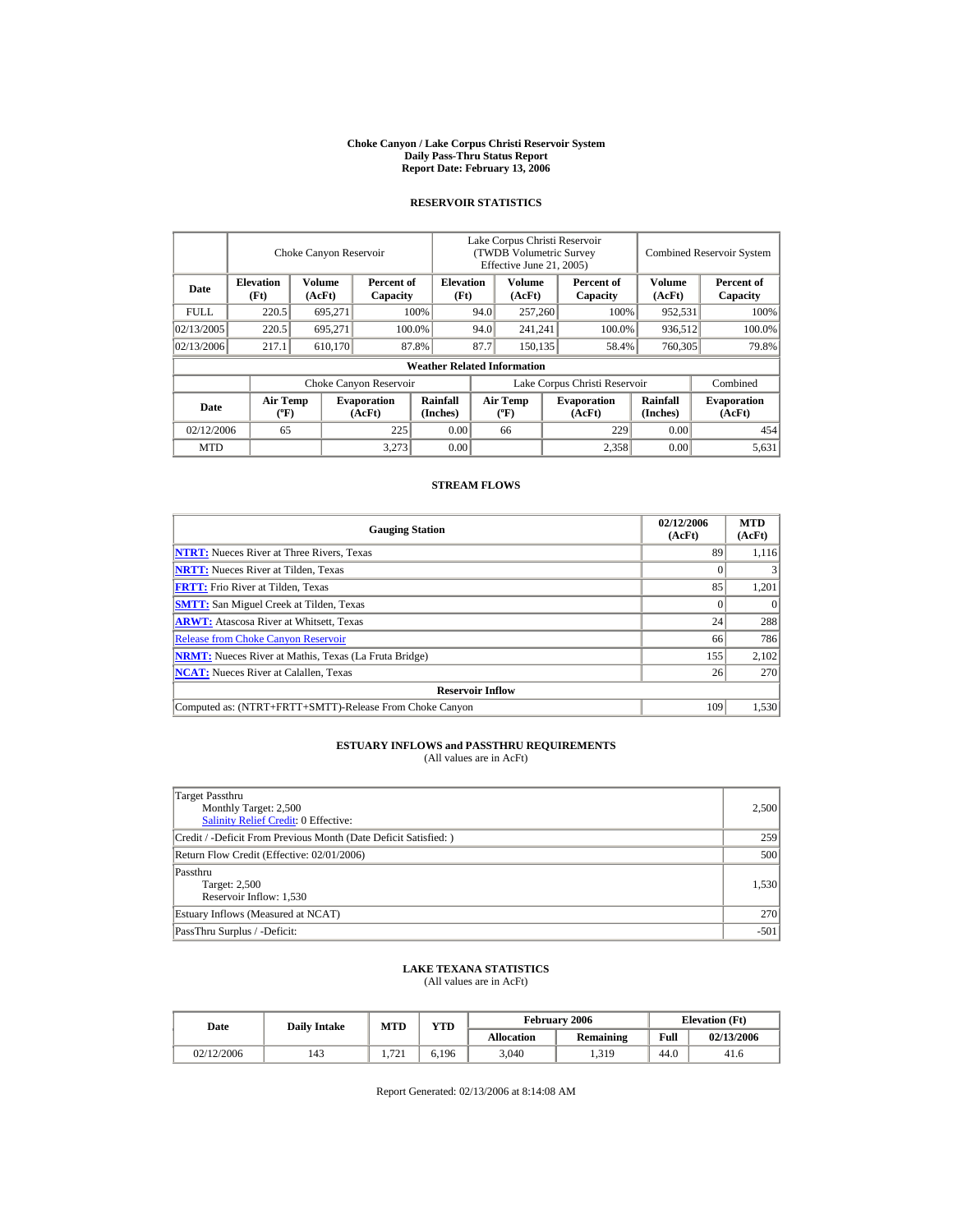#### **Choke Canyon / Lake Corpus Christi Reservoir System Daily Pass-Thru Status Report Report Date: February 14, 2006**

#### **RESERVOIR STATISTICS**

|            | Choke Canyon Reservoir                      |                  |                              |                                    | Lake Corpus Christi Reservoir<br>(TWDB Volumetric Survey<br>Effective June 21, 2005) |                                             |  |                              | <b>Combined Reservoir System</b> |                              |  |
|------------|---------------------------------------------|------------------|------------------------------|------------------------------------|--------------------------------------------------------------------------------------|---------------------------------------------|--|------------------------------|----------------------------------|------------------------------|--|
| Date       | <b>Elevation</b><br>(Ft)                    | Volume<br>(AcFt) | Percent of<br>Capacity       | <b>Elevation</b><br>(Ft)           |                                                                                      | Volume<br>(AcFt)                            |  | Percent of<br>Capacity       | Volume<br>(AcFt)                 | Percent of<br>Capacity       |  |
| FULL.      | 220.5                                       | 695,271          |                              | 100%                               | 94.0                                                                                 | 257,260                                     |  | 100%                         | 952,531                          | 100%                         |  |
| 02/14/2005 | 220.5                                       | 695.271          |                              | 100.0%                             | 94.0                                                                                 | 241,241                                     |  | 100.0%                       | 936,512                          | 100.0%                       |  |
| 02/14/2006 | 217.1                                       | 609,929          |                              | 87.7%                              | 87.7<br>149,682                                                                      |                                             |  | 58.2%                        | 759,611                          | 79.7%                        |  |
|            |                                             |                  |                              | <b>Weather Related Information</b> |                                                                                      |                                             |  |                              |                                  |                              |  |
|            |                                             |                  | Choke Canyon Reservoir       |                                    | Lake Corpus Christi Reservoir                                                        |                                             |  |                              |                                  | Combined                     |  |
| Date       | <b>Air Temp</b><br>$({}^{\circ}\mathrm{F})$ |                  | <b>Evaporation</b><br>(AcFt) | Rainfall<br>(Inches)               |                                                                                      | <b>Air Temp</b><br>$({}^{\circ}\mathbf{F})$ |  | <b>Evaporation</b><br>(AcFt) | Rainfall<br>(Inches)             | <b>Evaporation</b><br>(AcFt) |  |
| 02/13/2006 | 70                                          |                  | 310                          | 0.00                               |                                                                                      | 69                                          |  | 281                          | 0.00                             | 591                          |  |
| <b>MTD</b> |                                             |                  | 3,583                        | 0.00                               |                                                                                      |                                             |  | 2,639                        | 0.00                             | 6,222                        |  |

### **STREAM FLOWS**

| <b>Gauging Station</b>                                       | 02/13/2006<br>(AcFt) | <b>MTD</b><br>(AcFt) |
|--------------------------------------------------------------|----------------------|----------------------|
| <b>NTRT:</b> Nueces River at Three Rivers, Texas             | 83                   | 1.199                |
| <b>NRTT:</b> Nueces River at Tilden, Texas                   |                      |                      |
| <b>FRTT:</b> Frio River at Tilden, Texas                     | 85                   | 1,286                |
| <b>SMTT:</b> San Miguel Creek at Tilden, Texas               |                      | $\Omega$             |
| <b>ARWT:</b> Atascosa River at Whitsett, Texas               | 22                   | 310                  |
| <b>Release from Choke Canyon Reservoir</b>                   | 66                   | 852                  |
| <b>NRMT:</b> Nueces River at Mathis, Texas (La Fruta Bridge) | 141                  | 2,243                |
| <b>NCAT:</b> Nueces River at Calallen. Texas                 | 48                   | 318                  |
| <b>Reservoir Inflow</b>                                      |                      |                      |
| Computed as: (NTRT+FRTT+SMTT)-Release From Choke Canyon      | 103                  | 1.634                |

# **ESTUARY INFLOWS and PASSTHRU REQUIREMENTS**<br>(All values are in AcFt)

| Target Passthru<br>Monthly Target: 2,500<br><b>Salinity Relief Credit: 0 Effective:</b> | 2,500  |
|-----------------------------------------------------------------------------------------|--------|
| Credit / -Deficit From Previous Month (Date Deficit Satisfied: )                        | 259    |
| Return Flow Credit (Effective: 02/01/2006)                                              | 500    |
| Passthru<br>Target: 2,500<br>Reservoir Inflow: 1,634                                    | 1.634  |
| Estuary Inflows (Measured at NCAT)                                                      | 318    |
| PassThru Surplus / -Deficit:                                                            | $-557$ |

### **LAKE TEXANA STATISTICS**

(All values are in AcFt)

| Date       | <b>Daily Intake</b> | <b>MTD</b> | <b>VTD</b> |                   | <b>February 2006</b> |      | <b>Elevation</b> (Ft) |
|------------|---------------------|------------|------------|-------------------|----------------------|------|-----------------------|
|            |                     |            |            | <b>Allocation</b> | Remaining            | Full | 02/14/2006            |
| 02/13/2006 | 144                 | .865       | 6,340      | 3,040             | 1,175                | 44.0 | -41.5                 |

Report Generated: 02/14/2006 at 9:10:36 AM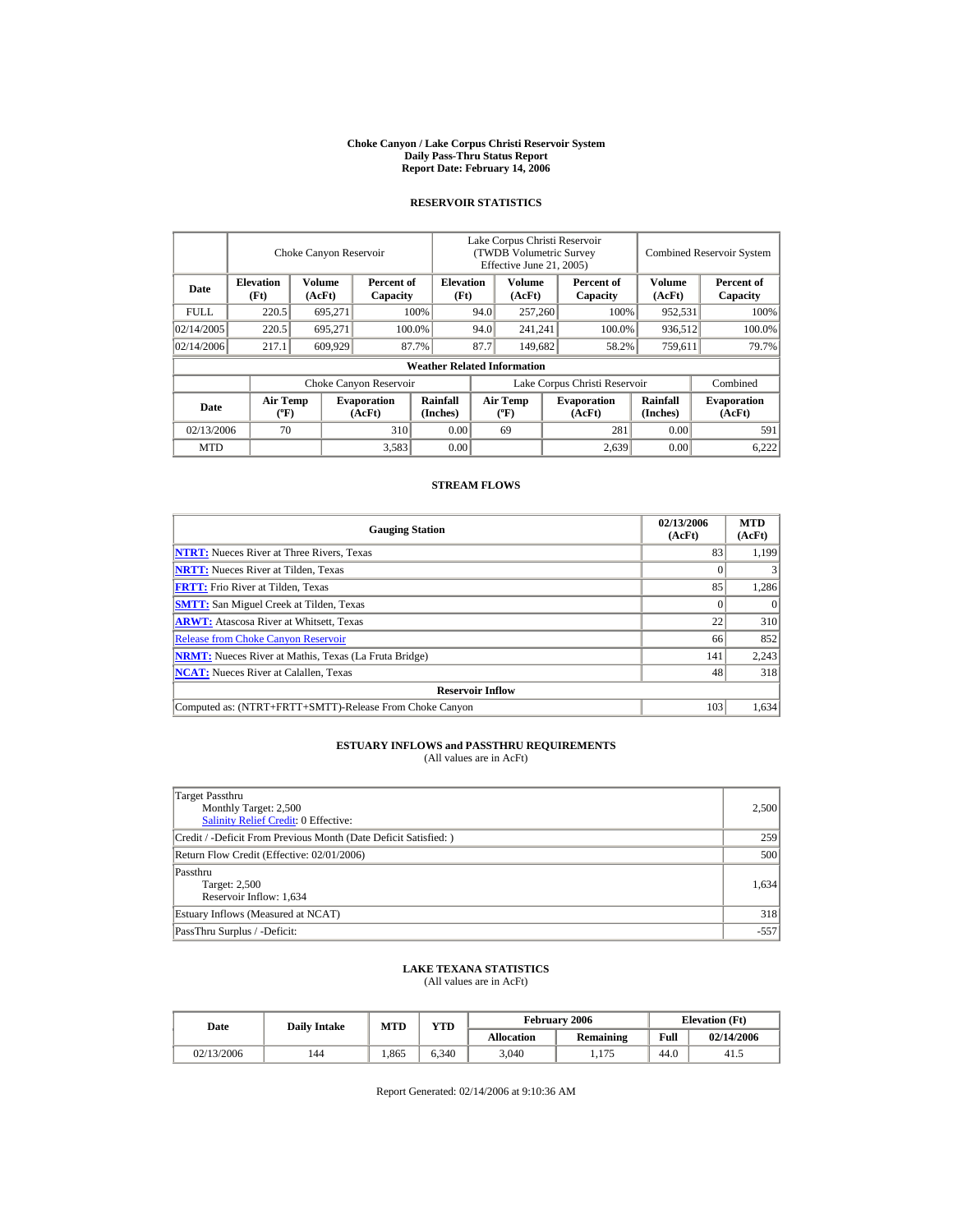#### **Choke Canyon / Lake Corpus Christi Reservoir System Daily Pass-Thru Status Report Report Date: February 15, 2006**

#### **RESERVOIR STATISTICS**

|            | Choke Canyon Reservoir                      |                  |                              |                                    | Lake Corpus Christi Reservoir<br>(TWDB Volumetric Survey<br>Effective June 21, 2005) |                                             |  |                              |                      | <b>Combined Reservoir System</b> |  |  |
|------------|---------------------------------------------|------------------|------------------------------|------------------------------------|--------------------------------------------------------------------------------------|---------------------------------------------|--|------------------------------|----------------------|----------------------------------|--|--|
| Date       | <b>Elevation</b><br>(Ft)                    | Volume<br>(AcFt) | Percent of<br>Capacity       | <b>Elevation</b><br>(Ft)           |                                                                                      | Volume<br>(AcFt)                            |  | Percent of<br>Capacity       | Volume<br>(AcFt)     | Percent of<br>Capacity           |  |  |
| FULL.      | 220.5                                       | 695,271          |                              | 100%                               | 94.0                                                                                 | 257,260                                     |  | 100%                         | 952,531              | 100%                             |  |  |
| 02/15/2005 | 220.6                                       | 695.271          |                              | 100.0%                             | 94.0                                                                                 | 241,241                                     |  | 100.0%                       | 936,512              | 100.0%                           |  |  |
| 02/15/2006 | 217.1                                       | 609,929          |                              | 87.7%                              | 87.7                                                                                 | 149,682                                     |  | 58.2%                        | 759,611              | 79.7%                            |  |  |
|            |                                             |                  |                              | <b>Weather Related Information</b> |                                                                                      |                                             |  |                              |                      |                                  |  |  |
|            |                                             |                  | Choke Canyon Reservoir       |                                    | Lake Corpus Christi Reservoir                                                        |                                             |  |                              |                      | Combined                         |  |  |
| Date       | <b>Air Temp</b><br>$({}^{\circ}\mathrm{F})$ |                  | <b>Evaporation</b><br>(AcFt) | Rainfall<br>(Inches)               |                                                                                      | <b>Air Temp</b><br>$({}^{\circ}\mathbf{F})$ |  | <b>Evaporation</b><br>(AcFt) | Rainfall<br>(Inches) | <b>Evaporation</b><br>(AcFt)     |  |  |
| 02/14/2006 | 82                                          |                  | 267                          | 0.00                               |                                                                                      | 81                                          |  | 334                          | 0.00                 | 601                              |  |  |
| <b>MTD</b> |                                             |                  | 3,850                        | 0.00                               |                                                                                      |                                             |  | 2.973                        | 0.00                 | 6,823                            |  |  |

### **STREAM FLOWS**

| <b>Gauging Station</b>                                       | 02/14/2006<br>(AcFt) | <b>MTD</b><br>(AcFt) |
|--------------------------------------------------------------|----------------------|----------------------|
| <b>NTRT:</b> Nueces River at Three Rivers, Texas             | 99                   | 1,298                |
| <b>NRTT:</b> Nueces River at Tilden, Texas                   |                      |                      |
| <b>FRTT:</b> Frio River at Tilden, Texas                     | 83                   | 1,370                |
| <b>SMTT:</b> San Miguel Creek at Tilden, Texas               |                      | $\theta$             |
| <b>ARWT:</b> Atascosa River at Whitsett, Texas               | 22                   | 331                  |
| <b>Release from Choke Canyon Reservoir</b>                   | 66                   | 917                  |
| <b>NRMT:</b> Nueces River at Mathis, Texas (La Fruta Bridge) | 171                  | 2,414                |
| <b>NCAT:</b> Nueces River at Calallen, Texas                 | 13                   | 331                  |
| <b>Reservoir Inflow</b>                                      |                      |                      |
| Computed as: (NTRT+FRTT+SMTT)-Release From Choke Canyon      | 117                  | 1.751                |

# **ESTUARY INFLOWS and PASSTHRU REQUIREMENTS**<br>(All values are in AcFt)

| Target Passthru<br>Monthly Target: 2,500<br>Salinity Relief Credit: 0 Effective: | 2,500  |
|----------------------------------------------------------------------------------|--------|
| Credit / -Deficit From Previous Month (Date Deficit Satisfied:)                  | 259    |
| Return Flow Credit (Effective: 02/01/2006)                                       | 500    |
| Passthru<br>Target: 2,500<br>Reservoir Inflow: 1,751                             | 1,751  |
| Estuary Inflows (Measured at NCAT)                                               | 331    |
| PassThru Surplus / -Deficit:                                                     | $-661$ |

### **LAKE TEXANA STATISTICS**

(All values are in AcFt)

| Date       | <b>Daily Intake</b> | VTD<br><b>MTD</b> |       |                   | <b>February 2006</b> | <b>Elevation</b> (Ft) |            |
|------------|---------------------|-------------------|-------|-------------------|----------------------|-----------------------|------------|
|            |                     |                   |       | <b>Allocation</b> | Remaining            | Full                  | 02/15/2006 |
| 02/14/2006 | 143                 | 2.008             | 6.483 | 3.040             | 1.032                | 44.0                  | 41.4       |

Report Generated: 02/15/2006 at 8:28:32 AM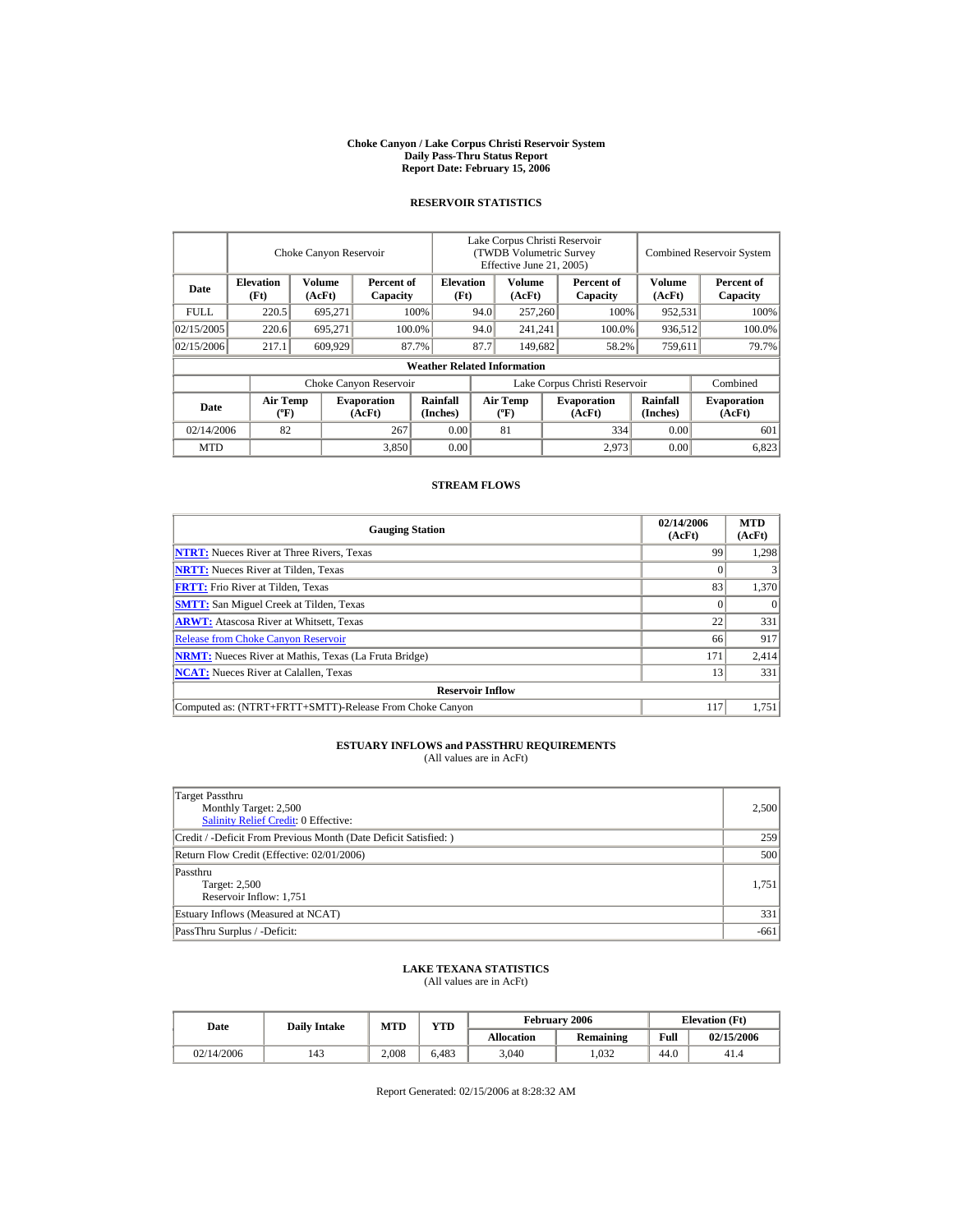#### **Choke Canyon / Lake Corpus Christi Reservoir System Daily Pass-Thru Status Report Report Date: February 16, 2006**

### **RESERVOIR STATISTICS**

|             |                                             | Choke Canyon Reservoir |                              |                                    | Lake Corpus Christi Reservoir<br>(TWDB Volumetric Survey<br>Effective June 21, 2005) |                                             |  |                              |                             | <b>Combined Reservoir System</b> |
|-------------|---------------------------------------------|------------------------|------------------------------|------------------------------------|--------------------------------------------------------------------------------------|---------------------------------------------|--|------------------------------|-----------------------------|----------------------------------|
| Date        | <b>Elevation</b><br>(Ft)                    | Volume<br>(AcFt)       | Percent of<br>Capacity       | <b>Elevation</b><br>(Ft)           |                                                                                      | Volume<br>(AcFt)                            |  | Percent of<br>Capacity       | Volume<br>(AcFt)            | Percent of<br>Capacity           |
| <b>FULL</b> | 220.5                                       | 695,271                |                              | 100%                               | 94.0                                                                                 | 257,260                                     |  | 100%                         | 952,531                     | 100%                             |
| 02/16/2005  | 220.6                                       | 695.271                |                              | 100.0%                             | 94.0                                                                                 | 241,241                                     |  | 100.0%                       | 936,512                     | 100.0%                           |
| 02/16/2006  | 217.1                                       | 609,929                |                              | 87.7%                              | 87.6                                                                                 | 148,928                                     |  | 57.9%                        | 758,857                     | 79.7%                            |
|             |                                             |                        |                              | <b>Weather Related Information</b> |                                                                                      |                                             |  |                              |                             |                                  |
|             |                                             |                        | Choke Canyon Reservoir       |                                    | Lake Corpus Christi Reservoir                                                        |                                             |  |                              |                             | Combined                         |
| Date        | <b>Air Temp</b><br>$({}^{\circ}\mathrm{F})$ |                        | <b>Evaporation</b><br>(AcFt) | Rainfall<br>(Inches)               |                                                                                      | <b>Air Temp</b><br>$({}^{\circ}\mathbf{F})$ |  | <b>Evaporation</b><br>(AcFt) | <b>Rainfall</b><br>(Inches) | <b>Evaporation</b><br>(AcFt)     |
| 02/15/2006  | 85                                          |                        | 267                          | 0.00                               |                                                                                      | 85                                          |  | 184                          | 0.00                        | 451                              |
| <b>MTD</b>  |                                             |                        | 4,117                        | 0.00                               |                                                                                      |                                             |  | 3,157                        | 0.00                        | 7,274                            |

### **STREAM FLOWS**

| <b>Gauging Station</b>                                       | 02/15/2006<br>(AcFt) | <b>MTD</b><br>(AcFt) |
|--------------------------------------------------------------|----------------------|----------------------|
| <b>NTRT:</b> Nueces River at Three Rivers, Texas             | 101                  | 1,399                |
| <b>NRTT:</b> Nueces River at Tilden, Texas                   |                      |                      |
| <b>FRTT:</b> Frio River at Tilden, Texas                     | 81                   | 1,451                |
| <b>SMTT:</b> San Miguel Creek at Tilden, Texas               |                      | $\theta$             |
| <b>ARWT:</b> Atascosa River at Whitsett, Texas               | 24                   | 355                  |
| <b>Release from Choke Canyon Reservoir</b>                   | 66                   | 983                  |
| <b>NRMT:</b> Nueces River at Mathis, Texas (La Fruta Bridge) | 210                  | 2,624                |
| <b>NCAT:</b> Nueces River at Calallen, Texas                 | 30                   | 360                  |
| <b>Reservoir Inflow</b>                                      |                      |                      |
| Computed as: (NTRT+FRTT+SMTT)-Release From Choke Canyon      | 117                  | 1.868                |

# **ESTUARY INFLOWS and PASSTHRU REQUIREMENTS**<br>(All values are in AcFt)

| Target Passthru<br>Monthly Target: 2,500<br>Salinity Relief Credit: 0 Effective: | 2,500  |
|----------------------------------------------------------------------------------|--------|
| Credit / -Deficit From Previous Month (Date Deficit Satisfied:)                  | 259    |
| Return Flow Credit (Effective: 02/01/2006)                                       | 500    |
| Passthru<br>Target: 2,500<br>Reservoir Inflow: 1,868                             | 1,868  |
| Estuary Inflows (Measured at NCAT)                                               | 360    |
| PassThru Surplus / -Deficit:                                                     | $-748$ |

### **LAKE TEXANA STATISTICS**

(All values are in AcFt)

| Date       | <b>Daily Intake</b> | <b>MTD</b> | <b>YTD</b> |                   | February 2006 |      | <b>Elevation</b> (Ft) |
|------------|---------------------|------------|------------|-------------------|---------------|------|-----------------------|
|            |                     |            |            | <b>Allocation</b> | Remaining     | Full | 02/16/2006            |
| 02/15/2006 | 143                 | 2.151      | 6,626      | 3,040             | 889           | 44.0 | 41.4                  |

Report Generated: 02/16/2006 at 8:18:29 AM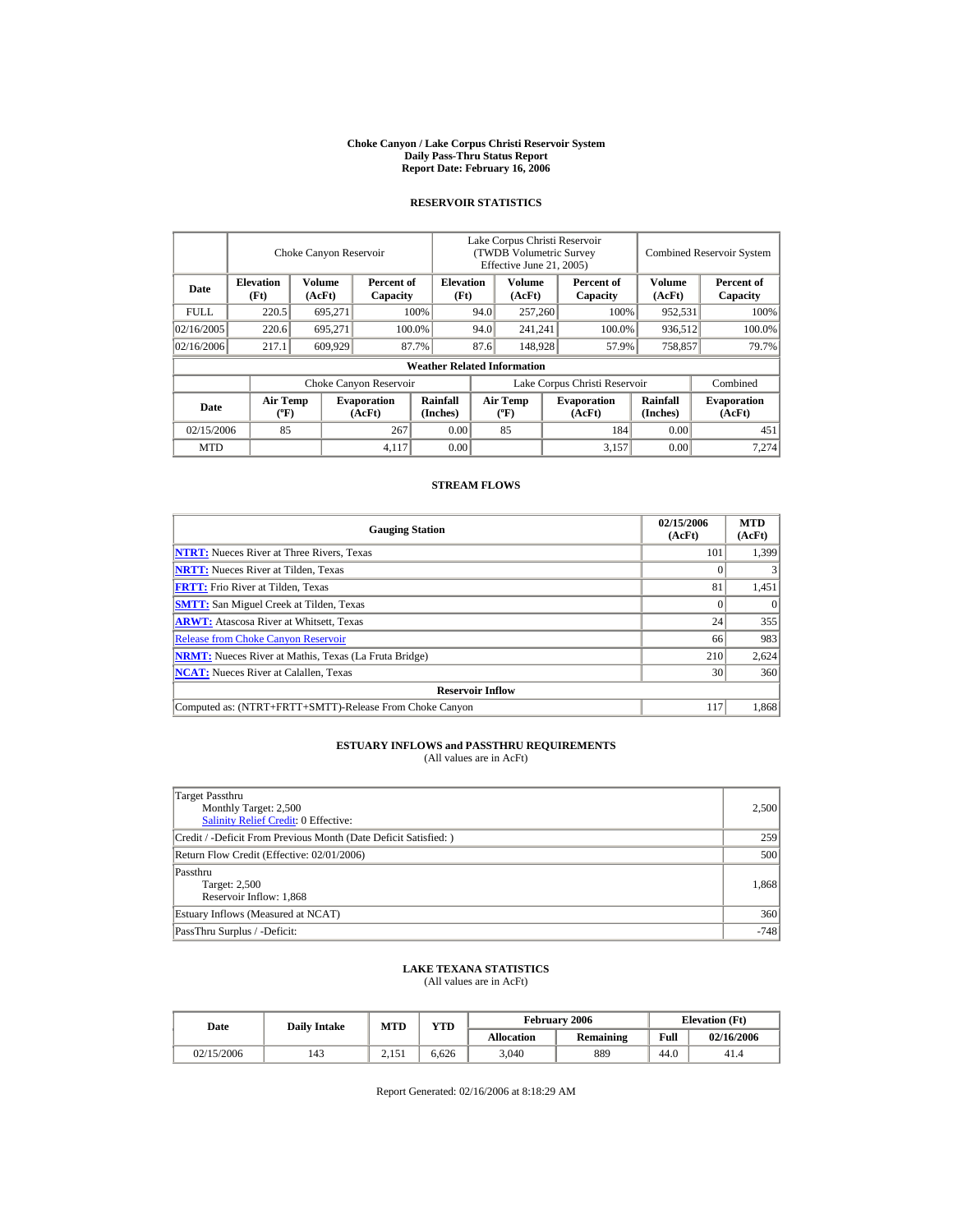#### **Choke Canyon / Lake Corpus Christi Reservoir System Daily Pass-Thru Status Report Report Date: February 17, 2006**

## **RESERVOIR STATISTICS**

|             |                                | Choke Canyon Reservoir |                              |                                    | Lake Corpus Christi Reservoir<br>(TWDB Volumetric Survey<br>Effective June 21, 2005) |                                    |                  |                              |                      | <b>Combined Reservoir System</b> |
|-------------|--------------------------------|------------------------|------------------------------|------------------------------------|--------------------------------------------------------------------------------------|------------------------------------|------------------|------------------------------|----------------------|----------------------------------|
| Date        | <b>Elevation</b><br>(Ft)       | Volume<br>(AcFt)       | Percent of<br>Capacity       | <b>Elevation</b><br>(Ft)           |                                                                                      | Volume<br>(AcFt)                   |                  | Percent of<br>Capacity       | Volume<br>(AcFt)     | Percent of<br>Capacity           |
| <b>FULL</b> | 220.5                          | 695.271                |                              | 100%                               |                                                                                      | 257,260                            |                  | 100%                         | 952,531              | 100%                             |
| 02/17/2005  | 220.6                          | 695.271                |                              | 100.0%                             | 94.0                                                                                 |                                    | 241.241          | 100.0%                       | 936.512              | 100.0%                           |
| 02/17/2006  | 217.1                          | 609,447                |                              | 87.7%                              | 87.8                                                                                 |                                    | 151.651<br>58.9% |                              | 761,098              | 79.9%                            |
|             |                                |                        |                              | <b>Weather Related Information</b> |                                                                                      |                                    |                  |                              |                      |                                  |
|             |                                |                        | Choke Canyon Reservoir       |                                    | Lake Corpus Christi Reservoir                                                        |                                    |                  |                              |                      | Combined                         |
| Date        | Air Temp<br>$({}^o\mathrm{F})$ |                        | <b>Evaporation</b><br>(AcFt) | Rainfall<br>(Inches)               |                                                                                      | Air Temp<br>$({}^{\circ}\text{F})$ |                  | <b>Evaporation</b><br>(AcFt) | Rainfall<br>(Inches) | <b>Evaporation</b><br>(AcFt)     |
| 02/16/2006  | 89                             |                        | 310                          | 0.00                               |                                                                                      | 89                                 |                  | 221                          | 0.00                 | 531                              |
| <b>MTD</b>  |                                |                        | 4.427                        | 0.00                               |                                                                                      |                                    |                  | 3,378                        | 0.00                 | 7,805                            |

#### **STREAM FLOWS**

| <b>Gauging Station</b>                                       | 02/16/2006<br>(AcFt) | <b>MTD</b><br>(AcFt) |
|--------------------------------------------------------------|----------------------|----------------------|
| <b>NTRT:</b> Nueces River at Three Rivers, Texas             | 99                   | 1,499                |
| <b>NRTT:</b> Nueces River at Tilden, Texas                   |                      |                      |
| <b>FRTT:</b> Frio River at Tilden, Texas                     | 81                   | 1.532                |
| <b>SMTT:</b> San Miguel Creek at Tilden, Texas               |                      |                      |
| <b>ARWT:</b> Atascosa River at Whitsett, Texas               | 24                   | 379                  |
| <b>Release from Choke Canyon Reservoir</b>                   | 66                   | 1,048                |
| <b>NRMT:</b> Nueces River at Mathis, Texas (La Fruta Bridge) | 210                  | 2,835                |
| <b>NCAT:</b> Nueces River at Calallen, Texas                 | 71                   | 432                  |
| <b>Reservoir Inflow</b>                                      |                      |                      |
| Computed as: (NTRT+FRTT+SMTT)-Release From Choke Canyon      | 115                  | 1,983                |

## **ESTUARY INFLOWS and PASSTHRU REQUIREMENTS**

(All values are in AcFt)

| Target Passthru<br>Monthly Target: 2,500<br>Salinity Relief Credit: 0 Effective: | 2,500  |
|----------------------------------------------------------------------------------|--------|
| Credit / -Deficit From Previous Month (Date Deficit Satisfied:)                  | 259    |
| Return Flow Credit (Effective: 02/01/2006)                                       | 500    |
| Passthru<br>Target: 2,500<br>Reservoir Inflow: 1,983                             | 1,983  |
| Estuary Inflows (Measured at NCAT)                                               | 432    |
| PassThru Surplus / -Deficit:                                                     | $-792$ |

#### **LAKE TEXANA STATISTICS** (All values are in AcFt)

| Date       |     | <b>YTD</b><br>MTD<br><b>Daily Intake</b> |       |                   | February 2006    | <b>Elevation</b> (Ft) |            |
|------------|-----|------------------------------------------|-------|-------------------|------------------|-----------------------|------------|
|            |     |                                          |       | <b>Allocation</b> | <b>Remaining</b> | Full                  | 02/17/2006 |
| 02/16/2006 | 143 | 2,295                                    | 6.769 | 3,040             | 745              | 44.0                  | 41.4       |

Report Generated: 02/17/2006 at 8:17:17 AM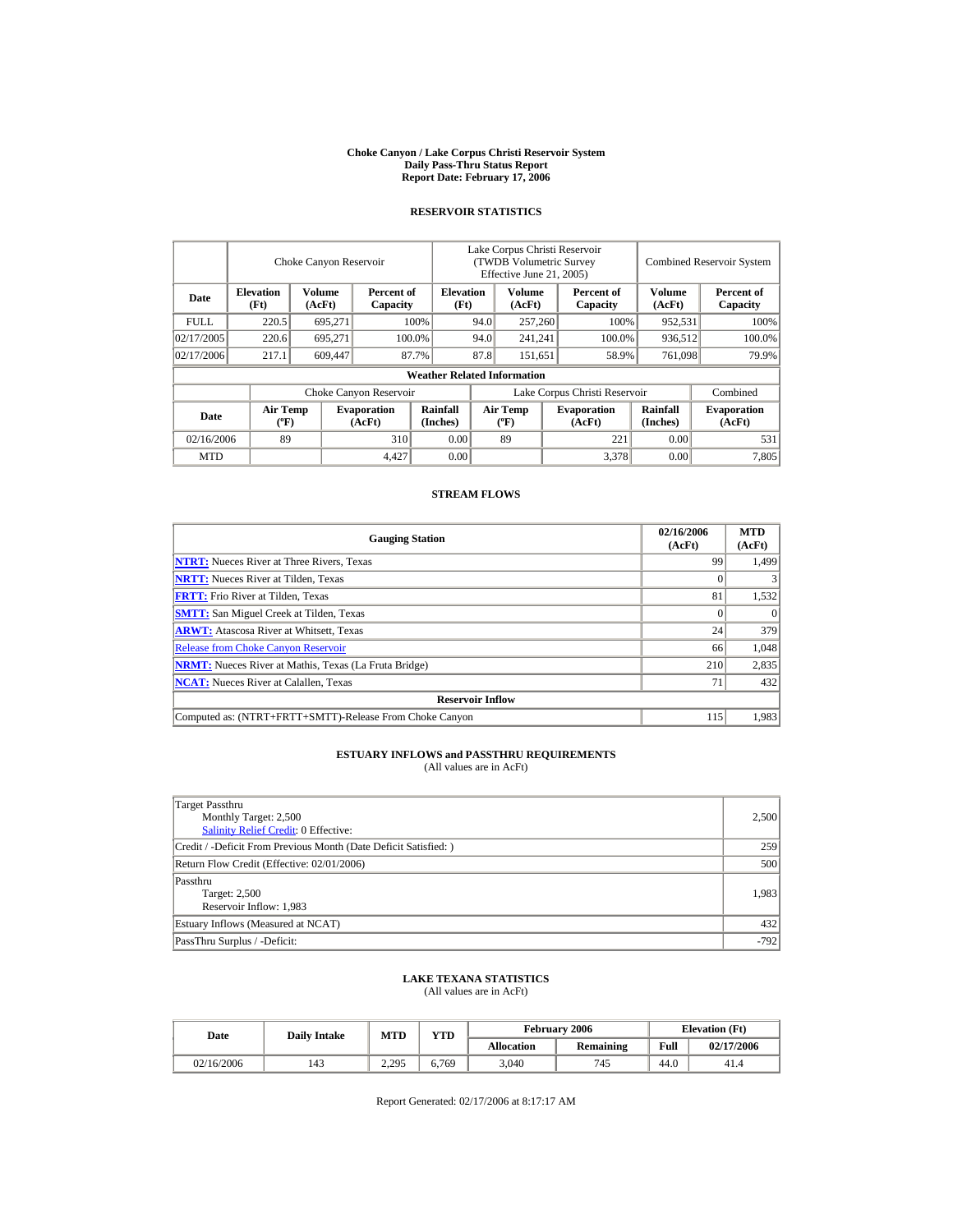#### **Choke Canyon / Lake Corpus Christi Reservoir System Daily Pass-Thru Status Report Report Date: February 18, 2006**

### **RESERVOIR STATISTICS**

|             |                          | Choke Canyon Reservoir |                              |                                    | Lake Corpus Christi Reservoir<br>(TWDB Volumetric Survey<br>Effective June 21, 2005) |                                         |  |                              |                      | <b>Combined Reservoir System</b> |
|-------------|--------------------------|------------------------|------------------------------|------------------------------------|--------------------------------------------------------------------------------------|-----------------------------------------|--|------------------------------|----------------------|----------------------------------|
| Date        | <b>Elevation</b><br>(Ft) | Volume<br>(AcFt)       | Percent of<br>Capacity       | <b>Elevation</b><br>(Ft)           |                                                                                      | Volume<br>(AcFt)                        |  | Percent of<br>Capacity       | Volume<br>(AcFt)     | Percent of<br>Capacity           |
| <b>FULL</b> | 220.5                    | 695.271                |                              | 100%                               | 94.0                                                                                 | 257,260                                 |  | 100%                         | 952,531              | 100%                             |
| 02/18/2005  | 220.6                    | 695,271                |                              | 100.0%                             | 94.0                                                                                 | 241.241                                 |  | 100.0%                       | 936.512              | 100.0%                           |
| 02/18/2006  | 217.0                    | 608,723                |                              | 87.6%                              | 87.7                                                                                 | 150,437                                 |  | 58.5%                        | 759,160              | 79.7%                            |
|             |                          |                        |                              | <b>Weather Related Information</b> |                                                                                      |                                         |  |                              |                      |                                  |
|             |                          |                        | Choke Canyon Reservoir       |                                    | Lake Corpus Christi Reservoir                                                        |                                         |  |                              |                      | Combined                         |
| Date        | <b>Air Temp</b><br>(°F)  |                        | <b>Evaporation</b><br>(AcFt) | Rainfall<br>(Inches)               |                                                                                      | <b>Air Temp</b><br>$(^{\circ}\text{F})$ |  | <b>Evaporation</b><br>(AcFt) | Rainfall<br>(Inches) | <b>Evaporation</b><br>(AcFt)     |
| 02/17/2006  | 51                       |                        | 211                          | 0.00                               |                                                                                      | 55                                      |  | 115                          | 0.00                 | 326                              |
| <b>MTD</b>  |                          |                        | 4,638                        | 0.00                               |                                                                                      |                                         |  | 3,493                        | 0.00                 | 8,131                            |

#### **STREAM FLOWS**

| <b>Gauging Station</b>                                       | 02/17/2006<br>(AcFt) | <b>MTD</b><br>(AcFt) |
|--------------------------------------------------------------|----------------------|----------------------|
| <b>NTRT:</b> Nueces River at Three Rivers, Texas             | 101                  | 1.600                |
| <b>NRTT:</b> Nueces River at Tilden, Texas                   |                      |                      |
| <b>FRTT:</b> Frio River at Tilden, Texas                     | 79                   | 1,612                |
| <b>SMTT:</b> San Miguel Creek at Tilden, Texas               |                      | $\Omega$             |
| <b>ARWT:</b> Atascosa River at Whitsett, Texas               | 22                   | 401                  |
| <b>Release from Choke Canyon Reservoir</b>                   | 66                   | 1,114                |
| <b>NRMT:</b> Nueces River at Mathis, Texas (La Fruta Bridge) | 210                  | 3,045                |
| <b>NCAT:</b> Nueces River at Calallen, Texas                 | 46                   | 478                  |
| <b>Reservoir Inflow</b>                                      |                      |                      |
| Computed as: (NTRT+FRTT+SMTT)-Release From Choke Canyon      | 115                  | 2.098                |

## **ESTUARY INFLOWS and PASSTHRU REQUIREMENTS**<br>(All values are in AcFt)

| Target Passthru                                                 |        |
|-----------------------------------------------------------------|--------|
| Monthly Target: 2,500                                           | 2,500  |
| Salinity Relief Credit: 0 Effective:                            |        |
| Credit / -Deficit From Previous Month (Date Deficit Satisfied:) | 259    |
| Return Flow Credit (Effective: 02/01/2006)                      | 500    |
| Passthru                                                        |        |
| Target: 2,500                                                   | 2,098  |
| Reservoir Inflow: 2,098                                         |        |
| Estuary Inflows (Measured at NCAT)                              | 478    |
| PassThru Surplus / -Deficit:                                    | $-862$ |

## **LAKE TEXANA STATISTICS** (All values are in AcFt)

| Date       | <b>Daily Intake</b> | MTD   | <b>YTD</b> |                   | <b>February 2006</b> | <b>Elevation</b> (Ft) |            |
|------------|---------------------|-------|------------|-------------------|----------------------|-----------------------|------------|
|            |                     |       |            | <b>Allocation</b> | Remaining            | Full                  | 02/18/2006 |
| 02/17/2006 | 143                 | 2.438 | 6.912      | 3.040             | 602                  | 44.0                  | 41.4       |

Report Generated: 02/18/2006 at 8:14:18 AM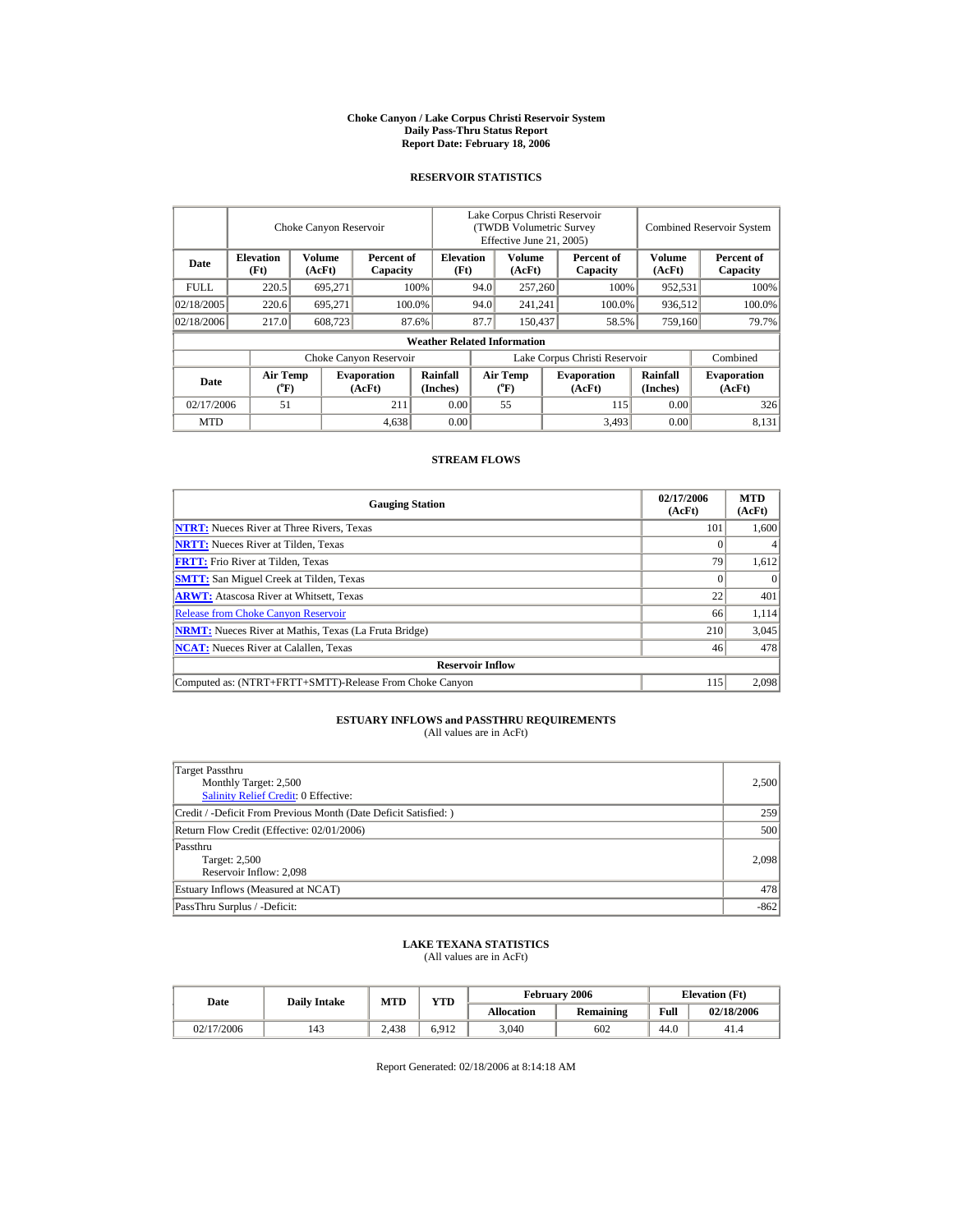#### **Choke Canyon / Lake Corpus Christi Reservoir System Daily Pass-Thru Status Report Report Date: February 19, 2006**

## **RESERVOIR STATISTICS**

|             | Choke Canyon Reservoir                      |                  |                              |                                    | Lake Corpus Christi Reservoir<br>(TWDB Volumetric Survey<br>Effective June 21, 2005) |                                             |  |                              | <b>Combined Reservoir System</b> |                              |
|-------------|---------------------------------------------|------------------|------------------------------|------------------------------------|--------------------------------------------------------------------------------------|---------------------------------------------|--|------------------------------|----------------------------------|------------------------------|
| Date        | <b>Elevation</b><br>(Ft)                    | Volume<br>(AcFt) | Percent of<br>Capacity       | <b>Elevation</b><br>(Ft)           |                                                                                      | <b>Volume</b><br>(AcFt)                     |  | Percent of<br>Capacity       | <b>Volume</b><br>(AcFt)          | Percent of<br>Capacity       |
| <b>FULL</b> | 220.5                                       | 695.271          |                              | 100%                               | 94.0                                                                                 | 257,260                                     |  | 100%                         | 952,531                          | 100%                         |
| 02/19/2005  | 220.6                                       | 695.271          |                              | 100.0%                             | 94.0                                                                                 | 241.241                                     |  | 100.0%                       | 936,512                          | 100.0%                       |
| 02/19/2006  | 217.0                                       | 608,241          |                              | 87.5%                              | 87.6                                                                                 | 149,079                                     |  | 57.9%                        | 757,320                          | 79.5%                        |
|             |                                             |                  |                              | <b>Weather Related Information</b> |                                                                                      |                                             |  |                              |                                  |                              |
|             |                                             |                  | Choke Canyon Reservoir       |                                    | Lake Corpus Christi Reservoir                                                        |                                             |  |                              |                                  | Combined                     |
| Date        | <b>Air Temp</b><br>$({}^{\circ}\mathrm{F})$ |                  | <b>Evaporation</b><br>(AcFt) | Rainfall<br>(Inches)               |                                                                                      | <b>Air Temp</b><br>$({}^{\circ}\mathbf{F})$ |  | <b>Evaporation</b><br>(AcFt) | Rainfall<br>(Inches)             | <b>Evaporation</b><br>(AcFt) |
| 02/18/2006  | 40                                          |                  | 28                           | 0.03                               |                                                                                      | 41                                          |  |                              | 0.04                             | 28                           |
| <b>MTD</b>  |                                             |                  | 4.666                        | 0.03                               |                                                                                      |                                             |  | 3,493                        | 0.04                             | 8,159                        |

#### **STREAM FLOWS**

| <b>Gauging Station</b>                                       | 02/18/2006<br>(AcFt) | <b>MTD</b><br>(AcFt) |
|--------------------------------------------------------------|----------------------|----------------------|
| <b>NTRT:</b> Nueces River at Three Rivers, Texas             | 107                  | 1,707                |
| <b>NRTT:</b> Nueces River at Tilden, Texas                   |                      |                      |
| <b>FRTT:</b> Frio River at Tilden, Texas                     | 79                   | 1,691                |
| <b>SMTT:</b> San Miguel Creek at Tilden, Texas               |                      |                      |
| <b>ARWT:</b> Atascosa River at Whitsett, Texas               | 22                   | 423                  |
| <b>Release from Choke Canyon Reservoir</b>                   | 66                   | 1,179                |
| <b>NRMT:</b> Nueces River at Mathis, Texas (La Fruta Bridge) | 210                  | 3,255                |
| <b>NCAT:</b> Nueces River at Calallen, Texas                 | 125                  | 603                  |
| <b>Reservoir Inflow</b>                                      |                      |                      |
| Computed as: (NTRT+FRTT+SMTT)-Release From Choke Canyon      | 121                  | 2,219                |

## **ESTUARY INFLOWS and PASSTHRU REQUIREMENTS**

(All values are in AcFt)

| Target Passthru<br>Monthly Target: 2,500<br>Salinity Relief Credit: 0 Effective: | 2,500  |
|----------------------------------------------------------------------------------|--------|
| Credit / -Deficit From Previous Month (Date Deficit Satisfied:)                  | 259    |
| Return Flow Credit (Effective: 02/01/2006)                                       | 500    |
| Passthru<br>Target: 2,500<br>Reservoir Inflow: 2,219                             | 2,219  |
| Estuary Inflows (Measured at NCAT)                                               | 603    |
| PassThru Surplus / -Deficit:                                                     | $-858$ |

#### **LAKE TEXANA STATISTICS** (All values are in AcFt)

| Date       | <b>Daily Intake</b> | MTD   | <b>YTD</b> |                   | <b>February 2006</b> | <b>Elevation</b> (Ft) |            |
|------------|---------------------|-------|------------|-------------------|----------------------|-----------------------|------------|
|            |                     |       |            | <b>Allocation</b> | <b>Remaining</b>     | Full                  | 02/19/2006 |
| 02/18/2006 | 143                 | 2.581 | 7.055      | 3.040             | 459                  | 44.0                  | 41.4       |

Report Generated: 02/19/2006 at 8:16:15 AM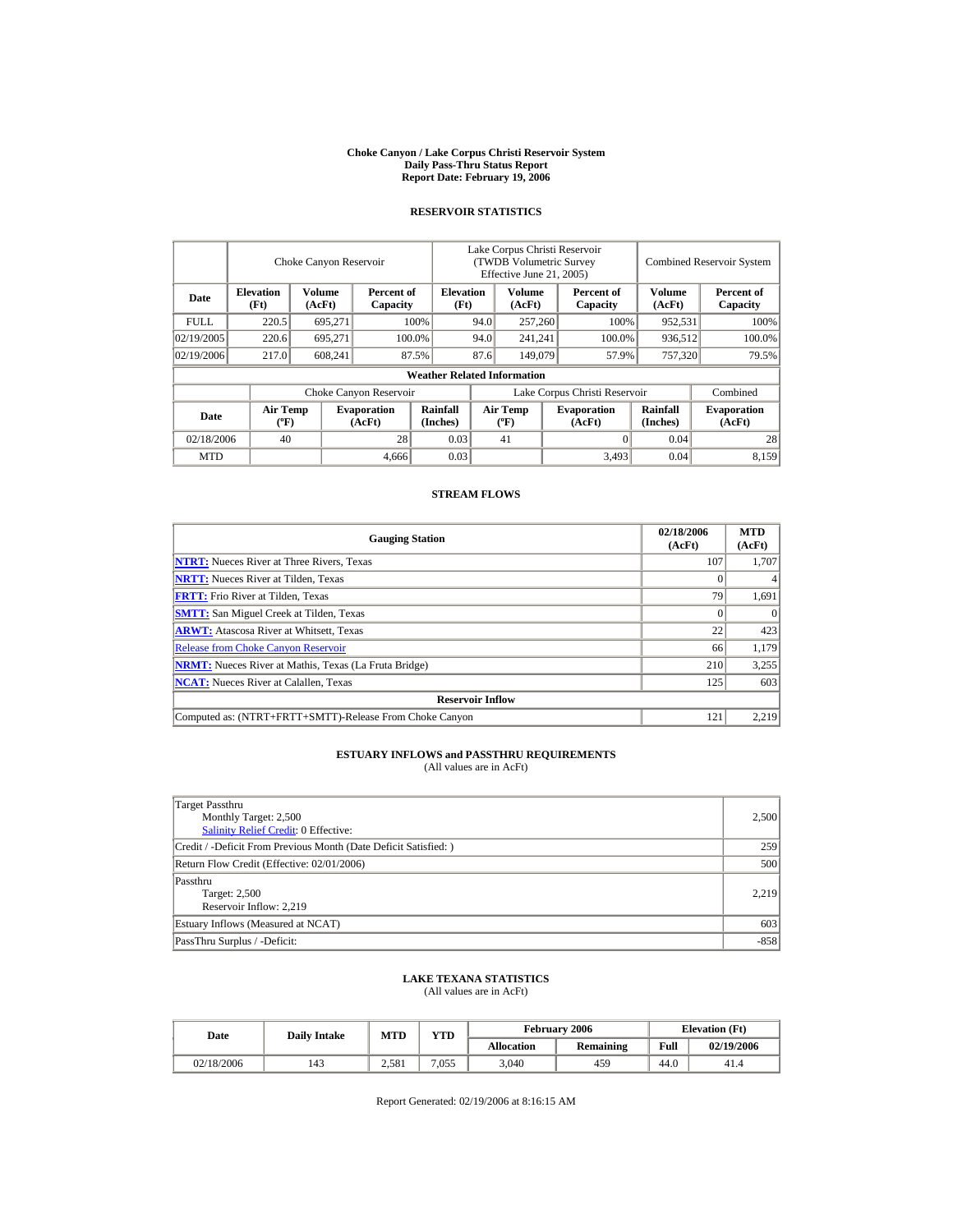#### **Choke Canyon / Lake Corpus Christi Reservoir System Daily Pass-Thru Status Report Report Date: February 20, 2006**

## **RESERVOIR STATISTICS**

|             | Choke Canyon Reservoir                      |                  |                              |                                    | Lake Corpus Christi Reservoir<br>(TWDB Volumetric Survey<br>Effective June 21, 2005) |                                  |  |                              | <b>Combined Reservoir System</b> |                              |  |
|-------------|---------------------------------------------|------------------|------------------------------|------------------------------------|--------------------------------------------------------------------------------------|----------------------------------|--|------------------------------|----------------------------------|------------------------------|--|
| Date        | <b>Elevation</b><br>(Ft)                    | Volume<br>(AcFt) | Percent of<br>Capacity       | <b>Elevation</b><br>(Ft)           |                                                                                      | Volume<br>(AcFt)                 |  | Percent of<br>Capacity       | Volume<br>(AcFt)                 | Percent of<br>Capacity       |  |
| <b>FULL</b> | 220.5                                       | 695.271          |                              | 100%                               | 94.0                                                                                 | 257,260                          |  | 100%                         | 952,531                          | 100%                         |  |
| 02/20/2005  | 220.6                                       | 695.271          |                              | 100.0%                             | 94.0                                                                                 | 241.241                          |  | 100.0%                       | 936,512                          | 100.0%                       |  |
| 02/20/2006  | 217.0                                       | 607,759          |                              | 87.4%                              | 87.6                                                                                 | 148,627                          |  | 57.8%                        | 756,386                          | 79.4%                        |  |
|             |                                             |                  |                              | <b>Weather Related Information</b> |                                                                                      |                                  |  |                              |                                  |                              |  |
|             |                                             |                  | Choke Canyon Reservoir       |                                    | Lake Corpus Christi Reservoir                                                        |                                  |  |                              |                                  | Combined                     |  |
| Date        | <b>Air Temp</b><br>$({}^{\circ}\mathrm{F})$ |                  | <b>Evaporation</b><br>(AcFt) | Rainfall<br>(Inches)               |                                                                                      | <b>Air Temp</b><br>$(^{\circ}F)$ |  | <b>Evaporation</b><br>(AcFt) | Rainfall<br>(Inches)             | <b>Evaporation</b><br>(AcFt) |  |
| 02/19/2006  | 40                                          |                  |                              | 0.03                               |                                                                                      | 42                               |  |                              | 0.05                             | 9                            |  |
| <b>MTD</b>  |                                             |                  | 4.666                        | 0.06                               |                                                                                      |                                  |  | 3,502                        | 0.09                             | 8.168                        |  |

#### **STREAM FLOWS**

| <b>Gauging Station</b>                                       | 02/19/2006<br>(AcFt) | <b>MTD</b><br>(AcFt) |
|--------------------------------------------------------------|----------------------|----------------------|
| <b>NTRT:</b> Nueces River at Three Rivers, Texas             | 109                  | 1,816                |
| <b>NRTT:</b> Nueces River at Tilden, Texas                   |                      |                      |
| <b>FRTT:</b> Frio River at Tilden, Texas                     | 79                   | 1,771                |
| <b>SMTT:</b> San Miguel Creek at Tilden, Texas               |                      |                      |
| <b>ARWT:</b> Atascosa River at Whitsett, Texas               | 24                   | 447                  |
| <b>Release from Choke Canyon Reservoir</b>                   | 66                   | 1,245                |
| <b>NRMT:</b> Nueces River at Mathis, Texas (La Fruta Bridge) | 210                  | 3,466                |
| <b>NCAT:</b> Nueces River at Calallen, Texas                 | 119                  | 722                  |
| <b>Reservoir Inflow</b>                                      |                      |                      |
| Computed as: (NTRT+FRTT+SMTT)-Release From Choke Canyon      | 123                  | 2,342                |

## **ESTUARY INFLOWS and PASSTHRU REQUIREMENTS**

(All values are in AcFt)

| Target Passthru<br>Monthly Target: 2,500<br><b>Salinity Relief Credit: 0 Effective:</b> | 2,500  |
|-----------------------------------------------------------------------------------------|--------|
| Credit / -Deficit From Previous Month (Date Deficit Satisfied: )                        | 259    |
| Return Flow Credit (Effective: 02/01/2006)                                              | 500    |
| Passthru<br>Target: 2,500<br>Reservoir Inflow: 2.342                                    | 2,342  |
| Estuary Inflows (Measured at NCAT)                                                      | 722    |
| PassThru Surplus / -Deficit:                                                            | $-862$ |

#### **LAKE TEXANA STATISTICS** (All values are in AcFt)

Date **Daily Intake** MTD YTD **Elevation (Ft)** Elevation (Ft) **Allocation Remaining Full 02/20/2006**  02/19/2006 | 143 | 2,724 | 7,198 | 3,040 | 316 | 44.0 | 41.4

Report Generated: 02/20/2006 at 8:35:47 AM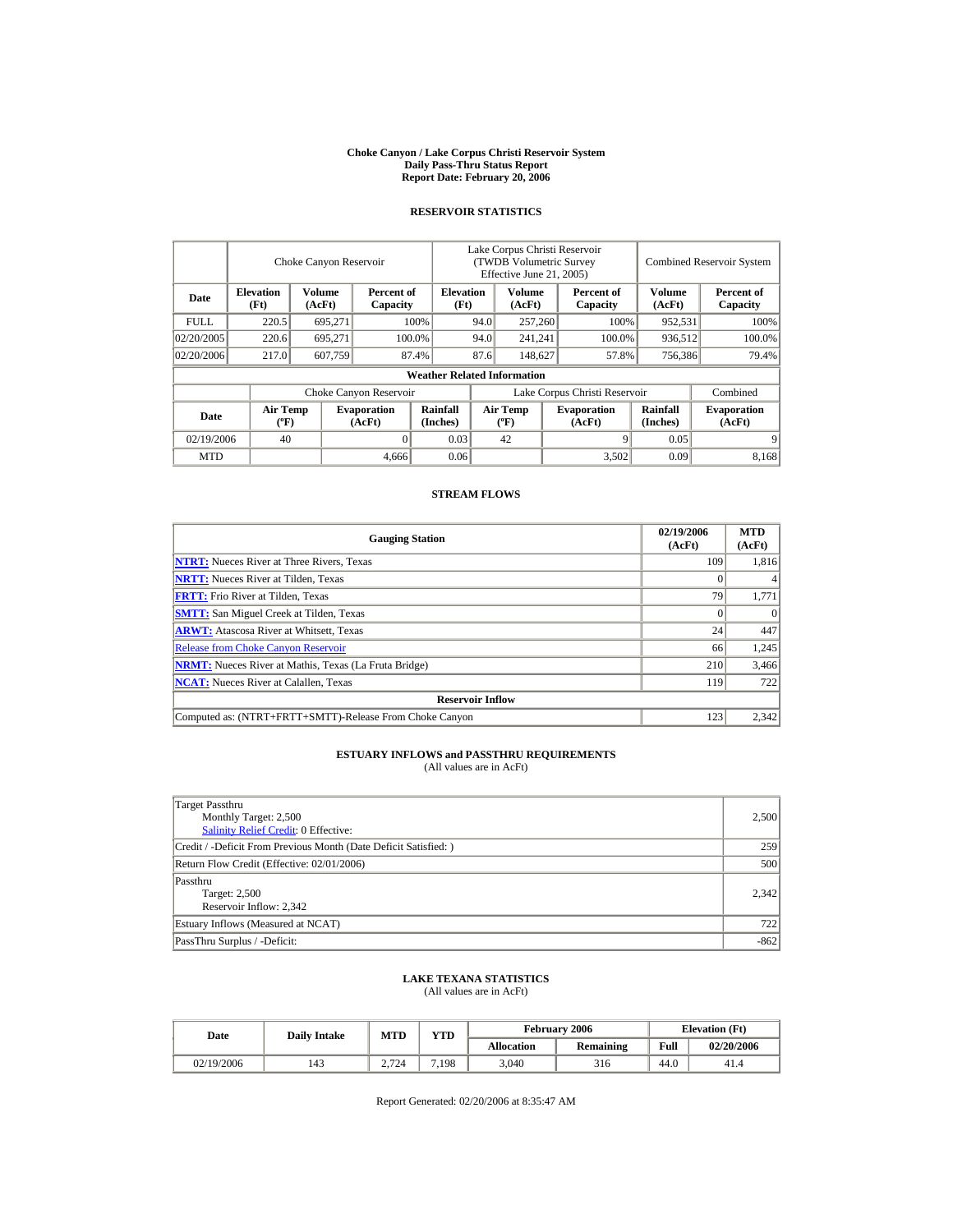#### **Choke Canyon / Lake Corpus Christi Reservoir System Daily Pass-Thru Status Report Report Date: February 21, 2006**

## **RESERVOIR STATISTICS**

|             | Choke Canyon Reservoir                      |                  |                              |                                    | Lake Corpus Christi Reservoir<br><b>(TWDB Volumetric Survey)</b><br>Effective June 21, 2005) |                                             |  |                              | <b>Combined Reservoir System</b> |                              |  |
|-------------|---------------------------------------------|------------------|------------------------------|------------------------------------|----------------------------------------------------------------------------------------------|---------------------------------------------|--|------------------------------|----------------------------------|------------------------------|--|
| Date        | <b>Elevation</b><br>(Ft)                    | Volume<br>(AcFt) | Percent of<br>Capacity       | <b>Elevation</b><br>(Ft)           |                                                                                              | Volume<br>(AcFt)                            |  | Percent of<br>Capacity       | Volume<br>(AcFt)                 | Percent of<br>Capacity       |  |
| <b>FULL</b> | 220.5                                       | 695,271          |                              | 100%                               | 94.0                                                                                         | 257,260                                     |  | 100%                         | 952,531                          | 100%                         |  |
| 02/21/2005  | 220.6                                       | 695.271          |                              | 100.0%                             | 94.0                                                                                         | 241.241                                     |  | 100.0%                       | 936.512                          | 100.0%                       |  |
| 02/21/2006  | 217.0                                       | 607,759          |                              | 87.4%                              | 87.6                                                                                         | 148,177                                     |  | 57.6%                        | 755,936                          | 79.4%                        |  |
|             |                                             |                  |                              | <b>Weather Related Information</b> |                                                                                              |                                             |  |                              |                                  |                              |  |
|             |                                             |                  | Choke Canyon Reservoir       |                                    | Lake Corpus Christi Reservoir                                                                |                                             |  |                              |                                  | Combined                     |  |
| <b>Date</b> | <b>Air Temp</b><br>$({}^{\circ}\mathrm{F})$ |                  | <b>Evaporation</b><br>(AcFt) | Rainfall<br>(Inches)               |                                                                                              | <b>Air Temp</b><br>$({}^{\circ}\mathbf{F})$ |  | <b>Evaporation</b><br>(AcFt) | Rainfall<br>(Inches)             | <b>Evaporation</b><br>(AcFt) |  |
| 02/20/2006  | 46                                          |                  | 28                           | 0.06                               |                                                                                              | 48                                          |  |                              | 0.04                             | 28                           |  |
| <b>MTD</b>  |                                             |                  | 4.694                        | 0.12                               |                                                                                              |                                             |  | 3,502                        | 0.13                             | 8,196                        |  |

#### **STREAM FLOWS**

| <b>Gauging Station</b>                                       | 02/20/2006<br>(AcFt) | <b>MTD</b><br>(AcFt) |
|--------------------------------------------------------------|----------------------|----------------------|
| <b>NTRT:</b> Nueces River at Three Rivers, Texas             | 107                  | 1,923                |
| <b>NRTT:</b> Nueces River at Tilden, Texas                   |                      |                      |
| <b>FRTT:</b> Frio River at Tilden, Texas                     | 83                   | 1,854                |
| <b>SMTT:</b> San Miguel Creek at Tilden, Texas               |                      |                      |
| <b>ARWT:</b> Atascosa River at Whitsett, Texas               | 24                   | 470                  |
| <b>Release from Choke Canyon Reservoir</b>                   | 66                   | 1,310                |
| <b>NRMT:</b> Nueces River at Mathis, Texas (La Fruta Bridge) | 234                  | 3,700                |
| <b>NCAT:</b> Nueces River at Calallen, Texas                 | 58                   | 779                  |
| <b>Reservoir Inflow</b>                                      |                      |                      |
| Computed as: (NTRT+FRTT+SMTT)-Release From Choke Canyon      | 125                  | 2,467                |

## **ESTUARY INFLOWS and PASSTHRU REQUIREMENTS**

(All values are in AcFt)

| Target Passthru<br>Monthly Target: 2,500<br>Salinity Relief Credit: 0 Effective: | 2,500  |
|----------------------------------------------------------------------------------|--------|
| Credit / -Deficit From Previous Month (Date Deficit Satisfied:)                  | 259    |
| Return Flow Credit (Effective: 02/01/2006)                                       | 500    |
| Passthru<br>Target: 2,500<br>Reservoir Inflow: 2,467                             | 2,467  |
| Estuary Inflows (Measured at NCAT)                                               | 779    |
| PassThru Surplus / -Deficit:                                                     | $-929$ |

#### **LAKE TEXANA STATISTICS** (All values are in AcFt)

Date **Daily Intake** MTD YTD **Elevation (Ft)** Elevation (Ft) **Allocation Remaining Full 02/21/2006**  02/20/2006 | 143 | 2,867 | 7,341 | 3,040 | 173 | 44.0 | 41.4

Report Generated: 02/21/2006 at 9:15:58 AM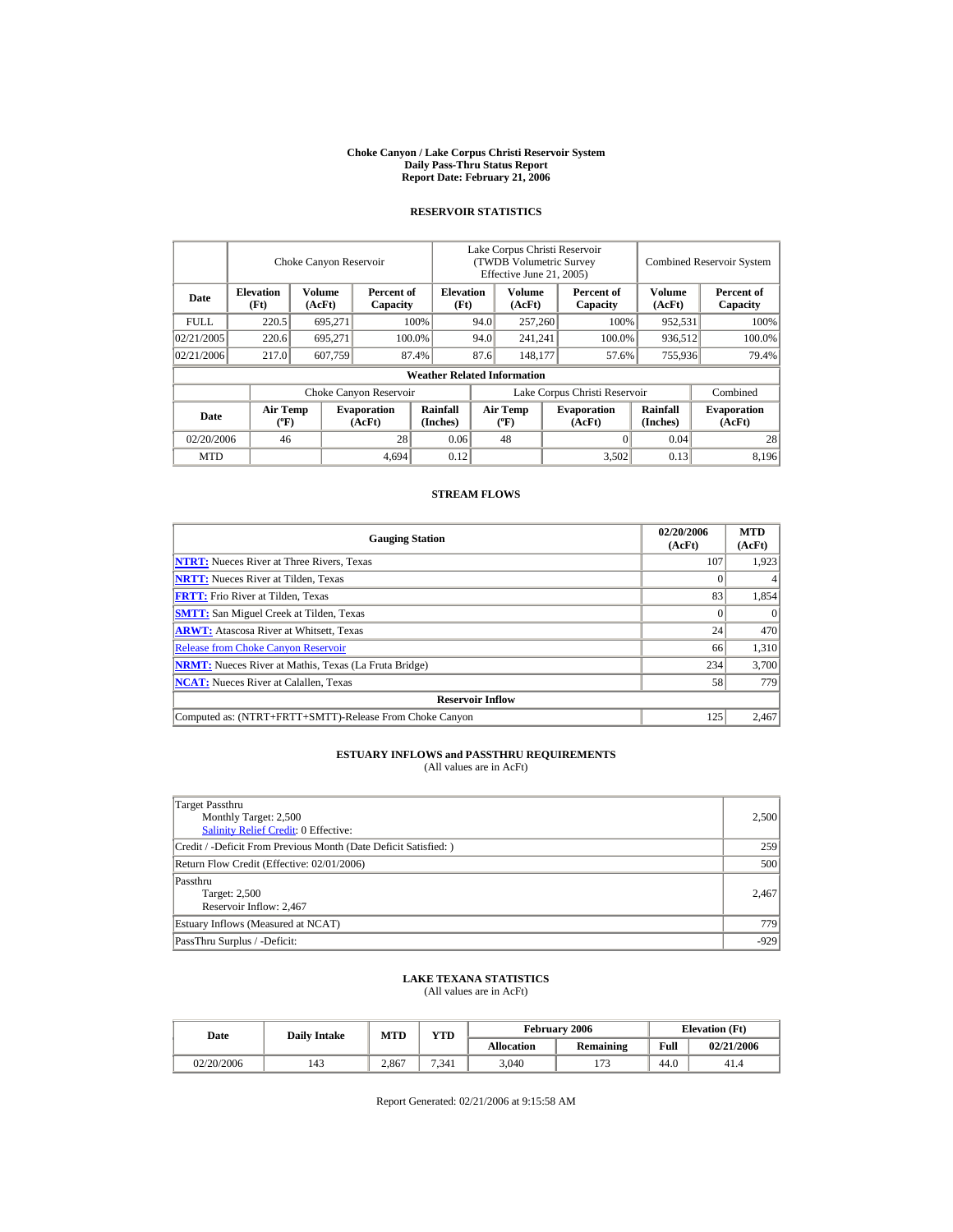#### **Choke Canyon / Lake Corpus Christi Reservoir System Daily Pass-Thru Status Report Report Date: February 22, 2006**

## **RESERVOIR STATISTICS**

|             | Choke Canyon Reservoir                      |                  |                              |                                    | Lake Corpus Christi Reservoir<br>(TWDB Volumetric Survey<br>Effective June 21, 2005) |                                             |  |                              | <b>Combined Reservoir System</b> |                              |
|-------------|---------------------------------------------|------------------|------------------------------|------------------------------------|--------------------------------------------------------------------------------------|---------------------------------------------|--|------------------------------|----------------------------------|------------------------------|
| Date        | <b>Elevation</b><br>(Ft)                    | Volume<br>(AcFt) | Percent of<br>Capacity       | <b>Elevation</b><br>(Ft)           |                                                                                      | <b>Volume</b><br>(AcFt)                     |  | Percent of<br>Capacity       | Volume<br>(AcFt)                 | Percent of<br>Capacity       |
| <b>FULL</b> | 220.5                                       | 695.271          |                              | 100%                               | 94.0                                                                                 | 257,260                                     |  | 100%                         | 952,531                          | 100%                         |
| 02/22/2005  | 220.6                                       | 695.271          |                              | 100.0%                             | 94.0                                                                                 | 241.241                                     |  | 100.0%                       | 936,512                          | 100.0%                       |
| 02/22/2006  | 217.0                                       | 608,723          |                              | 87.6%                              | 87.5                                                                                 | 147,727                                     |  | 57.4%                        | 756,450                          | 79.4%                        |
|             |                                             |                  |                              | <b>Weather Related Information</b> |                                                                                      |                                             |  |                              |                                  |                              |
|             |                                             |                  | Choke Canyon Reservoir       |                                    | Lake Corpus Christi Reservoir                                                        |                                             |  |                              |                                  | Combined                     |
| Date        | <b>Air Temp</b><br>$({}^{\circ}\mathrm{F})$ |                  | <b>Evaporation</b><br>(AcFt) | Rainfall<br>(Inches)               |                                                                                      | <b>Air Temp</b><br>$({}^{\circ}\mathbf{F})$ |  | <b>Evaporation</b><br>(AcFt) | Rainfall<br>(Inches)             | <b>Evaporation</b><br>(AcFt) |
| 02/21/2006  | 60                                          |                  | 14                           | 0.02                               |                                                                                      | 65                                          |  | 17                           | 0.01                             | 31                           |
| <b>MTD</b>  |                                             |                  | 4.708                        | 0.14                               |                                                                                      |                                             |  | 3,519                        | 0.14                             | 8.227                        |

#### **STREAM FLOWS**

| <b>Gauging Station</b>                                       | 02/21/2006<br>(AcFt) | <b>MTD</b><br>(AcFt) |
|--------------------------------------------------------------|----------------------|----------------------|
| <b>NTRT:</b> Nueces River at Three Rivers, Texas             | 107                  | 2,031                |
| <b>NRTT:</b> Nueces River at Tilden, Texas                   |                      |                      |
| <b>FRTT:</b> Frio River at Tilden, Texas                     | 85                   | 1.939                |
| <b>SMTT:</b> San Miguel Creek at Tilden, Texas               |                      |                      |
| <b>ARWT:</b> Atascosa River at Whitsett, Texas               | 24                   | 494                  |
| <b>Release from Choke Canyon Reservoir</b>                   | 66                   | 1,376                |
| <b>NRMT:</b> Nueces River at Mathis, Texas (La Fruta Bridge) | 262                  | 3,962                |
| <b>NCAT:</b> Nueces River at Calallen, Texas                 | 107                  | 887                  |
| <b>Reservoir Inflow</b>                                      |                      |                      |
| Computed as: (NTRT+FRTT+SMTT)-Release From Choke Canyon      | 127                  | 2,594                |

## **ESTUARY INFLOWS and PASSTHRU REQUIREMENTS**

(All values are in AcFt)

| Target Passthru<br>Monthly Target: 2,500<br>Salinity Relief Credit: 0 Effective: | 2,500  |
|----------------------------------------------------------------------------------|--------|
| Credit / -Deficit From Previous Month (Date Deficit Satisfied:)                  | 259    |
| Return Flow Credit (Effective: 02/01/2006)                                       | 500    |
| Passthru<br>Target: 2,500<br>Reservoir Inflow: 2,594                             | 2,500  |
| Estuary Inflows (Measured at NCAT)                                               | 887    |
| PassThru Surplus / -Deficit:                                                     | $-854$ |

#### **LAKE TEXANA STATISTICS** (All values are in AcFt)

| Date       | <b>Daily Intake</b> | MTD   | <b>YTD</b> |                   | February 2006 |      | <b>Elevation</b> (Ft) |
|------------|---------------------|-------|------------|-------------------|---------------|------|-----------------------|
|            |                     |       |            | <b>Allocation</b> | Remaining     | Full | 02/22/2006            |
| 02/21/2006 | 143                 | 3.010 | 7.484      | 3.040             | 30            | 44.0 | 41.3                  |

Report Generated: 02/22/2006 at 9:00:23 AM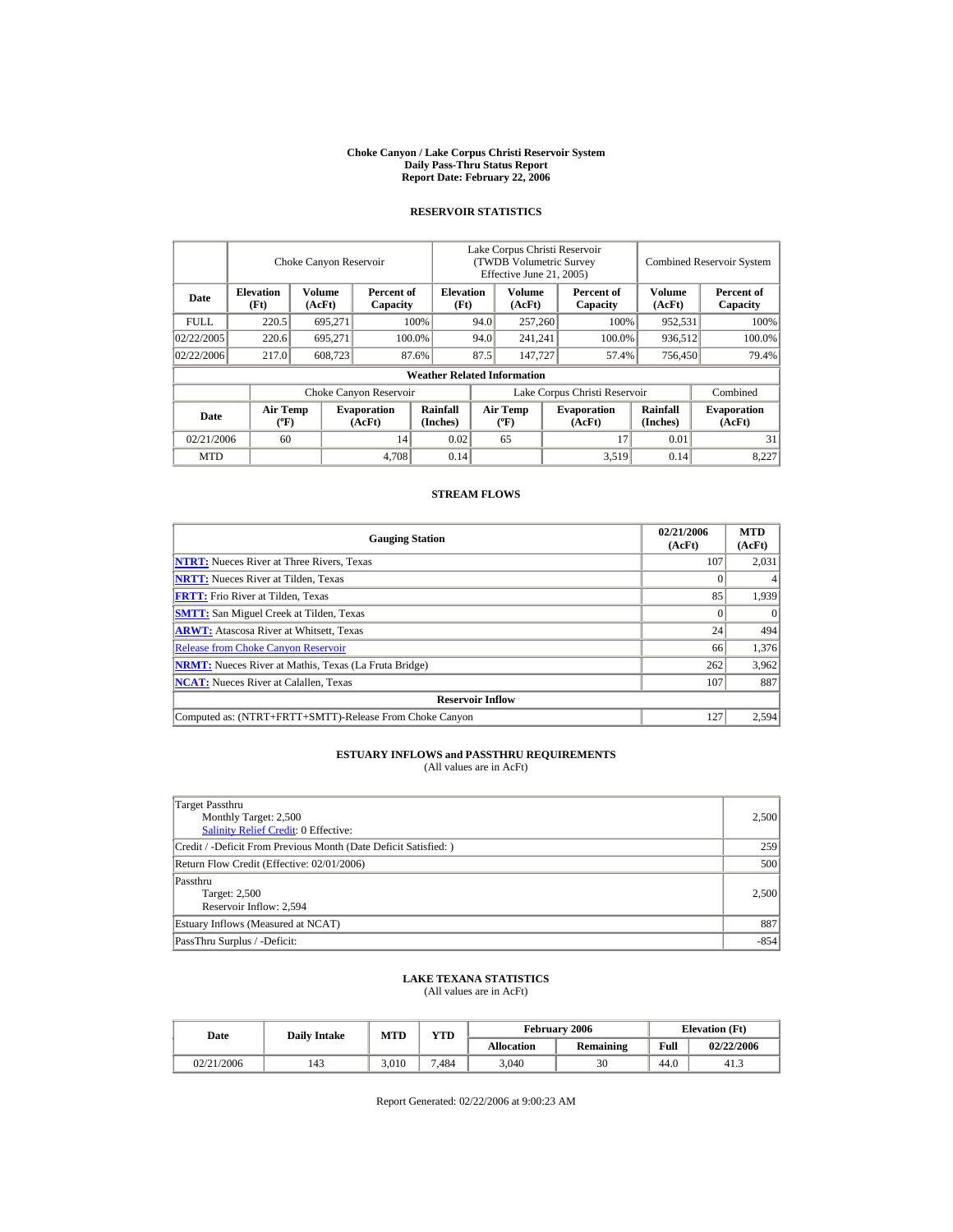#### **Choke Canyon / Lake Corpus Christi Reservoir System Daily Pass-Thru Status Report Report Date: February 23, 2006**

## **RESERVOIR STATISTICS**

|                        | Choke Canyon Reservoir                      |                  |                              |                                    | Lake Corpus Christi Reservoir<br>(TWDB Volumetric Survey<br>Effective June 21, 2005) |                                  |  |                              |                      | <b>Combined Reservoir System</b> |  |  |
|------------------------|---------------------------------------------|------------------|------------------------------|------------------------------------|--------------------------------------------------------------------------------------|----------------------------------|--|------------------------------|----------------------|----------------------------------|--|--|
| Date                   | <b>Elevation</b><br>(Ft)                    | Volume<br>(AcFt) | Percent of<br>Capacity       | <b>Elevation</b><br>(Ft)           |                                                                                      | Volume<br>(AcFt)                 |  | Percent of<br>Capacity       | Volume<br>(AcFt)     | Percent of<br>Capacity           |  |  |
| <b>FULL</b>            | 220.5                                       | 695.271          |                              | 100%                               | 94.0                                                                                 | 257,260                          |  | 100%                         | 952,531              | 100%                             |  |  |
| 02/23/2005             | 220.6                                       | 695.271          |                              | 100.0%                             | 94.0                                                                                 | 241.241                          |  | 100.0%                       | 936,512              | 100.0%                           |  |  |
| 02/23/2006             | 217.0                                       | 608,241          |                              | 87.5%                              | 87.6                                                                                 | 148,627                          |  | 57.8%                        | 756,868              | 79.5%                            |  |  |
|                        |                                             |                  |                              | <b>Weather Related Information</b> |                                                                                      |                                  |  |                              |                      |                                  |  |  |
| Choke Canyon Reservoir |                                             |                  |                              |                                    | Lake Corpus Christi Reservoir                                                        |                                  |  |                              |                      | Combined                         |  |  |
| Date                   | <b>Air Temp</b><br>$({}^{\circ}\mathrm{F})$ |                  | <b>Evaporation</b><br>(AcFt) | Rainfall<br>(Inches)               |                                                                                      | <b>Air Temp</b><br>$(^{\circ}F)$ |  | <b>Evaporation</b><br>(AcFt) | Rainfall<br>(Inches) | <b>Evaporation</b><br>(AcFt)     |  |  |
| 02/22/2006             | 77                                          |                  | 155                          | 0.00                               |                                                                                      | 85                               |  | 44                           | 0.00                 | 199                              |  |  |
| <b>MTD</b>             |                                             |                  | 4,863                        | 0.14                               |                                                                                      |                                  |  | 3,563                        | 0.14                 | 8.426                            |  |  |

#### **STREAM FLOWS**

| <b>Gauging Station</b>                                       | 02/22/2006<br>(AcFt) | <b>MTD</b><br>(AcFt) |  |  |  |  |
|--------------------------------------------------------------|----------------------|----------------------|--|--|--|--|
| <b>NTRT:</b> Nueces River at Three Rivers, Texas             | 105                  | 2,136                |  |  |  |  |
| <b>NRTT:</b> Nueces River at Tilden, Texas                   |                      |                      |  |  |  |  |
| <b>FRTT:</b> Frio River at Tilden, Texas                     | 81                   | 2,021                |  |  |  |  |
| <b>SMTT:</b> San Miguel Creek at Tilden, Texas               |                      |                      |  |  |  |  |
| <b>ARWT:</b> Atascosa River at Whitsett, Texas               | 26                   | 520                  |  |  |  |  |
| <b>Release from Choke Canyon Reservoir</b>                   | 66                   | 1,441                |  |  |  |  |
| <b>NRMT:</b> Nueces River at Mathis, Texas (La Fruta Bridge) | 262                  | 4,224                |  |  |  |  |
| <b>NCAT:</b> Nueces River at Calallen, Texas                 | 157                  | 1.043                |  |  |  |  |
| <b>Reservoir Inflow</b>                                      |                      |                      |  |  |  |  |
| Computed as: (NTRT+FRTT+SMTT)-Release From Choke Canyon      | 121                  | 2,715                |  |  |  |  |

## **ESTUARY INFLOWS and PASSTHRU REQUIREMENTS**

(All values are in AcFt)

| Target Passthru<br>Monthly Target: 2,500<br><b>Salinity Relief Credit: 0 Effective:</b> | 2,500  |
|-----------------------------------------------------------------------------------------|--------|
| Credit / -Deficit From Previous Month (Date Deficit Satisfied:)                         | 259    |
| Return Flow Credit (Effective: 02/01/2006)                                              | 500    |
| Passthru<br>Target: 2,500<br>Reservoir Inflow: 2.715                                    | 2,500  |
| Estuary Inflows (Measured at NCAT)                                                      | 1,043  |
| PassThru Surplus / -Deficit:                                                            | $-698$ |

#### **LAKE TEXANA STATISTICS** (All values are in AcFt)

Date **Daily Intake** MTD YTD **Elevation (Ft)** Elevation (Ft) **Allocation Remaining Full 02/23/2006**   $02/22/2006$  | 143 | 3,153 | 7,627 | 3,040 | -113 | 44.0 | 41.3

Report Generated: 02/23/2006 at 8:40:44 AM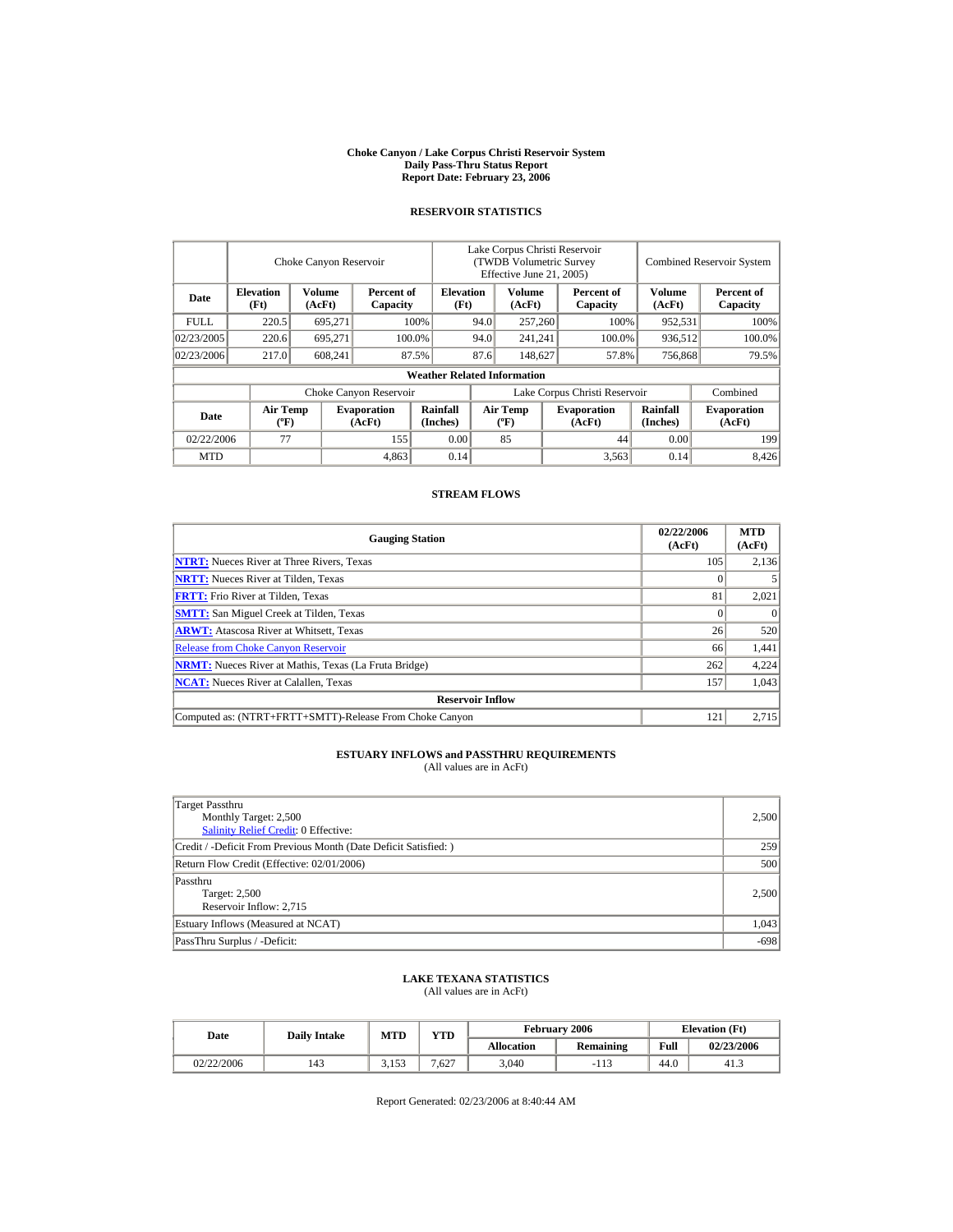#### **Choke Canyon / Lake Corpus Christi Reservoir System Daily Pass-Thru Status Report Report Date: February 24, 2006**

## **RESERVOIR STATISTICS**

|             | Choke Canyon Reservoir                      |                  |                              |                                    | Lake Corpus Christi Reservoir<br>(TWDB Volumetric Survey<br>Effective June 21, 2005) |                                  |  |                              |                      | <b>Combined Reservoir System</b> |  |  |
|-------------|---------------------------------------------|------------------|------------------------------|------------------------------------|--------------------------------------------------------------------------------------|----------------------------------|--|------------------------------|----------------------|----------------------------------|--|--|
| Date        | <b>Elevation</b><br>(Ft)                    | Volume<br>(AcFt) | Percent of<br>Capacity       | <b>Elevation</b><br>(Ft)           |                                                                                      | <b>Volume</b><br>(AcFt)          |  | Percent of<br>Capacity       | Volume<br>(AcFt)     | Percent of<br>Capacity           |  |  |
| <b>FULL</b> | 220.5                                       | 695.271          |                              | 100%                               | 94.0<br>257,260                                                                      |                                  |  | 100%                         | 952,531              | 100%                             |  |  |
| 02/24/2005  | 220.7                                       | 695.271          |                              | 100.0%                             | 94.0                                                                                 | 241.241                          |  | 100.0%                       | 936,512              | 100.0%                           |  |  |
| 02/24/2006  | 217.0                                       | 608,241          |                              | 87.5%                              | 87.5                                                                                 | 147,577                          |  | 57.4%                        | 755,818              | 79.3%                            |  |  |
|             |                                             |                  |                              | <b>Weather Related Information</b> |                                                                                      |                                  |  |                              |                      |                                  |  |  |
|             |                                             |                  | Choke Canyon Reservoir       |                                    | Lake Corpus Christi Reservoir                                                        |                                  |  |                              |                      | Combined                         |  |  |
| Date        | <b>Air Temp</b><br>$({}^{\circ}\mathrm{F})$ |                  | <b>Evaporation</b><br>(AcFt) | Rainfall<br>(Inches)               |                                                                                      | <b>Air Temp</b><br>$(^{\circ}F)$ |  | <b>Evaporation</b><br>(AcFt) | Rainfall<br>(Inches) | <b>Evaporation</b><br>(AcFt)     |  |  |
| 02/23/2006  | 74                                          |                  | 253                          | 0.00                               |                                                                                      | 72                               |  | 201                          | 0.00                 | 454                              |  |  |
| <b>MTD</b>  |                                             |                  | 5,116                        | 0.14                               |                                                                                      |                                  |  | 3.764                        | 0.14                 | 8,880                            |  |  |

#### **STREAM FLOWS**

| <b>Gauging Station</b>                                       | 02/23/2006<br>(AcFt) | <b>MTD</b><br>(AcFt) |  |  |  |  |
|--------------------------------------------------------------|----------------------|----------------------|--|--|--|--|
| <b>NTRT:</b> Nueces River at Three Rivers, Texas             | 103                  | 2,239                |  |  |  |  |
| <b>NRTT:</b> Nueces River at Tilden, Texas                   |                      |                      |  |  |  |  |
| <b>FRTT:</b> Frio River at Tilden, Texas                     | 97                   | 2,118                |  |  |  |  |
| <b>SMTT:</b> San Miguel Creek at Tilden, Texas               |                      |                      |  |  |  |  |
| <b>ARWT:</b> Atascosa River at Whitsett, Texas               | 26                   | 546                  |  |  |  |  |
| <b>Release from Choke Canyon Reservoir</b>                   | 66                   | 1,507                |  |  |  |  |
| <b>NRMT:</b> Nueces River at Mathis, Texas (La Fruta Bridge) | 262                  | 4,486                |  |  |  |  |
| <b>NCAT:</b> Nueces River at Calallen, Texas                 | 101                  | 1,145                |  |  |  |  |
| <b>Reservoir Inflow</b>                                      |                      |                      |  |  |  |  |
| Computed as: (NTRT+FRTT+SMTT)-Release From Choke Canyon      | 135                  | 2,850                |  |  |  |  |

## **ESTUARY INFLOWS and PASSTHRU REQUIREMENTS**

(All values are in AcFt)

| Target Passthru<br>Monthly Target: 2,500<br><b>Salinity Relief Credit: 0 Effective:</b> | 2,500  |
|-----------------------------------------------------------------------------------------|--------|
| Credit / -Deficit From Previous Month (Date Deficit Satisfied:)                         | 259    |
| Return Flow Credit (Effective: 02/01/2006)                                              | 500    |
| Passthru<br>Target: 2,500<br>Reservoir Inflow: 2.850                                    | 2,500  |
| Estuary Inflows (Measured at NCAT)                                                      | 1,145  |
| PassThru Surplus / -Deficit:                                                            | $-596$ |

#### **LAKE TEXANA STATISTICS** (All values are in AcFt)

Date **Daily Intake** MTD YTD **Elevation (Ft)** Elevation (Ft) **Allocation Remaining Full 02/24/2006**  02/23/2006 | 143 | 3,295 | 7,770 | 3,040 | -255 | 44.0 | 41.3

Report Generated: 02/24/2006 at 8:38:20 AM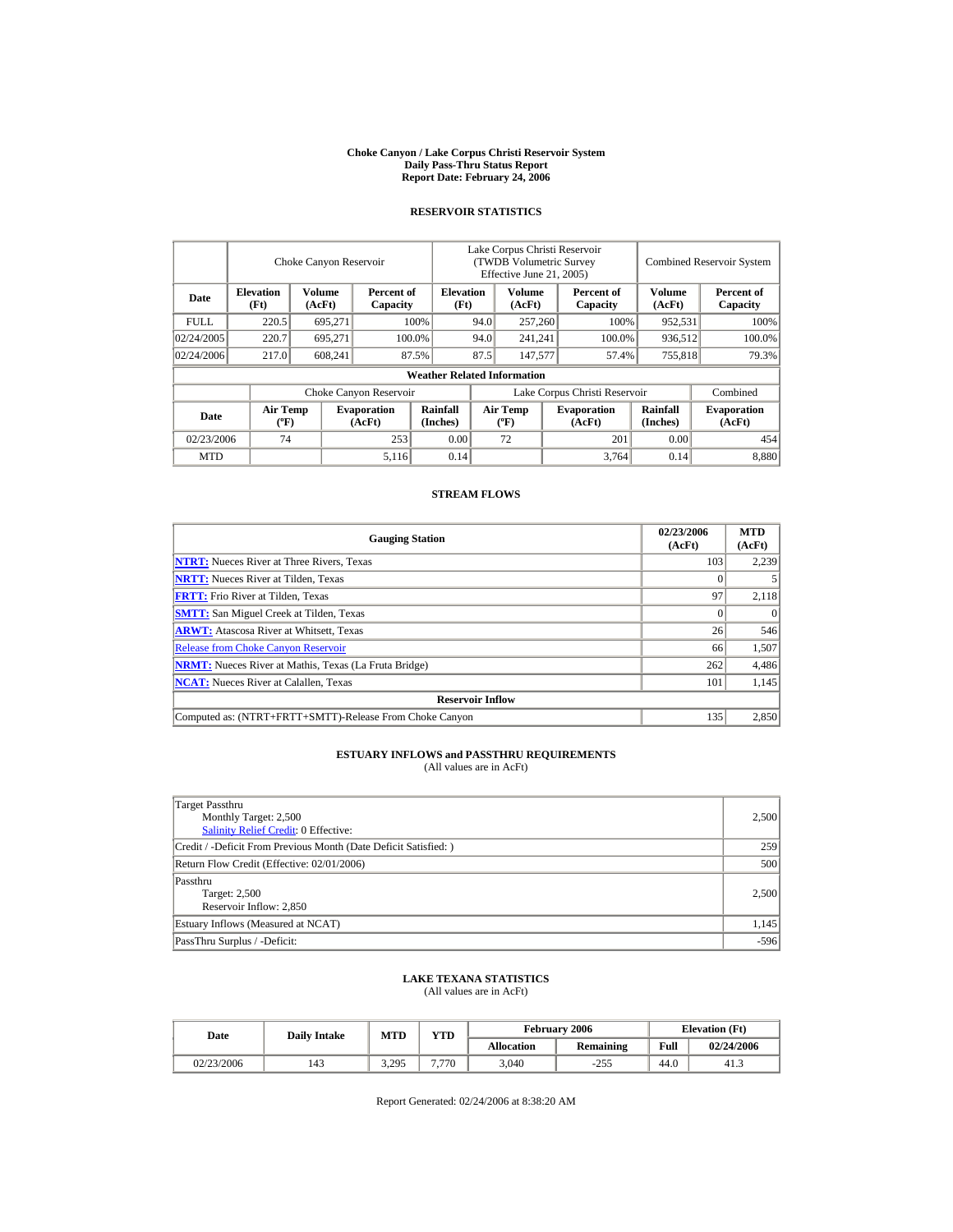#### **Choke Canyon / Lake Corpus Christi Reservoir System Daily Pass-Thru Status Report Report Date: February 25, 2006**

## **RESERVOIR STATISTICS**

|             | Choke Canyon Reservoir         |                  |                              |                                    | Lake Corpus Christi Reservoir<br>(TWDB Volumetric Survey<br>Effective June 21, 2005) |                                    |                   |                              |                      | <b>Combined Reservoir System</b> |  |  |
|-------------|--------------------------------|------------------|------------------------------|------------------------------------|--------------------------------------------------------------------------------------|------------------------------------|-------------------|------------------------------|----------------------|----------------------------------|--|--|
| Date        | <b>Elevation</b><br>(Ft)       | Volume<br>(AcFt) | Percent of<br>Capacity       |                                    | <b>Elevation</b><br>(Ft)                                                             | Volume<br>(AcFt)                   |                   | Percent of<br>Capacity       | Volume<br>(AcFt)     | Percent of<br>Capacity           |  |  |
| <b>FULL</b> | 220.5                          | 695.271          |                              | 100%                               | 94.0                                                                                 | 257,260                            |                   | 100%                         | 952,531              | 100%                             |  |  |
| 02/25/2005  | 220.6                          | 695.271          |                              | 100.0%                             | 94.0                                                                                 |                                    | 241.241<br>100.0% |                              | 936.512              | 100.0%                           |  |  |
| 02/25/2006  | 217.1                          | 608,965          |                              | 87.6%                              | 87.5                                                                                 | 147,428                            |                   | 57.3%                        | 756,393              | 79.4%                            |  |  |
|             |                                |                  |                              | <b>Weather Related Information</b> |                                                                                      |                                    |                   |                              |                      |                                  |  |  |
|             |                                |                  | Choke Canyon Reservoir       |                                    | Lake Corpus Christi Reservoir                                                        |                                    |                   |                              |                      | Combined                         |  |  |
| Date        | Air Temp<br>$({}^o\mathrm{F})$ |                  | <b>Evaporation</b><br>(AcFt) | Rainfall<br>(Inches)               |                                                                                      | Air Temp<br>$({}^{\circ}\text{F})$ |                   | <b>Evaporation</b><br>(AcFt) | Rainfall<br>(Inches) | <b>Evaporation</b><br>(AcFt)     |  |  |
| 02/24/2006  | 71                             |                  | 127                          | 0.00                               |                                                                                      | 68                                 |                   | 61                           | 0.01                 | 188                              |  |  |
| <b>MTD</b>  |                                |                  | 5,243                        | 0.14                               |                                                                                      |                                    |                   | 3.825                        | 0.15                 | 9.068                            |  |  |

#### **STREAM FLOWS**

| <b>Gauging Station</b>                                       | 02/24/2006<br>(AcFt) | <b>MTD</b><br>(AcFt) |  |  |  |  |
|--------------------------------------------------------------|----------------------|----------------------|--|--|--|--|
| <b>NTRT:</b> Nueces River at Three Rivers, Texas             | 103                  | 2,342                |  |  |  |  |
| <b>NRTT:</b> Nueces River at Tilden, Texas                   |                      |                      |  |  |  |  |
| <b>FRTT:</b> Frio River at Tilden, Texas                     | 75                   | 2,193                |  |  |  |  |
| <b>SMTT:</b> San Miguel Creek at Tilden, Texas               |                      |                      |  |  |  |  |
| <b>ARWT:</b> Atascosa River at Whitsett, Texas               | 26                   | 572                  |  |  |  |  |
| <b>Release from Choke Canyon Reservoir</b>                   | 66                   | 1,572                |  |  |  |  |
| <b>NRMT:</b> Nueces River at Mathis, Texas (La Fruta Bridge) | 260                  | 4,746                |  |  |  |  |
| <b>NCAT:</b> Nueces River at Calallen, Texas                 | 191                  | 1,335                |  |  |  |  |
| <b>Reservoir Inflow</b>                                      |                      |                      |  |  |  |  |
| Computed as: (NTRT+FRTT+SMTT)-Release From Choke Canyon      | 113                  | 2,964                |  |  |  |  |

## **ESTUARY INFLOWS and PASSTHRU REQUIREMENTS**

(All values are in AcFt)

| Target Passthru<br>Monthly Target: 2,500<br>Salinity Relief Credit: 0 Effective: | 2,500  |
|----------------------------------------------------------------------------------|--------|
| Credit / -Deficit From Previous Month (Date Deficit Satisfied:)                  | 259    |
| Return Flow Credit (Effective: 02/01/2006)                                       | 500    |
| Passthru<br>Target: 2,500<br>Reservoir Inflow: 2,964                             | 2,500  |
| Estuary Inflows (Measured at NCAT)                                               | 1,335  |
| PassThru Surplus / -Deficit:                                                     | $-406$ |

#### **LAKE TEXANA STATISTICS** (All values are in AcFt)

| Date       | <b>Daily Intake</b> | MTD   | <b>YTD</b> |                   | <b>February 2006</b> |      | <b>Elevation</b> (Ft) |
|------------|---------------------|-------|------------|-------------------|----------------------|------|-----------------------|
|            |                     |       |            | <b>Allocation</b> | <b>Remaining</b>     | Full | 02/25/2006            |
| 02/24/2006 | 143                 | 3.438 | 7.913      | 3.040             | $-398$               | 44.0 | 41.3                  |

Report Generated: 02/25/2006 at 8:42:23 AM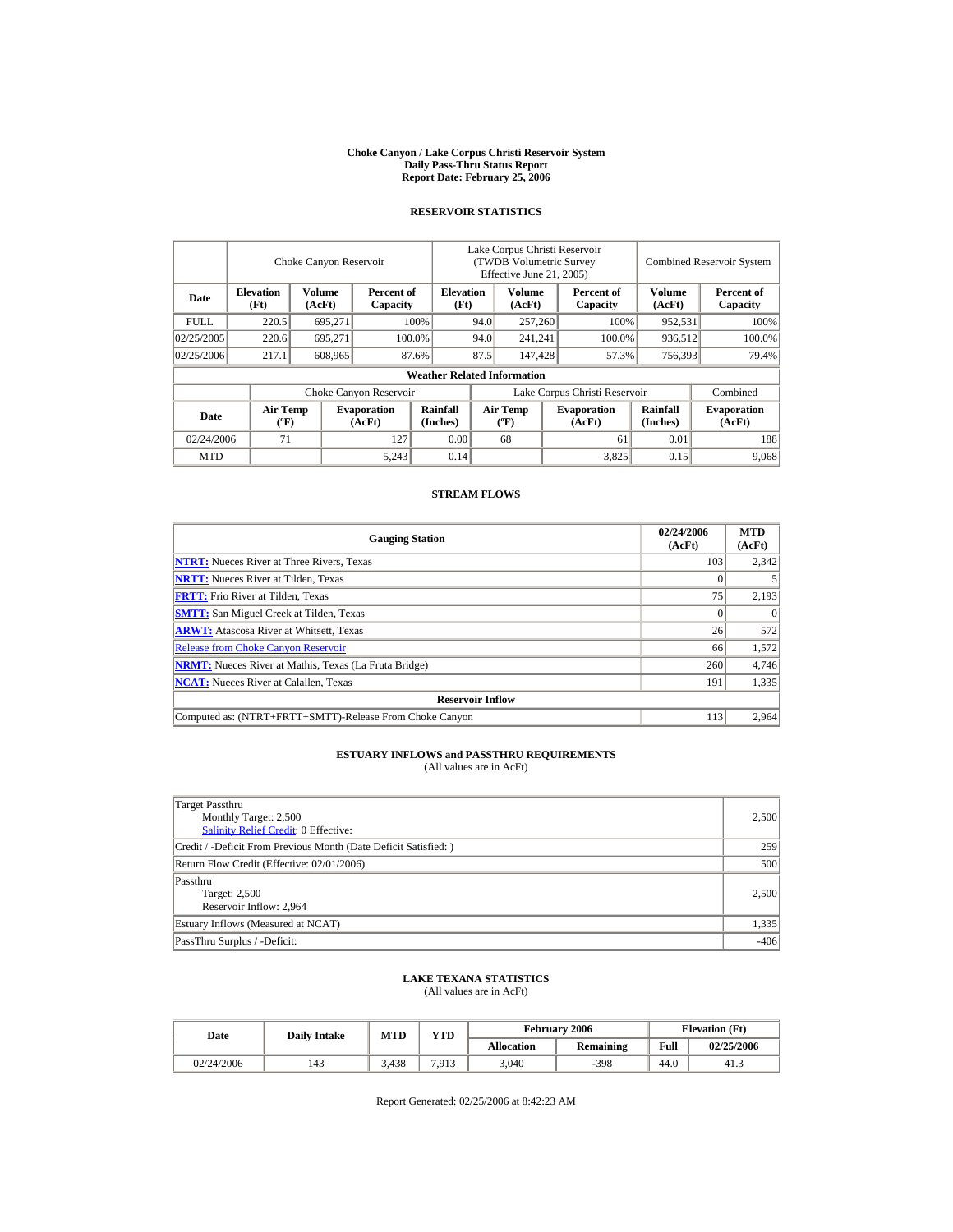#### **Choke Canyon / Lake Corpus Christi Reservoir System Daily Pass-Thru Status Report Report Date: February 26, 2006**

## **RESERVOIR STATISTICS**

|             | Choke Canyon Reservoir         |                  |                              |                                    | Lake Corpus Christi Reservoir<br>(TWDB Volumetric Survey<br>Effective June 21, 2005) |                                    |  |                               | <b>Combined Reservoir System</b> |                              |
|-------------|--------------------------------|------------------|------------------------------|------------------------------------|--------------------------------------------------------------------------------------|------------------------------------|--|-------------------------------|----------------------------------|------------------------------|
| Date        | <b>Elevation</b><br>(Ft)       | Volume<br>(AcFt) | Percent of<br>Capacity       | <b>Elevation</b><br>(Ft)           |                                                                                      | Volume<br>(AcFt)                   |  | Percent of<br>Capacity        | Volume<br>(AcFt)                 | Percent of<br>Capacity       |
| <b>FULL</b> | 220.5                          | 695.271          |                              | 100%                               | 94.0                                                                                 | 257,260                            |  | 100%                          | 952,531                          | 100%                         |
| 02/26/2005  | 220.7                          | 695.271          |                              | 100.0%                             | 94.0                                                                                 | 241.241                            |  | 100.0%                        | 936.512                          | 100.0%                       |
| 02/26/2006  | 217.0                          | 608,723          |                              | 87.6%                              | 87.5                                                                                 | 147,877                            |  | 57.5%                         | 756,600                          | 79.4%                        |
|             |                                |                  |                              | <b>Weather Related Information</b> |                                                                                      |                                    |  |                               |                                  |                              |
|             |                                |                  | Choke Canyon Reservoir       |                                    |                                                                                      |                                    |  | Lake Corpus Christi Reservoir |                                  | Combined                     |
| Date        | Air Temp<br>$({}^o\mathrm{F})$ |                  | <b>Evaporation</b><br>(AcFt) | Rainfall<br>(Inches)               |                                                                                      | Air Temp<br>$({}^{\circ}\text{F})$ |  | <b>Evaporation</b><br>(AcFt)  | Rainfall<br>(Inches)             | <b>Evaporation</b><br>(AcFt) |
| 02/25/2006  | 70                             |                  | 141                          | 0.00                               |                                                                                      | 68                                 |  | 79                            | 0.03                             | 220                          |
| <b>MTD</b>  |                                |                  | 5,384                        | 0.14                               |                                                                                      |                                    |  | 3,904                         | 0.18                             | 9,288                        |

#### **STREAM FLOWS**

| <b>Gauging Station</b>                                       | 02/25/2006<br>(AcFt) | <b>MTD</b><br>(AcFt) |
|--------------------------------------------------------------|----------------------|----------------------|
| <b>NTRT:</b> Nueces River at Three Rivers, Texas             | 101                  | 2,444                |
| <b>NRTT:</b> Nueces River at Tilden, Texas                   |                      |                      |
| <b>FRTT:</b> Frio River at Tilden, Texas                     | 79                   | 2,273                |
| <b>SMTT:</b> San Miguel Creek at Tilden, Texas               |                      |                      |
| <b>ARWT:</b> Atascosa River at Whitsett, Texas               | 26                   | 597                  |
| <b>Release from Choke Canyon Reservoir</b>                   | 66                   | 1,638                |
| <b>NRMT:</b> Nueces River at Mathis, Texas (La Fruta Bridge) | 260                  | 5,006                |
| <b>NCAT:</b> Nueces River at Calallen, Texas                 | 177                  | 1,512                |
| <b>Reservoir Inflow</b>                                      |                      |                      |
| Computed as: (NTRT+FRTT+SMTT)-Release From Choke Canyon      | 115                  | 3,079                |

## **ESTUARY INFLOWS and PASSTHRU REQUIREMENTS**

(All values are in AcFt)

| Target Passthru<br>Monthly Target: 2,500<br><b>Salinity Relief Credit: 0 Effective:</b> | 2,500  |
|-----------------------------------------------------------------------------------------|--------|
| Credit / -Deficit From Previous Month (Date Deficit Satisfied:)                         | 259    |
| Return Flow Credit (Effective: 02/01/2006)                                              | 500    |
| Passthru<br>Target: 2,500<br>Reservoir Inflow: 3.079                                    | 2,500  |
| Estuary Inflows (Measured at NCAT)                                                      | 1,512  |
| PassThru Surplus / -Deficit:                                                            | $-229$ |

#### **LAKE TEXANA STATISTICS** (All values are in AcFt)

Date **Daily Intake** MTD YTD **Elevation (Ft)** Elevation (Ft) **Allocation Remaining Full 02/26/2006**   $02/25/2006$  | 143 | 3,581 | 8,056 | 3,040 | -541 | 44.0 | 41.3

Report Generated: 02/26/2006 at 8:26:54 AM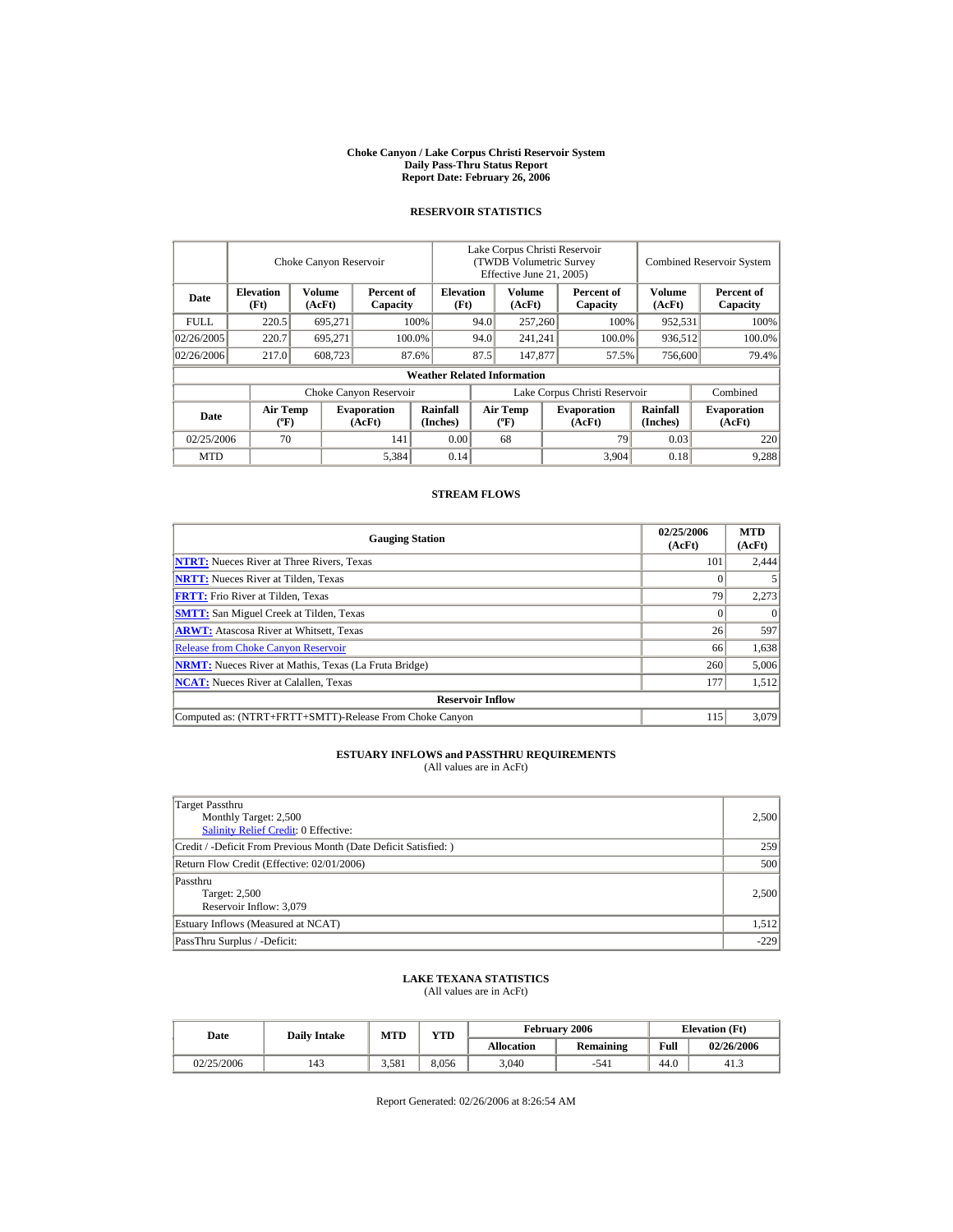#### **Choke Canyon / Lake Corpus Christi Reservoir System Daily Pass-Thru Status Report Report Date: February 27, 2006**

## **RESERVOIR STATISTICS**

|             | Choke Canyon Reservoir             |                         |                              |                          | Lake Corpus Christi Reservoir<br>(TWDB Volumetric Survey<br>Effective June 21, 2005) |                                    |  |                               | <b>Combined Reservoir System</b> |                              |
|-------------|------------------------------------|-------------------------|------------------------------|--------------------------|--------------------------------------------------------------------------------------|------------------------------------|--|-------------------------------|----------------------------------|------------------------------|
| Date        | <b>Elevation</b><br>(Ft)           | <b>Volume</b><br>(AcFt) | Percent of<br>Capacity       | <b>Elevation</b><br>(Ft) |                                                                                      | Volume<br>(AcFt)                   |  | Percent of<br>Capacity        | Volume<br>(AcFt)                 | Percent of<br>Capacity       |
| <b>FULL</b> | 220.5                              | 695.271                 |                              | 100%                     | 94.0                                                                                 | 257,260                            |  | 100%                          | 952,531                          | 100%                         |
| 02/27/2005  | 220.7                              | 695.271                 |                              | 100.0%                   | 94.0                                                                                 | 241.241                            |  | 100.0%                        | 936.512                          | 100.0%                       |
| 02/27/2006  | 217.0                              | 607.759                 |                              | 87.4%                    | 87.4                                                                                 | 146.532                            |  | 57.0%                         | 754,291                          | 79.2%                        |
|             | <b>Weather Related Information</b> |                         |                              |                          |                                                                                      |                                    |  |                               |                                  |                              |
|             |                                    |                         | Choke Canyon Reservoir       |                          |                                                                                      |                                    |  | Lake Corpus Christi Reservoir |                                  | Combined                     |
| Date        | Air Temp<br>$({}^o\mathrm{F})$     |                         | <b>Evaporation</b><br>(AcFt) | Rainfall<br>(Inches)     |                                                                                      | Air Temp<br>$({}^{\circ}\text{F})$ |  | <b>Evaporation</b><br>(AcFt)  | Rainfall<br>(Inches)             | <b>Evaporation</b><br>(AcFt) |
| 02/26/2006  | 74                                 |                         | 337                          | 0.00                     |                                                                                      | 72                                 |  | 174                           | 0.00                             | 511                          |
| <b>MTD</b>  |                                    |                         | 5,721                        | 0.14                     |                                                                                      |                                    |  | 4.078                         | 0.18                             | 9.799                        |

#### **STREAM FLOWS**

| <b>Gauging Station</b>                                       | 02/26/2006<br>(AcFt) | <b>MTD</b><br>(AcFt) |
|--------------------------------------------------------------|----------------------|----------------------|
| <b>NTRT:</b> Nueces River at Three Rivers, Texas             | 103                  | 2,547                |
| <b>NRTT:</b> Nueces River at Tilden, Texas                   |                      |                      |
| <b>FRTT:</b> Frio River at Tilden, Texas                     | 79                   | 2,352                |
| <b>SMTT:</b> San Miguel Creek at Tilden, Texas               |                      |                      |
| <b>ARWT:</b> Atascosa River at Whitsett, Texas               | 28                   | 625                  |
| <b>Release from Choke Canyon Reservoir</b>                   | 66                   | 1,703                |
| <b>NRMT:</b> Nueces River at Mathis, Texas (La Fruta Bridge) | 260                  | 5,266                |
| <b>NCAT:</b> Nueces River at Calallen, Texas                 | 131                  | 1,643                |
| <b>Reservoir Inflow</b>                                      |                      |                      |
| Computed as: (NTRT+FRTT+SMTT)-Release From Choke Canyon      | 117                  | 3,196                |

## **ESTUARY INFLOWS and PASSTHRU REQUIREMENTS**

(All values are in AcFt)

| Target Passthru<br>Monthly Target: 2,500<br><b>Salinity Relief Credit: 0 Effective:</b> | 2,500 |
|-----------------------------------------------------------------------------------------|-------|
| Credit / -Deficit From Previous Month (Date Deficit Satisfied:)                         | 259   |
| Return Flow Credit (Effective: 02/01/2006)                                              | 500   |
| Passthru<br>Target: 2,500<br>Reservoir Inflow: 3.196                                    | 2,500 |
| Estuary Inflows (Measured at NCAT)                                                      | 1,643 |
| PassThru Surplus / -Deficit:                                                            | $-98$ |

#### **LAKE TEXANA STATISTICS** (All values are in AcFt)

Date **Daily Intake** MTD YTD **Elevation (Ft)** Elevation (Ft) **Allocation Remaining Full 02/27/2006**   $02/26/2006$  | 142 | 3,723 | 8,198 | 3,040 | -683 | 44.0 | 41.2

Report Generated: 02/27/2006 at 9:15:49 AM